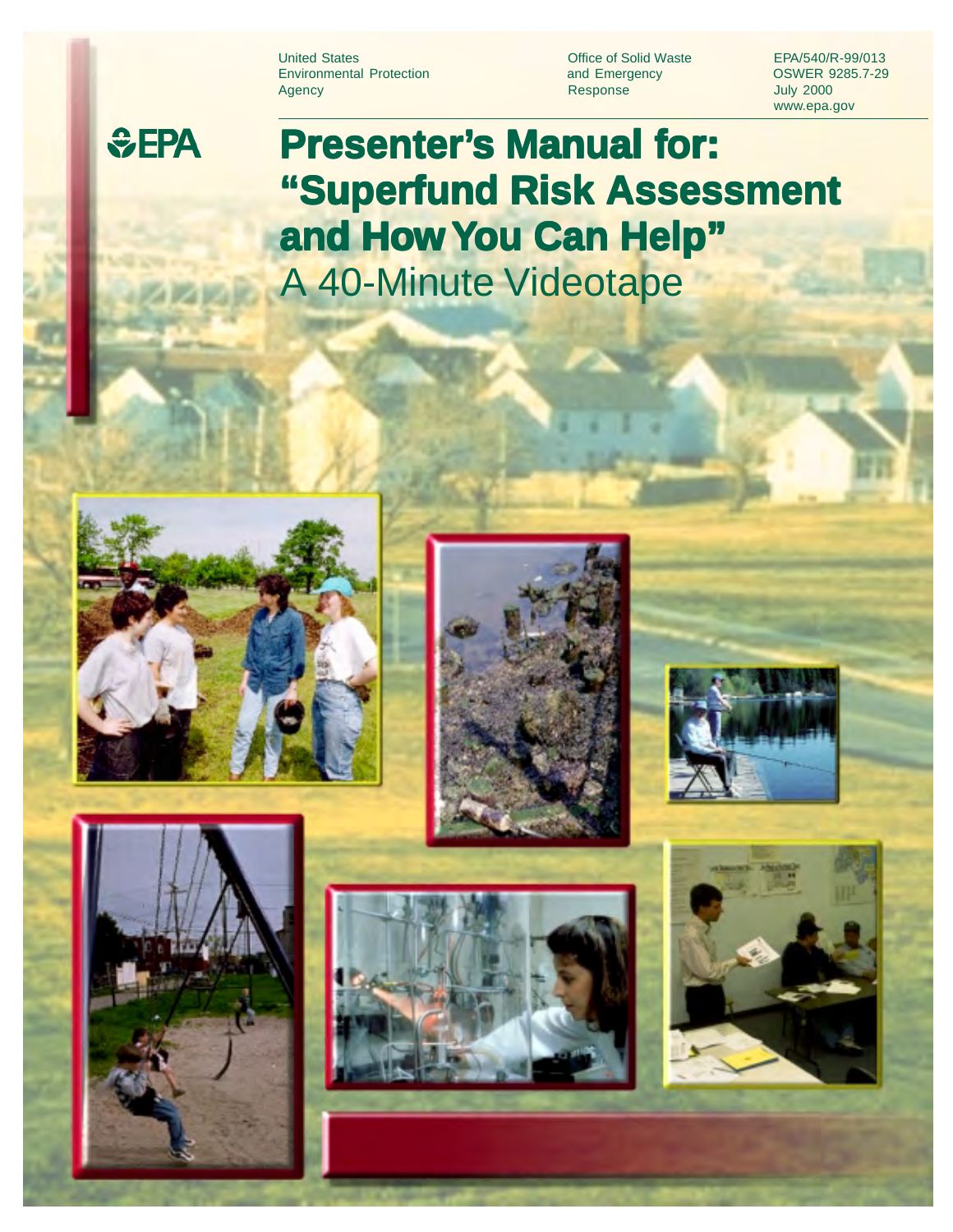This manual was prepared to guide EPA staff during public presentations of the 40-minute videotape "Superfund Risk Assessment and How You Can Help." The developers of the videotape (Elmer Akin, Jayne Michaud, Diana Hammer, and Kevin Garrahan) are grateful to the citizens who volunteered their time to talk about their experiences with Superfund activities; to Capt. Alvin Chun and Arnold Den for contributing "Common Questions and Answers;" to EPA headquarters and regional reviewers of this manual including David Cooper, Janine Dinan, Bruce Engelbert, Diane Huffman, and Jan Shubert; and to Mary Deardorff, the project work assignment manager with Environmental Management Support Inc.

Environmental Management Support Inc., 8601 Georgia Avenue, Suite 500, Silver Spring, MD 20910 assisted in preparing and producing this document under Contract Number 68-W6-0046, Work Assignments 007 and 012.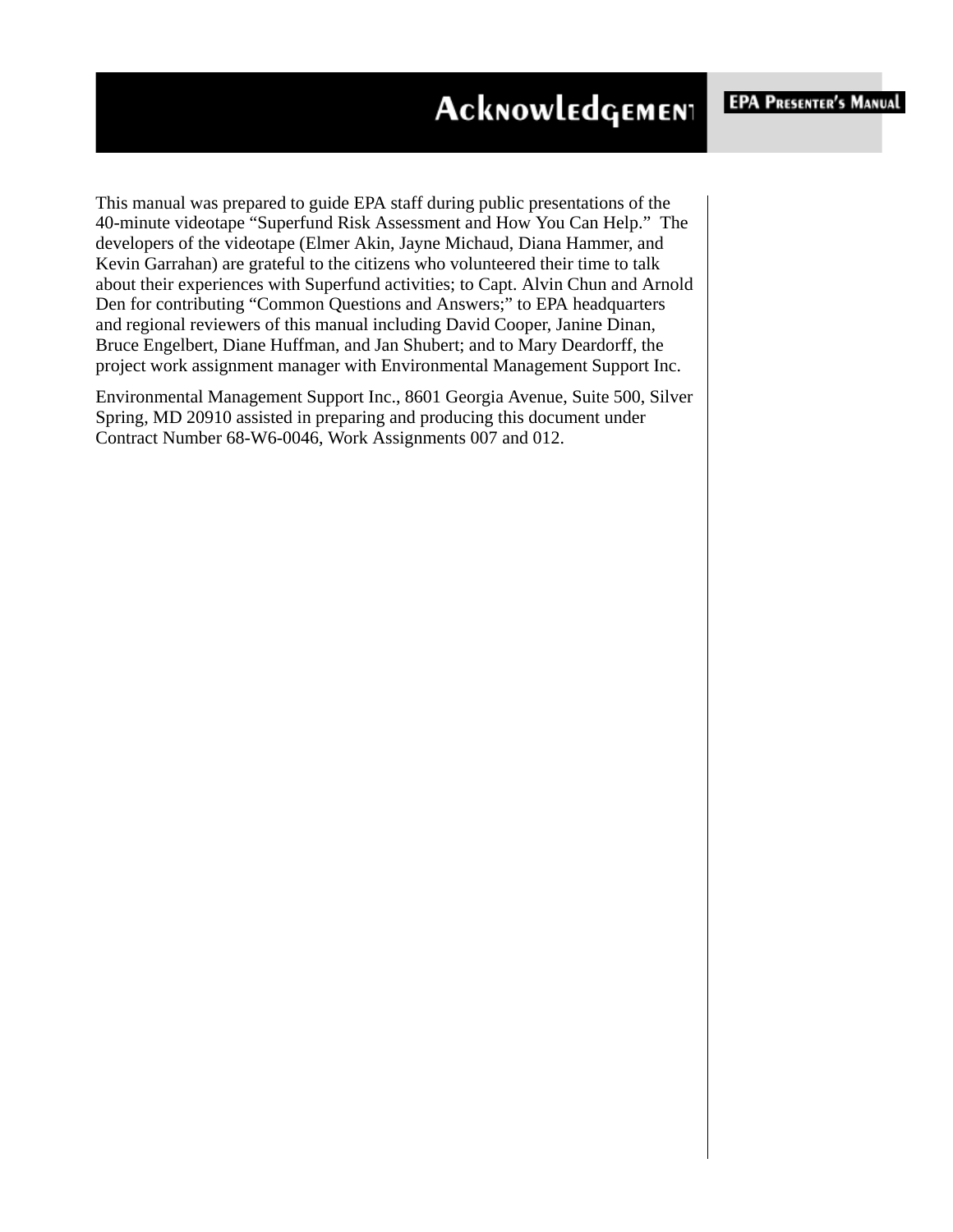### **EPA PRESENTER'S MANUAL**

### CONTENTS

#### TAB 1. INTRODUCTION

| Presenter's Checklist                         |  |
|-----------------------------------------------|--|
| Getting the Most Out of the Videotape         |  |
| <b>Sample Questions for Community Members</b> |  |

### TAB 2. VIDEO SECMENTS: NOTES FOR THE PRESENTER

| <b>ATSDR Health Assessments and Health Studies and the EPA</b> |
|----------------------------------------------------------------|
|                                                                |
|                                                                |
|                                                                |
| Chemicals of Potential Concern (COPCs) and Chemicals of        |
|                                                                |
|                                                                |
|                                                                |
|                                                                |
|                                                                |
|                                                                |
|                                                                |
|                                                                |
|                                                                |
|                                                                |
|                                                                |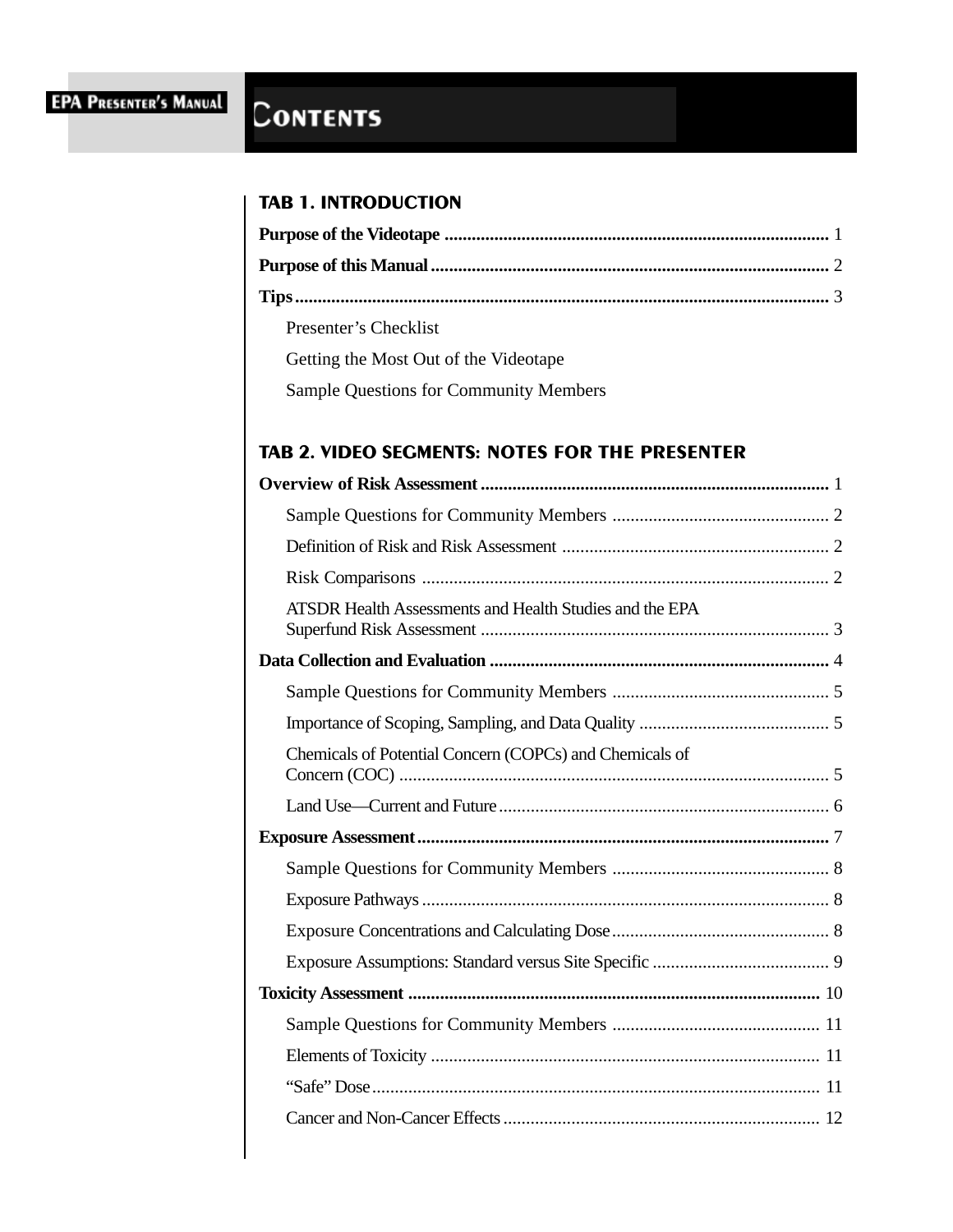### **TAB 3. COMMON QUESTIONS AND ANSWERS**

#### **TAB 4. HANDOUTS FOR COMMUNITIES**

Glossary of Technical Terms in EPA's Superfund Risk Assessment Video **Community Tools** Diagram of Superfund NPL Remedial Response Process **Fact Sheets**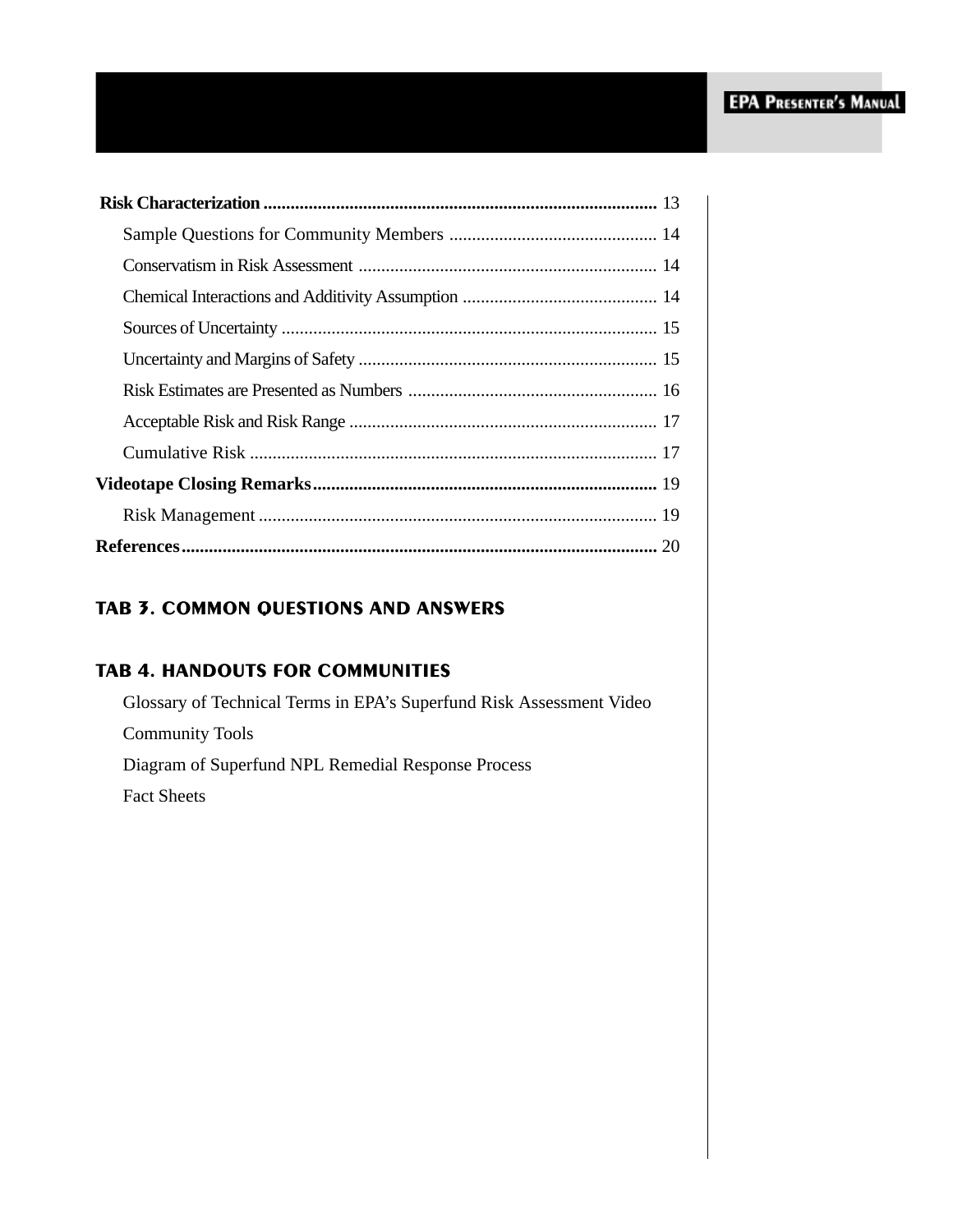### **EPA PRESENTER'S MANUAL**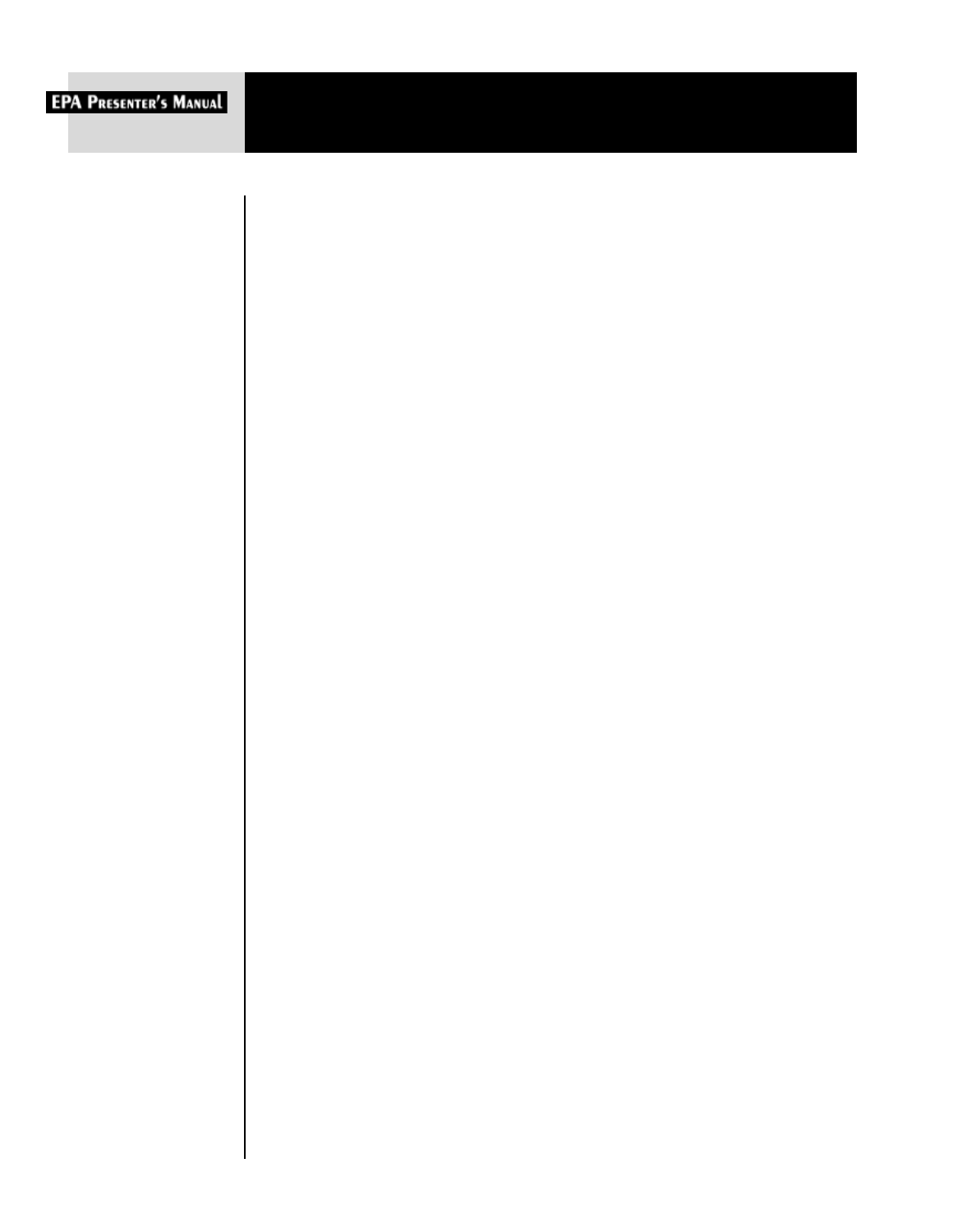## **TAB 1. INTRODUCTION**

#### **EPA PRESENTER'S MANUAL**

### PURPOSE Of THE VideOTAPE

EPA developed the 40-minute videotape "Superfund Risk Assessment and How You Can Help" to help explain in plain terms the Superfund human health risk assessment process and how communities can be involved. The videotape lays the groundwork for in-depth discussions on human health risk assessment, how it relates to cleanup, and how people can be involved. The community interviews in the videotape enhance the message that early community involvement is important to the Superfund cleanup program.

#### **A 10-minute introductory videotape containing information extracted from the 40-minute videotape is also available and should be shown first to determine if the audience wants to know more about risk assessment.**

Generally, it is best to show the videotapes before the risk assessment begins and at a time when the community is not focused on other site issues. The regional community involvement coordinator and risk assessor can help you decide which videotape to use and when.

**The 40-minute videotape cannot replace discussions with a risk assessor.**  Although the videotape helps explain risk assessment, it is intended to be used with technical staff present to answer questions. Your efforts to communicate with the public may be hindered if you do not have the resources to answer questions during the session. Commit to responding to any unanswered questions quickly, preferably within a day.

You should schedule about two hours to show the 40-minute videotape and answer questions. Before starting the videotape, discuss your expectations and take a few minutes to explain how risk assessment fits into the Superfund process. Also note that EPA evaluates both health and ecological risks. Be upfront about how community input will be used and identify any limitations on that input.

**The best way to show the 40-minute videotape is in segments.** Because the videotape is long, plan to stop the tape periodically to reinforce key messages and give people a chance to ask questions. The pauses also offer an opportunity to talk about ways community members can be involved. The best places to pause are after data collection and evaluation, exposure assessment, and toxicity assessment. Ten-second pauses have been screened in at these points. If your audience wants more frequent interruptions, you may do so.

The end of the tape is another time to reinforce main messages, answer questions, discuss site-specific concerns, and talk about how and when follow up will occur. This is also an appropriate time to give viewers additional information, handouts, and a list of contacts in your region.

#### **Essential Ingredients**

- Risk Assessor
- Community Involvement Coordinator
- Knowing your audience
- Good preparation for site-specific issues
- Time to pause and discuss
- Follow up plans

#### **Pause the Tape to**

- Discuss technical concepts
- Answer questions
- Reinforce messages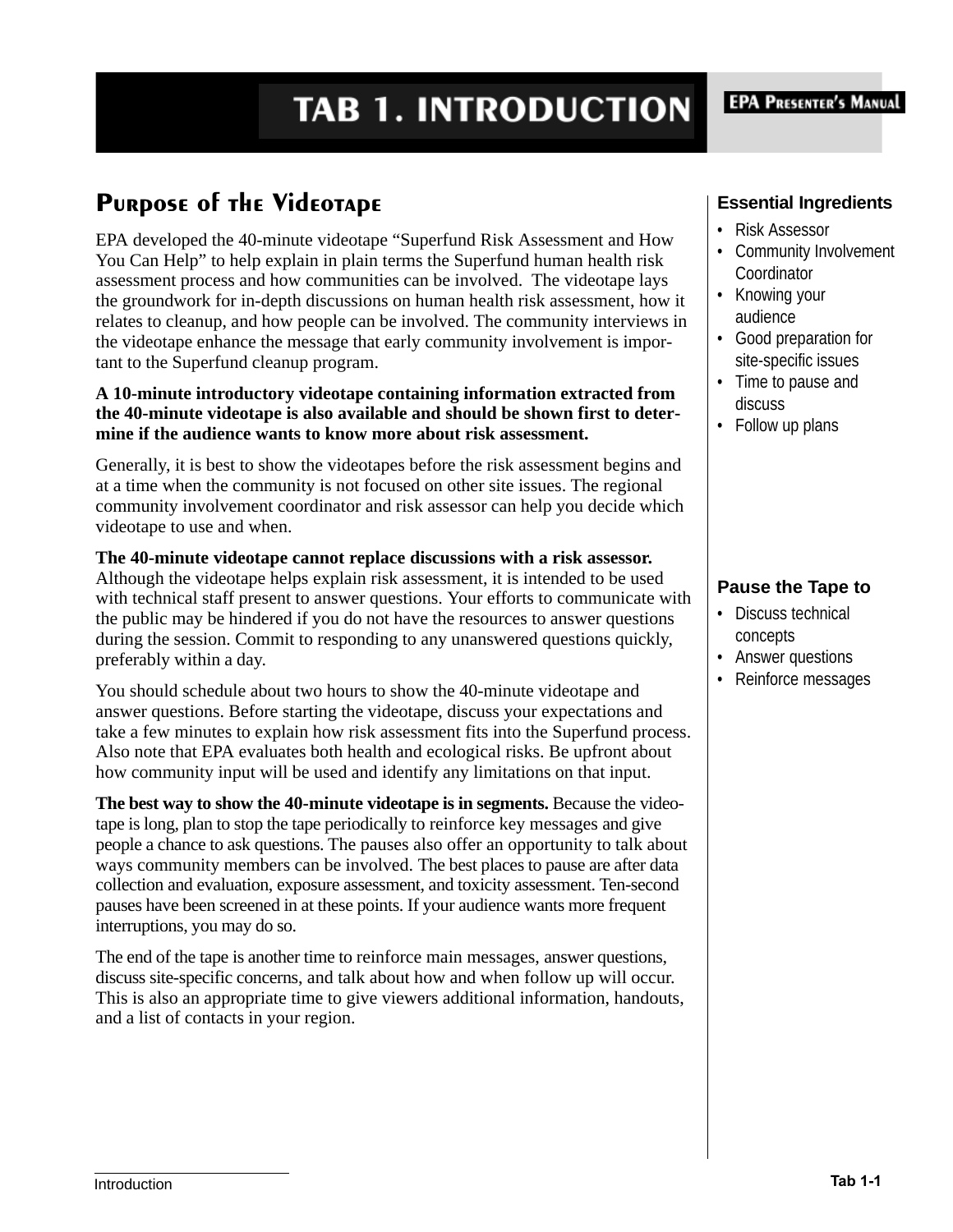#### **This Manual Will Help You**

- Reinforce key concepts
- Prepare for questions
- Generate discussion
- Plan for follow up

#### **The materials in this manual are not intended to be read verbatim to audiences.**

### PURPOSE Of This MANUAL

This manual highlights the key messages described in the videotape and other issues that audiences might raise. Results of field tests with community groups helped identify the questions and issues likely to come up when people view the videotape.

The information in this manual is intended as background information for presenters to use in explaining risk assessment concepts. These materials are not intended to be read verbatim to audiences.

**(Tab 2) Video Segments: Notes for the Presenter** contains key messages and additional information on topics that could not be addressed in the videotape. References are provided at the end of Tab 2. **(Tab 3) Common Questions and Answers** (Chun and Den, 1999) contains sample responses to questions often asked at public meetings about risk assessment. **(Tab 4) Handouts for Communities** includes a Glossary of Technical Terms in EPA's Risk Assessment Video, Community Tools, Diagram of Superfund NPL Remedial Process, and fact sheets on risk assessment. You should provide viewers with additional information about Superfund, assistance programs, and people to contact.

Unfortunately, most of the available references on risk assessment were written at the college level. Almost no easy-to-read information on risk assessment is currently available for citizens, many of whom read at basic grade-school levels (see below).

### FACTS About Literacy\*

About 47 percent of the U.S. adult population (16 years old and older) reads only at the  $5<sup>th</sup>$  to  $8<sup>th</sup>$  grade levels (26 percent at a maximum of  $5<sup>th</sup>$  grade and 21 percent at a maximum of  $8<sup>th</sup>$  grade).

Among adult welfare recipients, reading skills are generally worse. In this group, 75 percent read at the  $5<sup>th</sup>$  to  $8<sup>th</sup>$  grade levels (50 percent at about  $5<sup>th</sup>$ grade and 25 percent at about  $8<sup>th</sup>$  grade).

\*The National Center for Education Statistics' 1992 National Adult Literacy Survey (*http://nces.ed.gov/nadlits/*)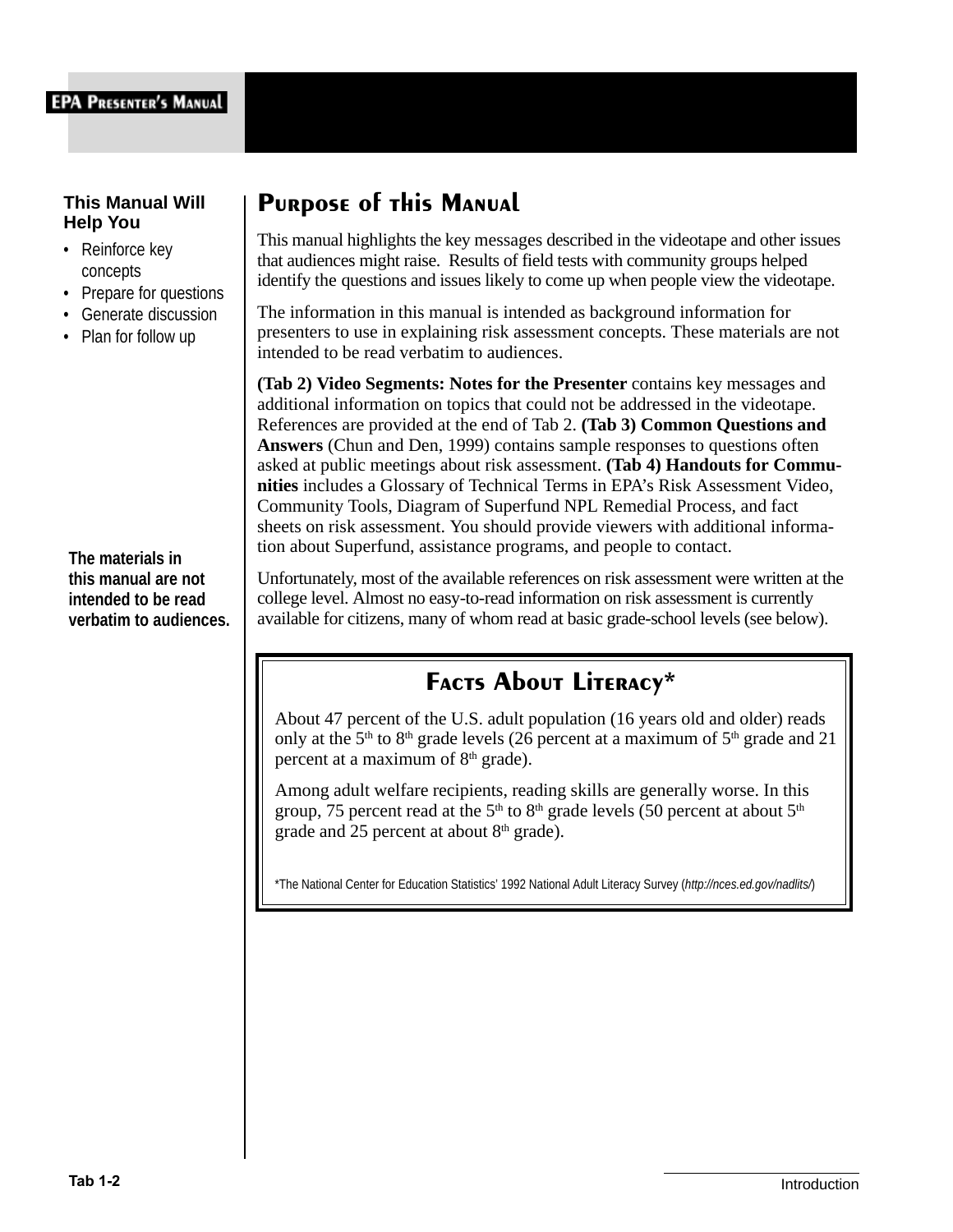### **EPA PRESENTER'S MANUAL**

### **Tips**

This section contains the following:

- Presenter's Checklist
- 
- Getting the Most Out of the Videotape<br>• Sample Questions for Community Members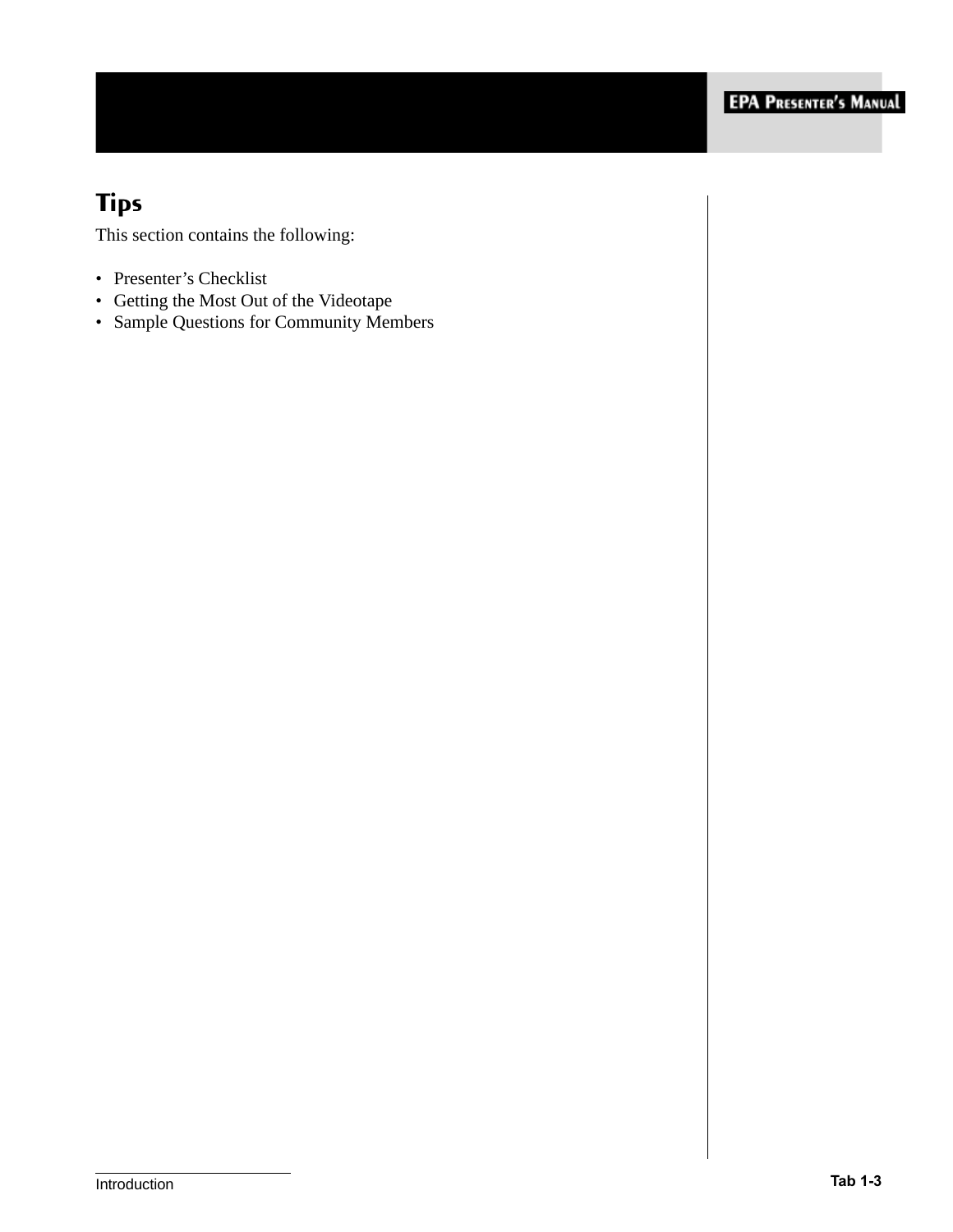### PRESENTER'S CHECKLIST

When presenting this videotape, be well prepared. Preparation is essential if you and the audience are to get the most from the videotape. The audience should have some familiarity with Superfund, ideally has already viewed the Superfund risk assessment "overview" videotape (a 10-minute videotape extracted from the longer videotape), and has a desire to learn more. The longer videotape covers some very technical concepts that are integral to an understanding of how EPA conducts Superfund risk assessments. People are likely to ask tough questions, and this Presenter's Manual will help you prepare for them.

Here are some tips:

- ❏ Schedule about two hours to show the videotape and answer questions
- ❏ Set up the room to facilitate viewing and discussion (e.g., U-shaped)
- ❏ Make sure the room temperature and accommodations are comfortable
- $\Box$  Have a flip chart(s), markers, and tape on hand to record notes and to list questions to answer later
- ❏ Make sure you have a working TV, VCR, and any other necessary equipment
- ❏ Make copies of handouts appropriate to the audience (for suggestions, see Tab 4 of this Presenter's Manual)
- ❏ Before presenting the videotape, you should familiarize yourself with it and this Presenter's Manual
- ❏ The videotape is approximately 40 minutes long and includes built-in pauses for audience questions and site-specific discussions:

| Introduction                              | 6 minutes  |
|-------------------------------------------|------------|
| Data Collection and Evaluation<br>(Pause) | 14 minutes |
| <b>Exposure Assessment</b><br>(Pause)     | 9 minutes  |
| <b>Toxicity Assessment</b><br>(Pause)     | 7 minutes  |
| Risk Characterization                     | 4 minutes  |
| $\Box$ losing                             | minute     |

- ❏ Because it is critical to have knowledgeable staff on hand to respond to questions, we recommend showing this videotape only when a risk assessor is present
- ❏ Encourage discussion and have fun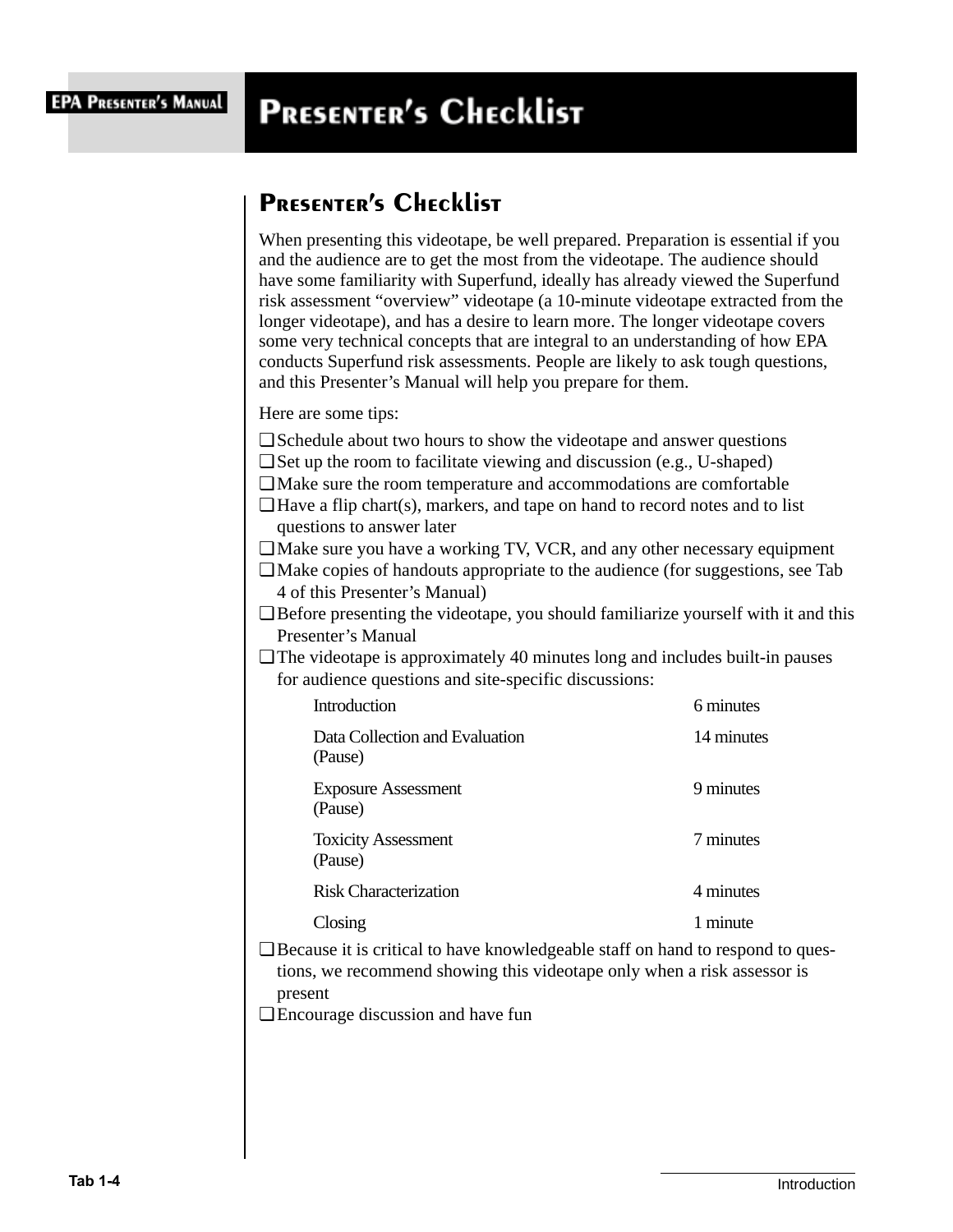### **CETTING THE MOST OUT of THE VIDEOTAPE**

### **GETTING THE MOST OUT OF THE VIDEOTAPE**

#### **Before showing the videotape**

- Discuss expectations
- Explain how risk assessment fits into the Superfund process, and that EPA evaluates both health and ecological risks
- Be up front about how community input will be used and any limitations
- Show the 10-minute videotape first

#### DURING THE VIDEOTAPE

- Pause the tape for questions and answers
- Reinforce key messages
- Talk about ways community members can be involved

#### **After**

- Reinforce main messages
- Discuss how and when follow up will occur
- Give viewers additional information, handouts, and list of contacts

Show the 10-minute videotape first to determine if the audience wants to learn more about risk assessment.

Show the videotapes at a time when the audience can focus on risk assessment and not on other issues that have developed at the site.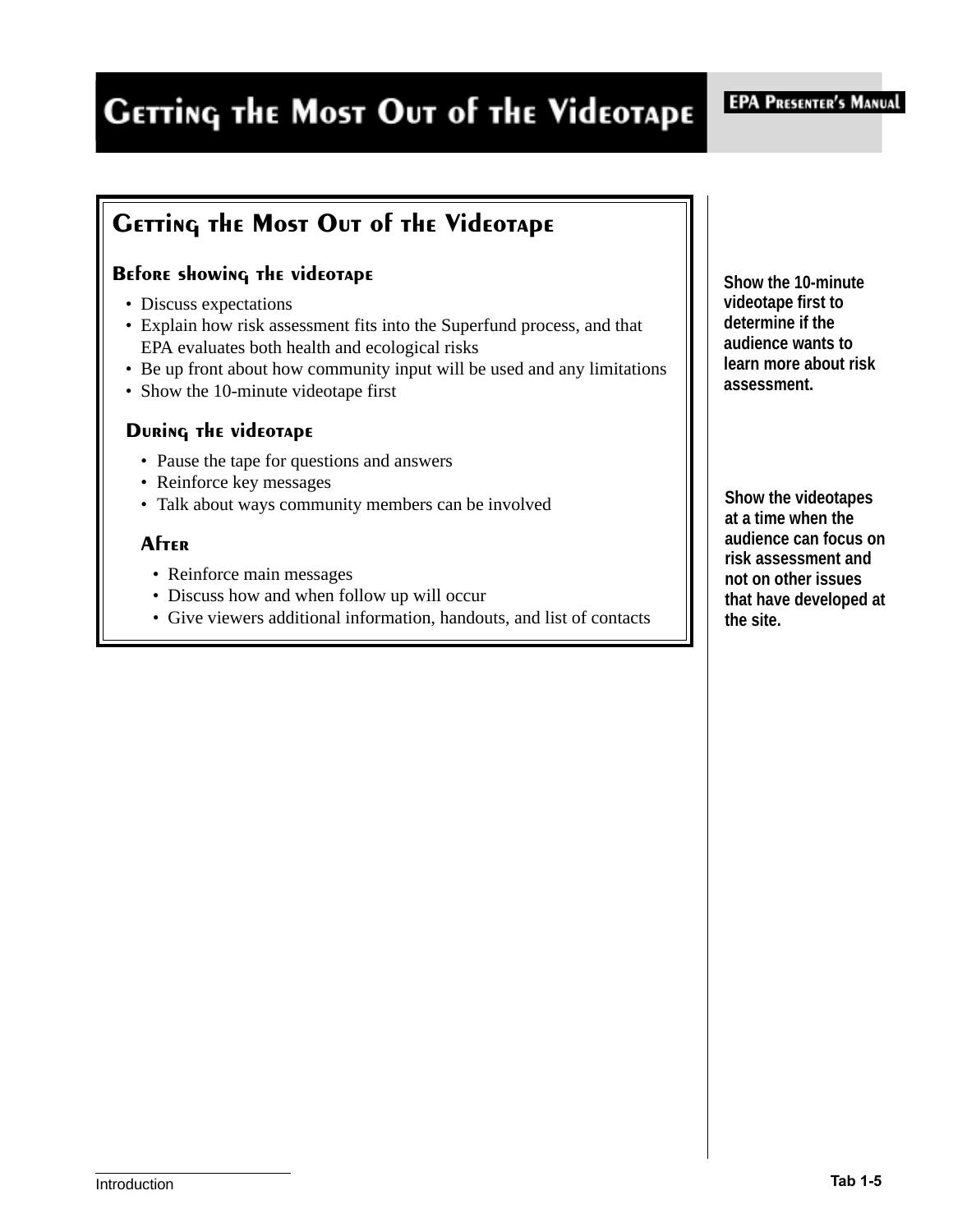### **SAMPLE QUESTIONS FOR COMMUNITY MEMBERS\***

#### **Scoping the Risk Assessment**

- Do you know of any area on or near the site where there is pollution?
- Are you aware of any spills or dumping on or near the site?
- Who uses the site now or used the site in the past for work, play, or other activity?
- Who else in the community should the site team contact to be sure nothing is overlooked?

#### **DATA Collection And Evaluation**

- Do you know how the site was used in the past? If not, who would know?
- Are there specific chemicals you know were used at the site?
- Do you worry about any particular dangers from the site?
- Do you have any reason to suspect that there is pollution in the (*name the area*) where we plan to take samples for background levels of contaminants?
- How do you think the land will be used in the future, considering the past history of the site?

#### **EXPOSURE ASSESSMENT**

- Do people fish, hunt, garden, pick berries, play, swim, or hike on or near the site? If so, how often do they do these activities?
- What types of animals are hunted or fished?
- What types of foods are grown in the garden?

#### **Toxicity Assessment**

- Have you or your neighbors had any health problems that you think could be related to the site?
- What do you want to know about the toxicity assessment process?

#### **Risk CHARACTERIZATION**

- Is the risk assessment understandable to you?
- Do you understand how the risk assessment is being used?

\*Source: EPA (1999) Risk Assessment Guidance for Superfund, Volume I Human Health Evaluation Manual, Part A. Community Involvement in Superfund Risk Assessments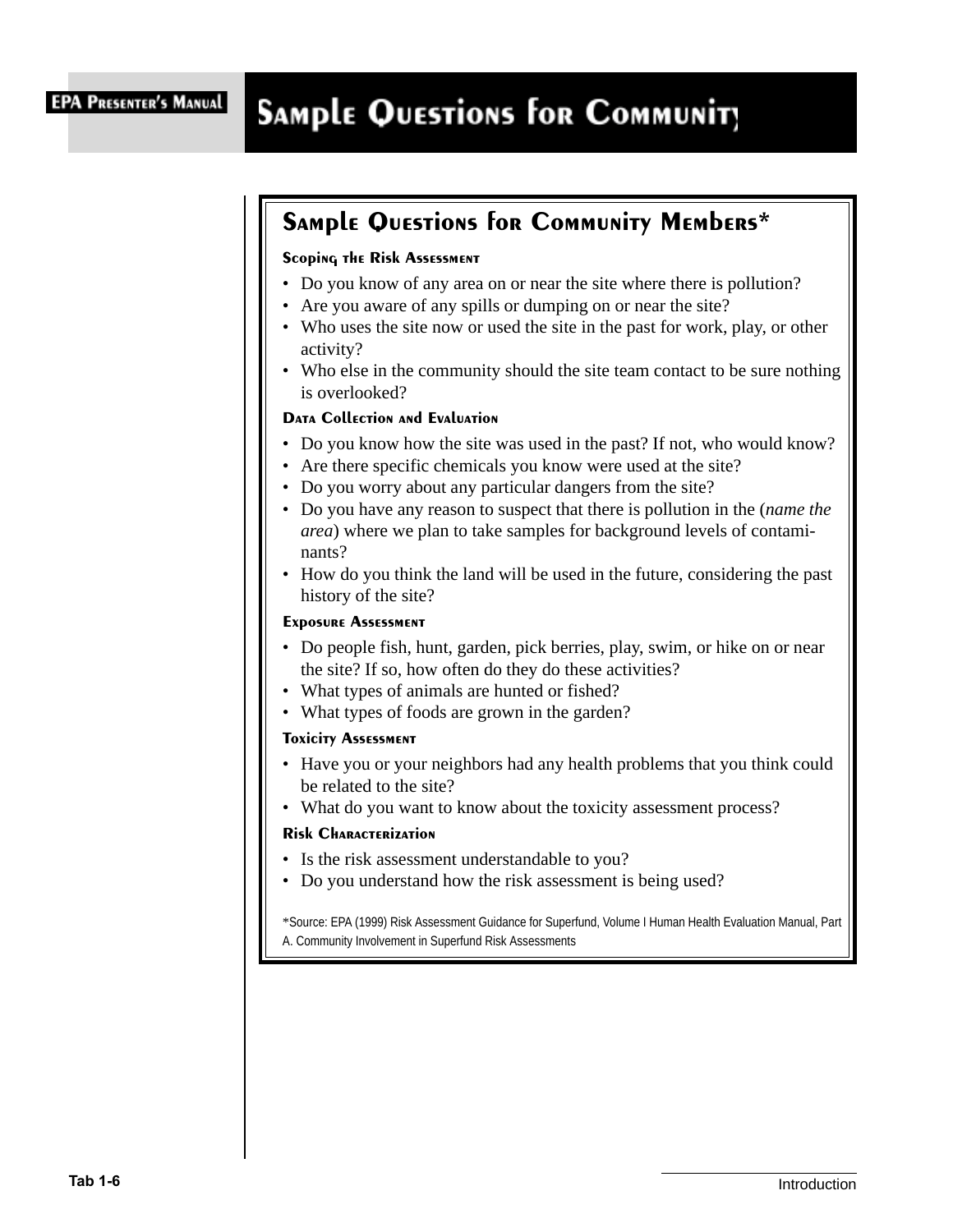### **TAB 2. VIDEO SEGMENTS: NOTES FOR THE PRESENTERS**

### OVERVIEW of Risk Assessment ... 6 Minutes

The first part of the videotape briefly describes the Superfund program, explains the importance of community involvement, and introduces several important messages, which are summarized below. You may want to underscore these messages during and after showing the videotape. The next two pages contain questions risk assessors might ask community members, more detailed information on some of the key messages, and other risk assessment topics that are commonly misunderstood.

#### **KEY MESSAGES**

- Early community involvement is important. Getting involved early in the scoping of the risk assessment is ideal, but people can be involved at any stage of risk assessment. For instance, in the videotape, the community in Fort Valley, Georgia, led EPA to several areas that needed to be sampled, including a neighborhood that had been flooded and a drainage ditch that contained kaolin, which was used by some people as a medicinal clay.
- **• Risk assessment answers four basic questions:** Is there a risk, who is at risk, how great is the risk, and what is causing the risk. People who live near the site can help EPA answer questions about who is exposed, how they get exposed, and where.
- • **EPA evaluates both human and ecological health threats.** This videotape focuses on human health risk assessment. Superfund assessments evaluate risks for current and future site land uses.
- **Risk is the chance of harm or loss.** At Superfund sites, risk is the chance that chemicals from a site will cause health and ecological problems.
- • **Risk assessment is the method EPA has chosen to help make decisions.**  Risk assessments are used to decide what needs to be cleaned up, where, and to what level.
- • **EPA's bottom line is protect public health and the environment.** People do not have to be sick for EPA to take action.

**Superfund is a government program that cleans up hazardous waste sites.** 

**The goal of Superfund is to reduce risks to a safe level.** 

**Community input can help EPA prepare a thorough risk assessment.**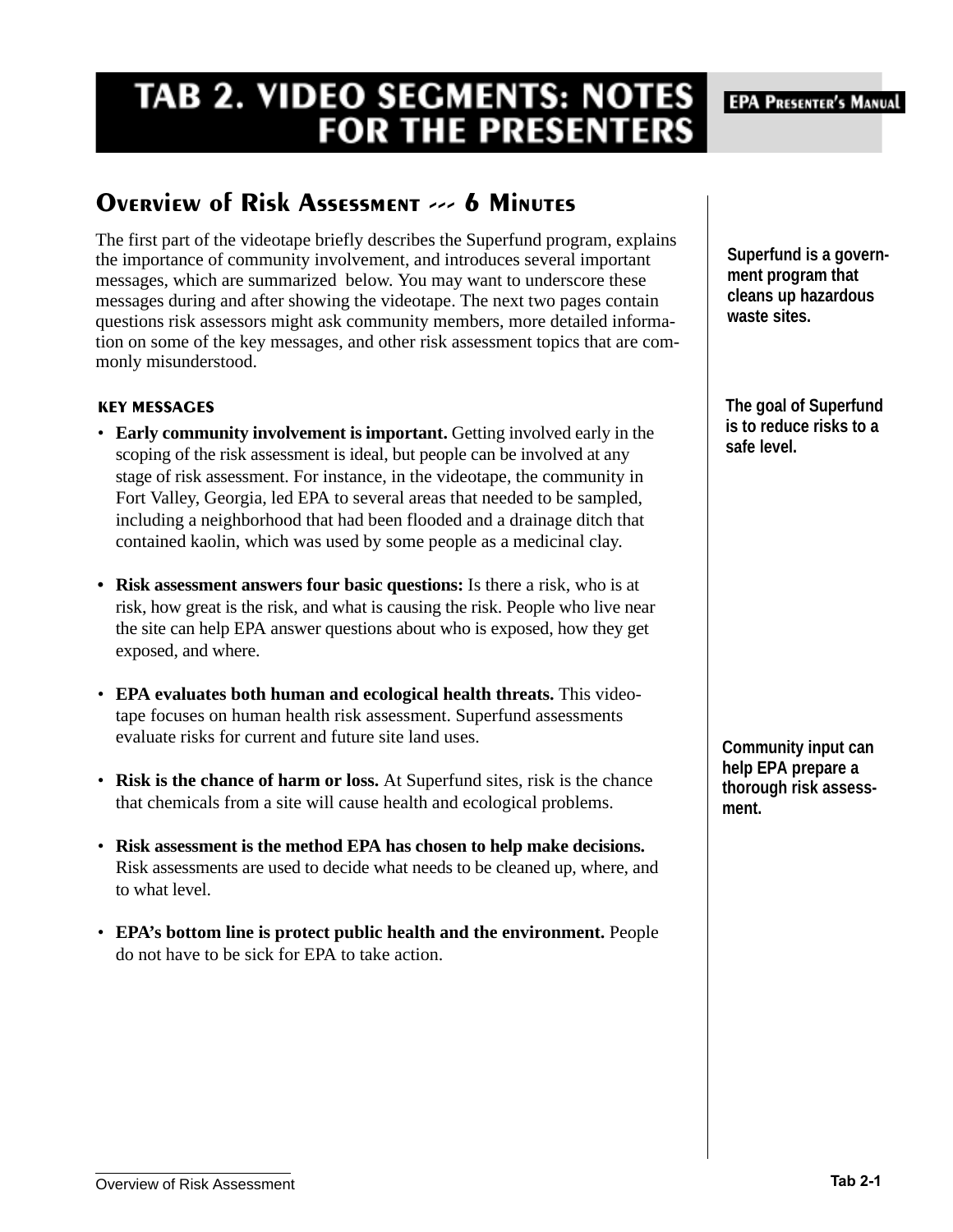Risk is the chance that chemicals from a Superfund site could cause health problems.

Risk assessment is a way of finding out what the health risks are now and in the future

**Risk assessments are** used to decide what needs to be cleaned up, where, and to what level.

### **SAMPLE QUESTIONS FOR COMMUNITY MEMBERS**

#### **Scoping The Risk Assessment**

- Do you know of any area on or near the site where there is pollution?
- Are you aware of any spills or dumping on or near the site?
- Who uses the site now or used the site in the past for work, play, or other activity?
- Who else in the community should the site team contact to be sure nothing is overlooked?

### **Definition of Risk and Risk Assessment**

Risk is a complex term with different meanings for different people. Risk in the context of health and the environment may be described as the potential for a harmful event, such as cancer, that carries with it doubt about whether the harmful event will occur. Risk also may be described as the probability of harm from exposure to a hazard.

Risk assessment answers the following main questions:

- Is it toxic? (Hazard Identification)
- How toxic is it? (Toxicity Assessment)
- Who is exposed to it, to how much, how often, and for how long? (Exposure Assessment)
- What does the risk assessment tell us? (Risk Characterization)

The primary purpose of the baseline human health risk assessment\* is to provide risk managers and the community with an understanding of the potential human health risks posed by the site in the absence of any cleanup or removal action. The NCP states that the baseline risk assessment should "characterize the current and potential threats to human health and the environment that may be posed by contaminants migrating to ground water or surface water, releasing to air, leaching through soil, remaining in the soil, and bioaccumulating in the food chain." (See §300.430(d)(4) in NCP).\*\*

### **Risk Comparisons**

Risk communication experts caution against comparing health risks from Superfund site exposures with risks from other harmful events, such as dying in an auto accident or lifestyle choices, such as diet. Such comparisons are often perceived as minimizing or trivializing the risks from a Superfund site. Comparisons also tend to confuse voluntary risks, such as the decision to drive a car or smoke cigarettes, with involuntary risks, such as living near a Superfund site.

It is better to compare similar risks, e.g., comparing risks for different standards, and comparing risks before and after cleanup. (See Tab 3 Common Questions and Answers).

\*The videotape does not use the term "baseline risk assessment" and instead uses more general language to convey the "baseline" concept. (See Glossary in Tab 4 of this manual).

\*\* The complete citation is shown in the reference section of this document.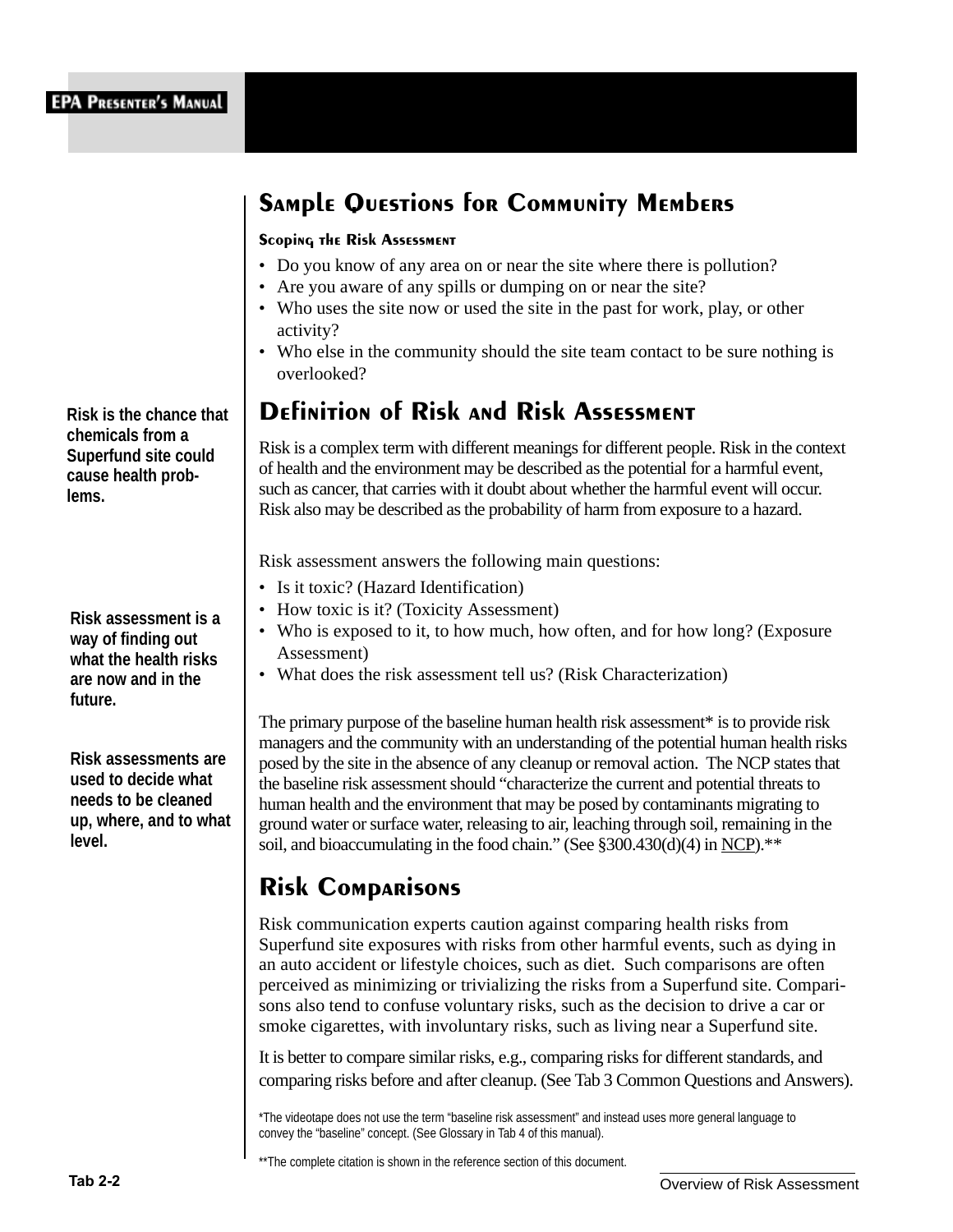### **ATSDR Public HEALTH ASSESSMENTS AND HEALTH STUDIES AND THE EPA SUPERFUND RISK ASSESSMENT**

The Agency for Toxic Substances and Disease Registry (ATSDR) was established in 1983 as an independent agency within the Department of Health and Human Services. Section 104 of CERCLA requires ATSDR to conduct a health assessment for all sites listed or proposed for listing on the NPL. (See page 3 in EPA's ATSDR Guidance). ATSDR's overall role is to determine exposure and adverse human health effects and diminished quality of life associated with exposure to hazardous substances from waste sites, unplanned releases, and other sources of pollution present in the environment.

ATSDR's public health assessment is usually more qualitative than EPA's baseline risk assessment. The health assessment focuses on medical and public health concerns associated with a Superfund site and surrounding community. (See Section 2.1 in Health Assessment Guidance and page 2-9 in RAGS-A). The EPA baseline human health risk assessment uses site-specific data to quantitatively appraise health threats associated with the site under current and future land use conditions. ATSDR may study existing health effects and whether they are related to past exposures.

ATSDR uses the health assessment to identify  $(1)$  knowledge gaps concerning the toxicity of substances identified at the facility, (2) communities near facilities or releases where measurements of human exposure or medical investigations are needed, and (3) the need for additional health information. ATSDR may choose to initiate a variety of health studies, such as pilot health effects studies (disease- and symptom-prevalence studies, cluster investigations, exposure studies), epidemiologic studies, disease registries, and site-specific surveillance. (See Health Assessment Guidance).

The ATSDR assessment assists EPA in identifying health concerns, potentially exposed people and sensitive subpopulations. However, the risk assessment and other information from the Remedial Investigation are used to make cleanup decisions.

#### **EPA Baseline Human Health Risk Assessment**

- Uses site data to assess current and future risks
- Helps identify potential threats to people from past and future chemical releases
- Identifies what and how people may be at highest risk
- Predicts health effects. but does not replace epidemiological studies
- Evaluates risks for sensitive populations so that risk management decisions will be protective

A risk assessment can help identify potential health threats before people get sick.

**An ATSDR health** study investigates health problems after people get sick.

**ATSDR determines the** need for a health study during a site-specific public health assessment.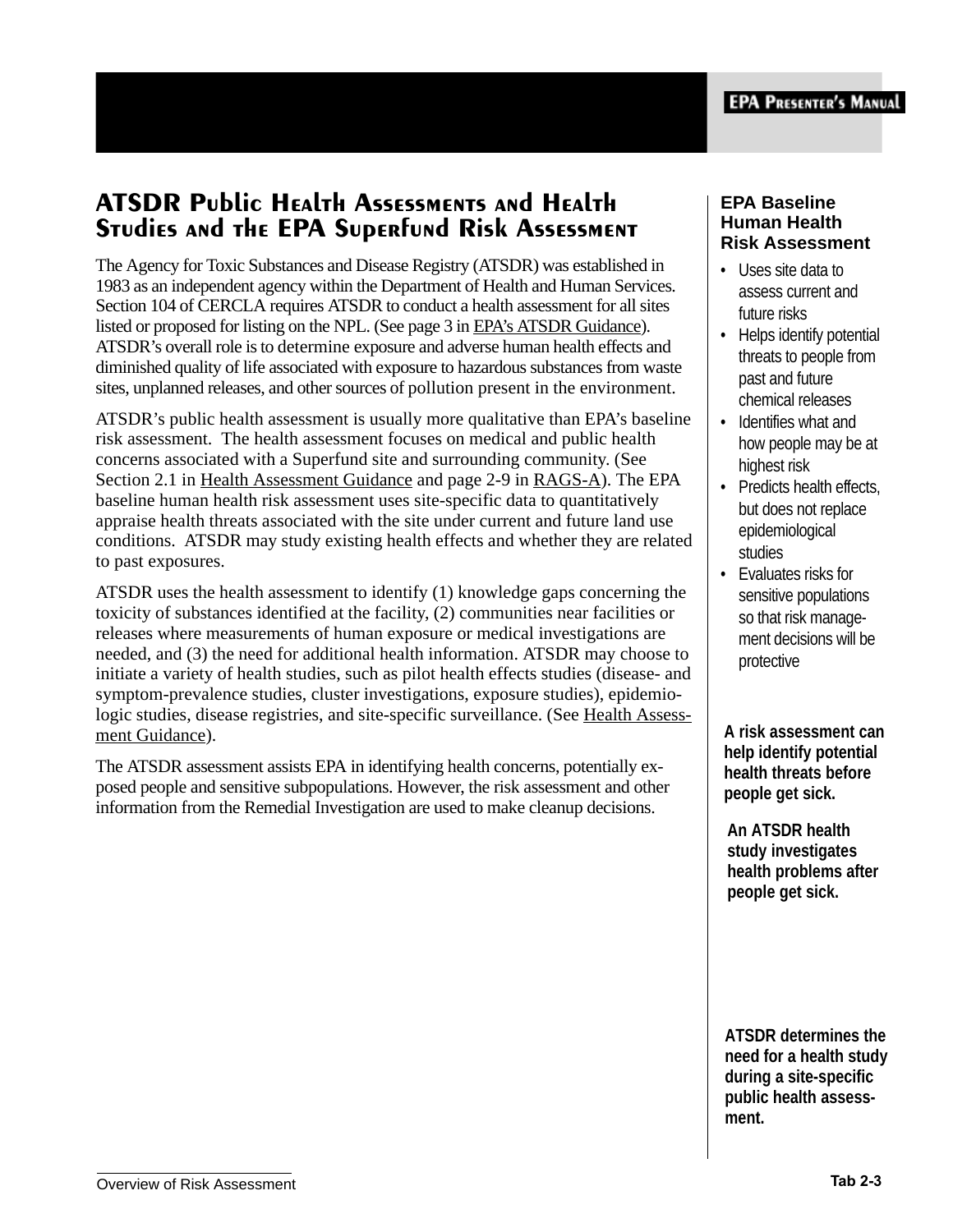#### **EPA PRESENTER'S MANUAL**

**where pollution might** 

**predict if the pollution** 

### DATA Collection and Evaluation  $\sim$  14 Minutes

**During data collection, The second major segment of the videotape describes the initial part of risk assess-EPA finds out what** ment, which is the data collection and evaluation phase. The most important messages **happened at the site EPA** conveys in this segment of the videotape are summarized below. Questions risk **and what pollution** assessors might ask community members, more information on some of the key **may be left there. ignum** messages, and other topics that are often misunderstood follow these messages.

#### **KEY MESSAGES**

- The chemical analysis answers the questions: Which chemicals and how much are present in the environment, such as soil, water, and air?
- **It's important to EPA must follow strict protocols to ensure the quality and integrity of collect samples in the**  $\parallel$  **environmental samples.** EPA takes samples for chemical analysis using **right places so that no** proper containers and equipment to ensure that the measurements are chemicals are missed accurate and part of the sample does not get lost or contaminated. EPA also searches historical records and interviews former site personnel.
- **This step identifies chemicals of potential concern (COPCs).** This information does not tell us whether someone is exposed or at risk, but helps identify the list of chemicals reported in samples at the site. This list may be long because of the standard list of chemicals included in every analysis. This raises a perception problem that the community is exposed to all of the reported chemicals. The rest of the risk assessment will determine which ones are the "chemicals of concern" (COCs) that need to be addressed. For simplicity, the videotape focused on two chemicals that posed the greatest health risks: mercury in Lavaca Bay and arsenic in North Dakota. Superfund sites have mixtures of chemicals, and there is **People in the commu-** rarely one chemical of concern. However, often one or several chemicals **nity can tell EPA** pose the greatest risks and become the focus of the cleanup action.
- **be found. Community input helps.** People can tell EPA places where they and others could contact the site, what they know about historical disposal practices, and help identify realistic future land uses. People should not try to collect their own samples for Agency use because strict procedures must **Computer models can be followed to ensure that samples are adequate for the risk assessment.**
- **will travel from the site EPA also uses computer models.** These help predict chemical movement **and how fast. in the environment or in relation to nearby communities. For instance, the** movement and speed of contaminated groundwater away from a site and toward public drinking water wells can be determined using computer models. An example of this is shown in the videotape to illustrate how arsenic moved from the soil surface (after crops were sprayed) to the groundwater that people used for drinking water.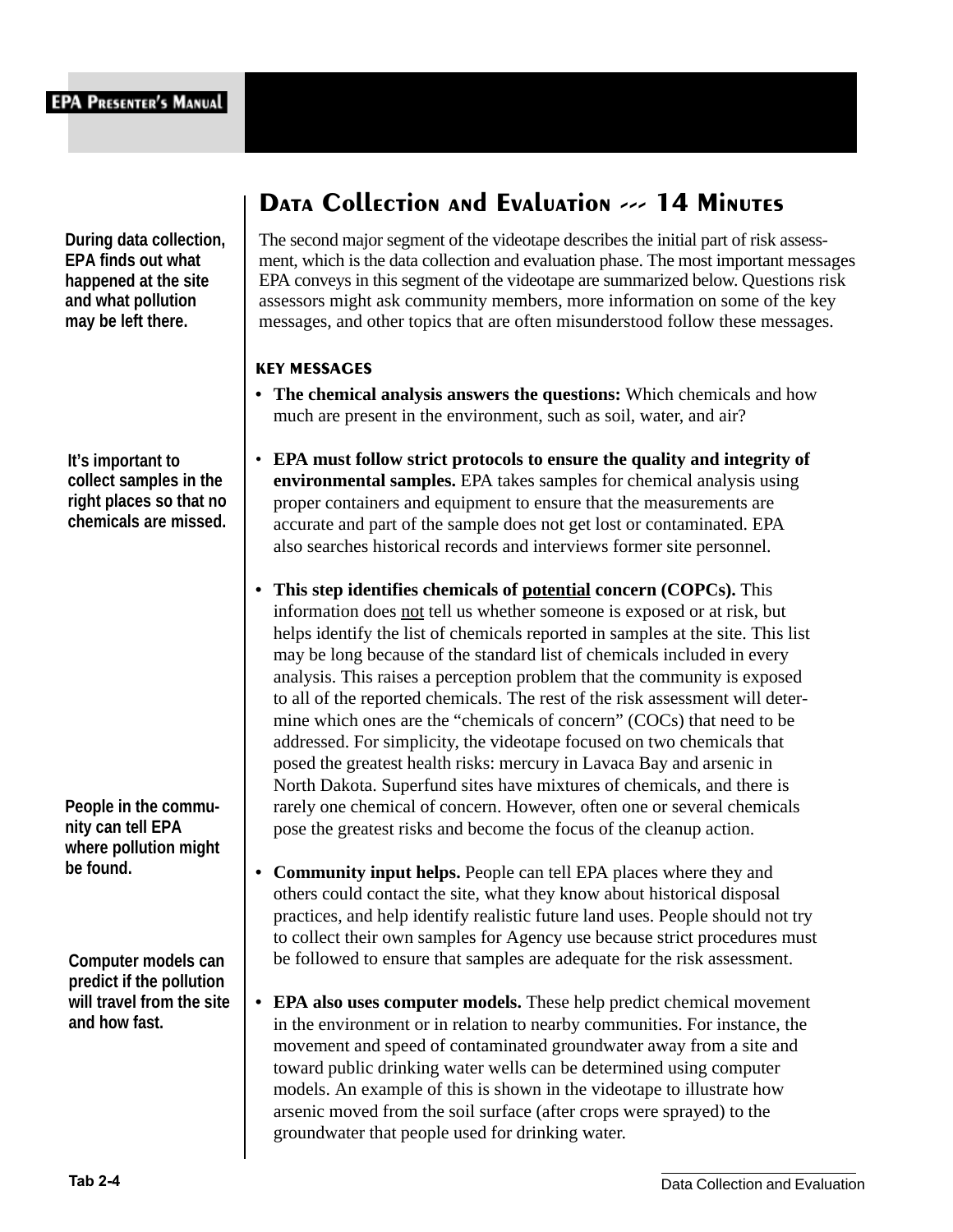### **SAMPLE QUESTIONS FOR COMMUNITY MEMBERS**

#### **DATA Collection and Evaluation**

- Do you know how the site was used in the past? If not, who would know?
- Are there specific chemicals you know were used at the site?
- Do you worry about any particular dangers from the site?
- Do you have any reason to suspect that there is pollution in the (name the area) where we plan to take samples for background levels of contaminants?
- How do you think the land will be used in the future, considering the past history of the site?

### **IMPORTANCE of Scoping, SAMpling, AND DATA QUALITY**

The videotape emphasizes the importance of scoping, sampling, and data quality for several reasons. First, community members can have a role early, during the scoping process and may have knowledge about site history that could contribute to the sampling strategy plan. Second, people usually do not understand EPA's data quality requirements. They may come to EPA with a sample of their well water and expect EPA to use it in the risk assessment.

The videotape explains that prior to the risk assessment, EPA tries to learn enough about a site to formulate a plan of action for the risk assessment. This involves producing a sampling and analysis plan. Risk assessors use environmental samples to find the harmful chemicals at the site and determine the amounts that are there.

Environmental samples may be gathered by EPA contractors, states or federal agencies, contractors for state-lead sites, Department of Energy (DOE) contractors, Department of Defense (DoD) for military installations, and Potentially Responsible Parties (PRPs) at enforcement-lead sites. The sampling plan and unannounced EPA audits of PRPs' work ensures proper sample collection. In addition, EPA has strict procedures to ensure the accuracy of sampling data and site decisions. (See Data Quality Objectives).

EPA established the Contract Laboratory Program (CLP) over 17 years ago to analyze environmental samples for Fund-lead sites. All laboratories performing Superfund work must follow strict EPA procedures, and the lead for the site obtains independent validation of the results. (See CLP).

### **CHEMICALS OF POTENTIAL CONCERN (COPCS) AND CHEMICALS of CONCERN (COC)**

Chemicals of potential concern (COPCs) are chemicals found in site samples that may be toxic and related to the site. The list of chemicals may be long because samples are analyzed for a long list of chemicals. However, this does not mean that all of these chemicals pose a risk or that people are exposed. Some chemicals may be natural, such as calcium in a limestone aquifer. Others may be present in places where no person would come into contact with them.

**Strict sampling proce**dures are followed to ensure the quality of the data.

The Superfund Program routinely analyzes samples for about 150 chemicals. Not all of those are hazardous to people. **Hazard depends not** only on the presence of a chemical but also on its concentration. toxicity, and chance that someone will come into contact with it.

**EPA evaluates all of** the chemicals detected in the samples (these are the COPCs). but focuses the risk assessment on those chemicals that may cause a significant health problem. These are the COCs.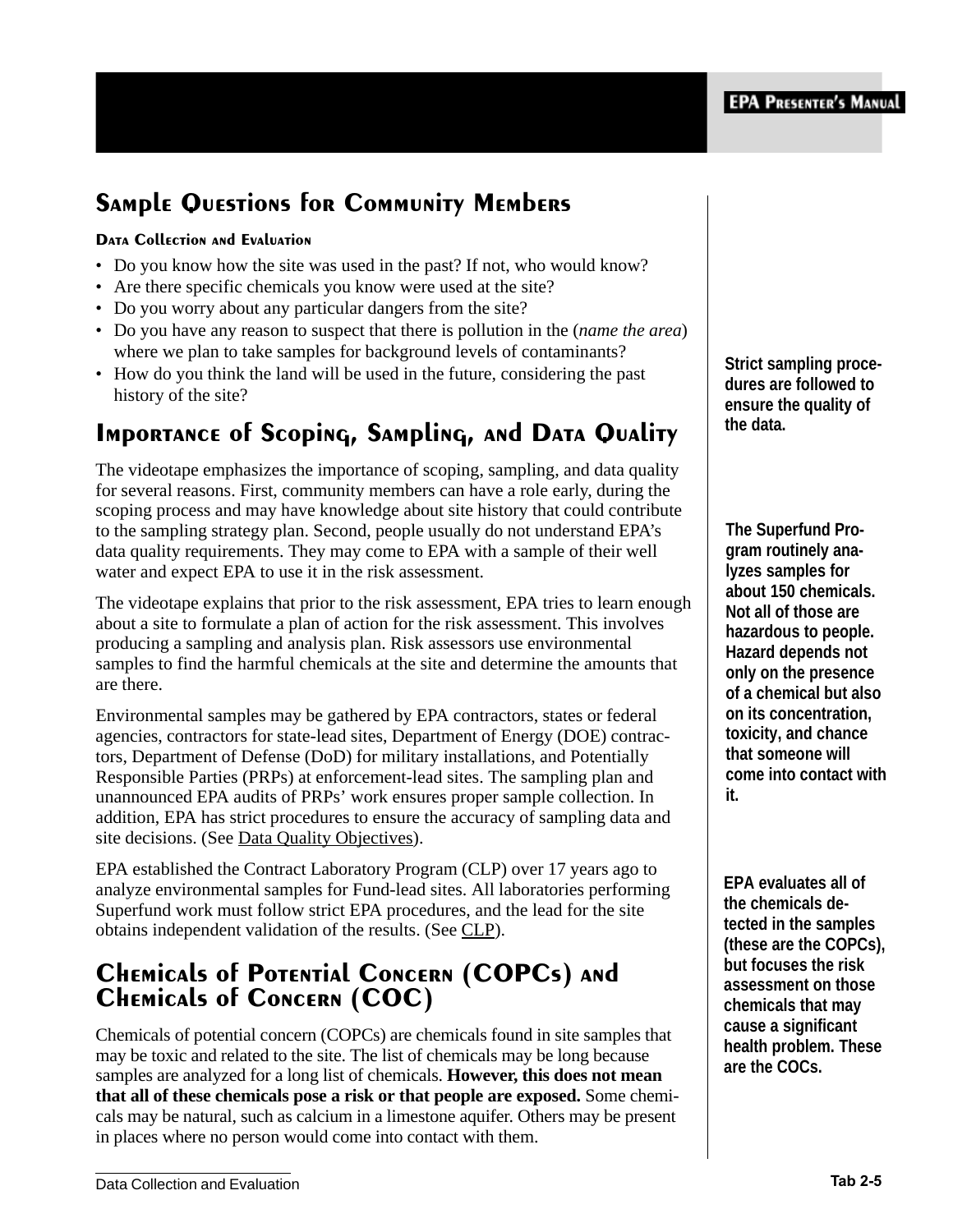#### **Reasonable Land Use**

EPA strives to develop realistic assumptions about the likely future land uses at Superfund sites through community involvement, including early discussions with local land use planning authorities, local officials, and the public.

**Different land uses may result in different exposure scenarios, but many aspects of exposure are very similar from one Superfund site to the next. That is why EPA uses categories of land use, such as agricultural, residential, recreational, and industrial.** 

The risk assessor evaluates the COPCs using the exposure and toxicity information and determines which ones are chemicals of concern (COCs). The list of COCs is usually much shorter than the original list of COPCs reported in samples at a site. (See pages  $5-20 - 5-24$  in RAGS-A).

Some people may argue that when risk assessors eliminate less threatening chemicals from the risk assessment, the sum of the risks will be artificially low. However, the criteria for eliminating COPCs are strict and are designed to prevent the possibility of diminishing the risks by any amount that would be a health concern.

### Land Use-Current and Future

The baseline risk assessment is designed to help risk managers protect people now and in the future. The site team needs to consider how the site might be used in the future. In determining future land use, RAGS Part A recommends making the most cautious and protective choice, which is residential land use. However, RAGS also mentions that an assumption of future residential land use may not be justifiable if the probability that the site will support residential use in the future is exceedingly small. The NCP does not require the residential land use assumption in risk assessment. Talking with people who live in the community on or near a Superfund site can help EPA make sure that the exposure scenarios evaluated in the risk assessment reflect realistic activities and land uses at the site.

The community and local officials in Fort Valley, Georgia, which is the location of the old pesticide plant mentioned in the videotape, decided that a portion of the contaminated property will be used for a public library. This information helped EPA understand how people might be exposed to site chemicals in the future.

When discussing the risk assessment's future land use assumptions, it is important to be clear that EPA has no role in determining the future land uses at a site. The process for identifying anticipated future land uses for a site is discussed in detail in the 1995 EPA directive *Land Use in the CERCLA Remedy Selection Process*. (See Land Use).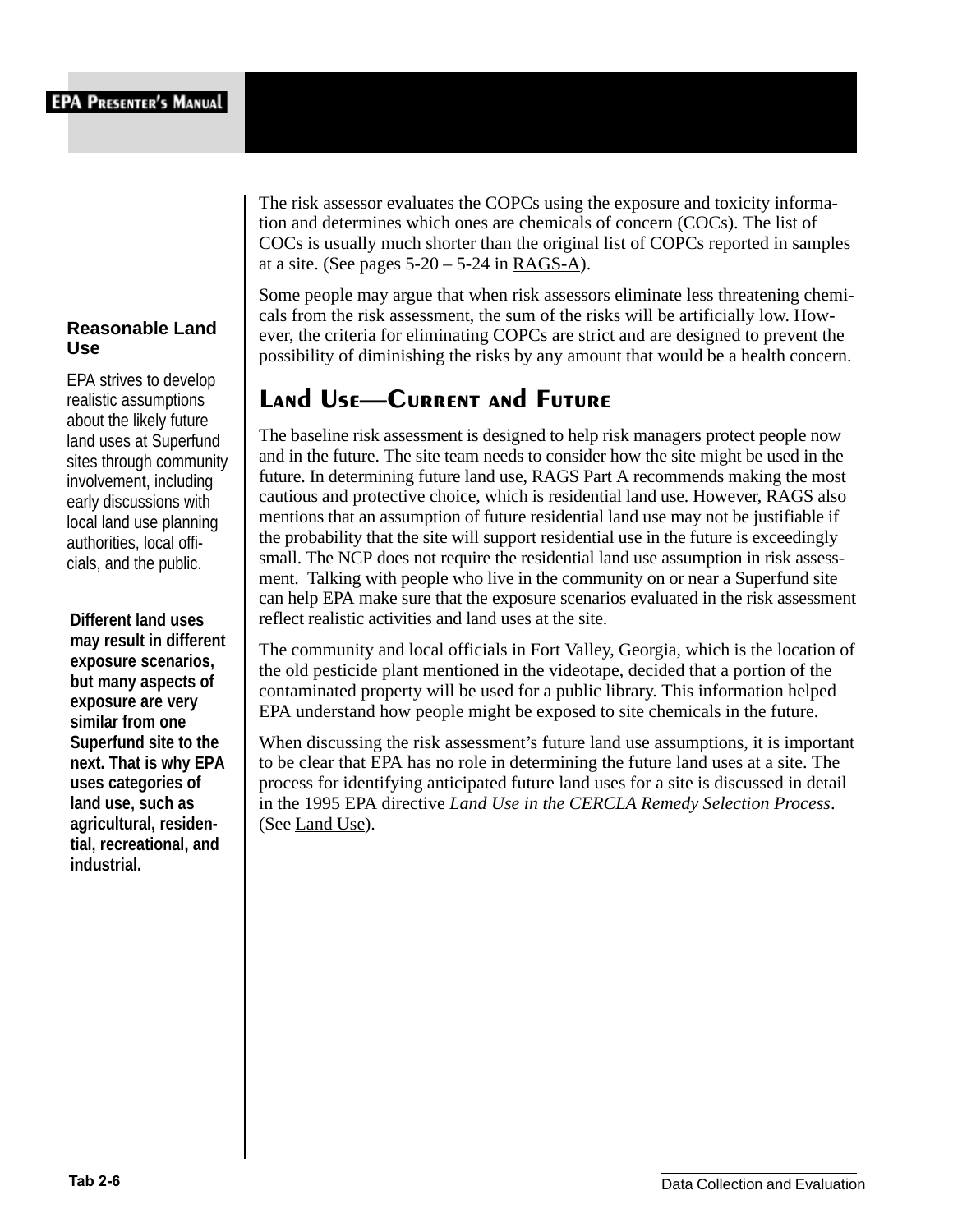### Exposure Assessment ~~ 9 Minutes

The Exposure Assessment provides the most opportunity for community involvement because it considers how people live, work, and play. The key messages EPA tries to convey in the videotape are summarized below. The next few pages contain questions risk assessors might ask community members, more detailed information on some of the key messages, and other risk assessment topics that are commonly misunderstood.

#### **KEY MESSAGES**

- • **Exposure assessment answers three key questions:** How are people exposed, who could be exposed, and how much of the chemicals are people exposed to? The risk assessor evaluates all chemicals, all routes, and all pathways.
- **• Exposure occurs only if the chemical gets to the person and then gets inside the body.** Without exposure to a chemical, there is no risk from that chemical.
- **• Dose depends on the concentration of chemical and how people are exposed.** Some people may not incur high doses because of their behavior (e.g., they only work indoors, do not garden, consume small amounts of fish).
- • **The Reasonable Maximum Exposure (RME) dose is the highest exposure reasonably expected to occur.** Superfund considers this in determining health risks for a site and also in setting protective cleanup levels.
- The exposure route is important. Some chemicals are not toxic by ingestion but are by inhalation. Some are not absorbed through the skin and are not toxic on the skin.
- • **Standard assumptions are used to provide consistency and protectiveness.** Drinking water intake is assumed to be about 2 liters/day (8 glasses) for adults. Community information about pathways are sometimes used to modify the assumptions when appropriate.
- **People can contribute in many ways.** Examples in the videotape include identifying pathways (e.g., eating fish) and places to sample (e.g., where people fish and which species and parts are eaten).

#### **Community Input has Helped EPA Describe:**

- • Sources of contamination
- Who is exposed
- How people are exposed

**How much chemical a person is exposed to is called dose.** 

**The RME is the highest dose anyone is likely to receive from the site.** 

**Sometimes exposures to site chemicals pose no health concerns.**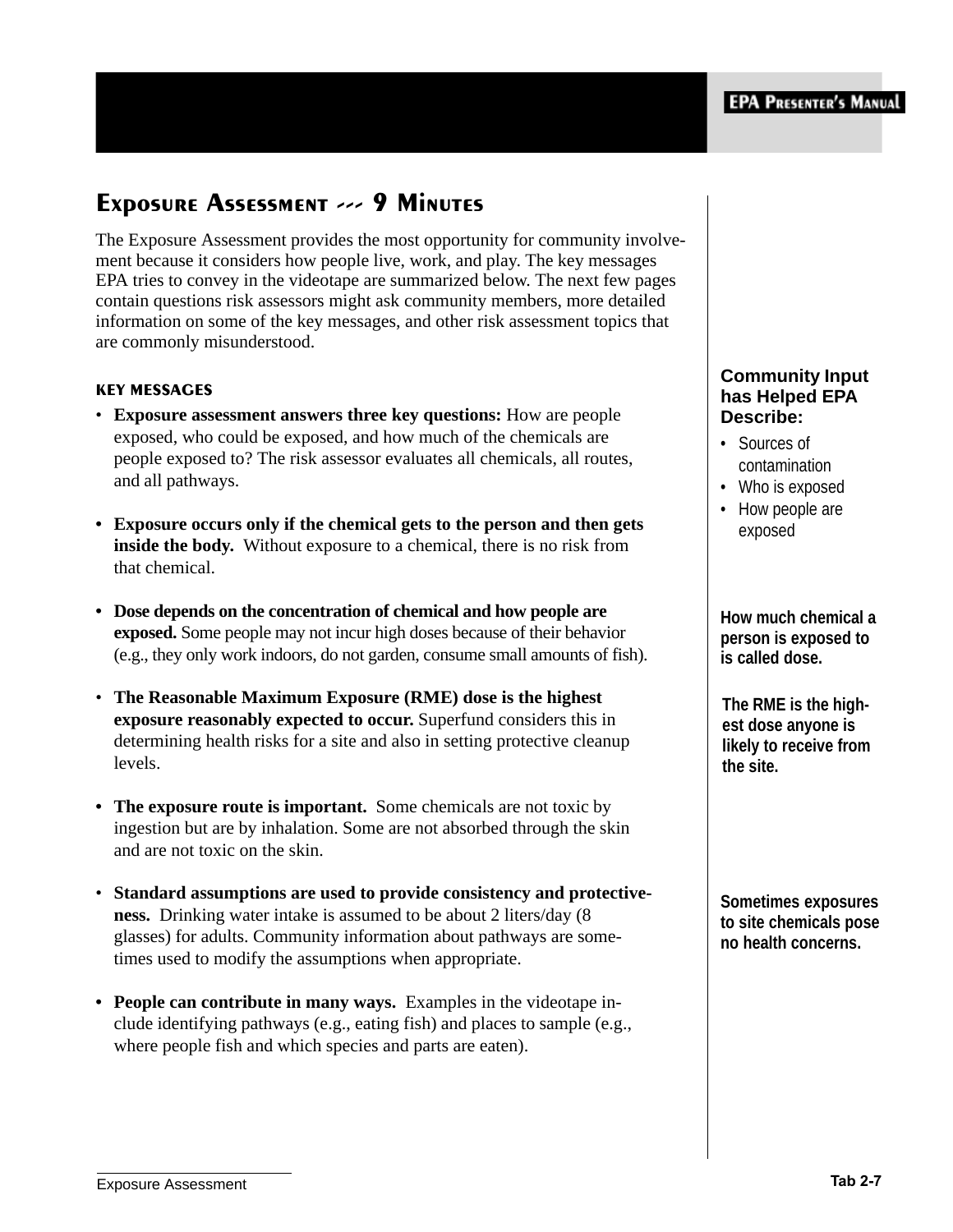#### Elements of an **Exposure Pathway**

#### **Source**

(Origin of a chemical on site: e.g., leaking waste pile, leaking drums, or soil under them)

**Transport and Transformation** (The chemical can be carried by moisture or wind from its source to other areas, such as groundwater, and can be changed into something else more or less toxic)

**Exposure Point** (Place where people can be exposed to the chemical, such as a well that supplies drinking water)

**Exposure Route** (Way the chemical enters the body: drinking, eating, breathing, skin contact)

> Receptor (People potentially exposed to the chemical)

The exposure route matters; some chemicals are more dangerous if eaten than if touched.

### **SAMPLE QUESTIONS FOR COMMUNITY MEMBERS**

#### **EXPOSURE ASSESSMENT**

- Do people fish, hunt, garden, pick berries, play, swim, or hike on or near the site? If so, how often do they do these activities?
- What types of animals are hunted or fished?
- What types of foods are grown in the garden?

### **EXPOSURE PATHWAYS**

Exposure assessment describes how people can come into contact with site chemicals, who might be exposed, and by how much. To describe how people could be exposed to a chemical, risk assessors identify any possible paths that the chemical might travel from its source to points where people may come into contact with it. Risk assessors look at existing pathways as well as pathways that could occur in the future depending on the likely future use of the property. (See Exposure Pathways and page 6-8 in RAGS-A).

Although the important exposure pathway at the Lavaca Bay site involved the discharge of mercury into the Bay and subsequent eating of Bay fish, another pathway involved swimming in the Bay and subsequent skin contact. In Fort Valley, several exposure pathways were identified in the previously flooded neighborhood. Also, some people touched and ate contaminated kaolin.

Risk assessors take into account all exposure pathways. They do this by summing chemical risk estimates for all pathways of exposure in the risk characterization. RAGS Part A provides guidance for identifying exposure pathway combinations and for summing risks across pathways. (See pages 6-47 and 8-15 in RAGS-A and 2.5.1) Chemical Interactions and Additivity Assumption in this manual). Combining risks is a form of cumulative risk, but the risks are limited to those associated with site contamination. (See 2.5.6 Cumulative Risk in this manual).

Risk assessors are particularly concerned about people who might be especially sensitive, such as children or pregnant women. They are also concerned about people who have uncommon exposures, such as people who practice subsistence fishing.

Risk assessors evaluate different exposure scenarios that reflect the various ways people may use land on and around the Superfund site. For example, people might live (residential scenario), play (recreational), or work (occupational or commercial) near or on the site. Although the Occupational Safety and Health Administration (OSHA) is generally responsible for promoting and enforcing compliance with workplace health and safety requirements, Superfund gets involved in the workplace when the source of the chemicals is from a Superfund site rather than from the workplace itself.

### **EXPOSURE CONCENTRATIONS AND CALCULATING DOSE**

Risk assessors estimate intake dose to characterize risk. Intake dose estimates are based on five main factors (See page 6-19 in RAGS-A and Standard Defaults):

• Concentration of a chemical—at an exposure point, such as a drinking water well or contaminated fish fillet. (See page 1 in Calculating Concentration).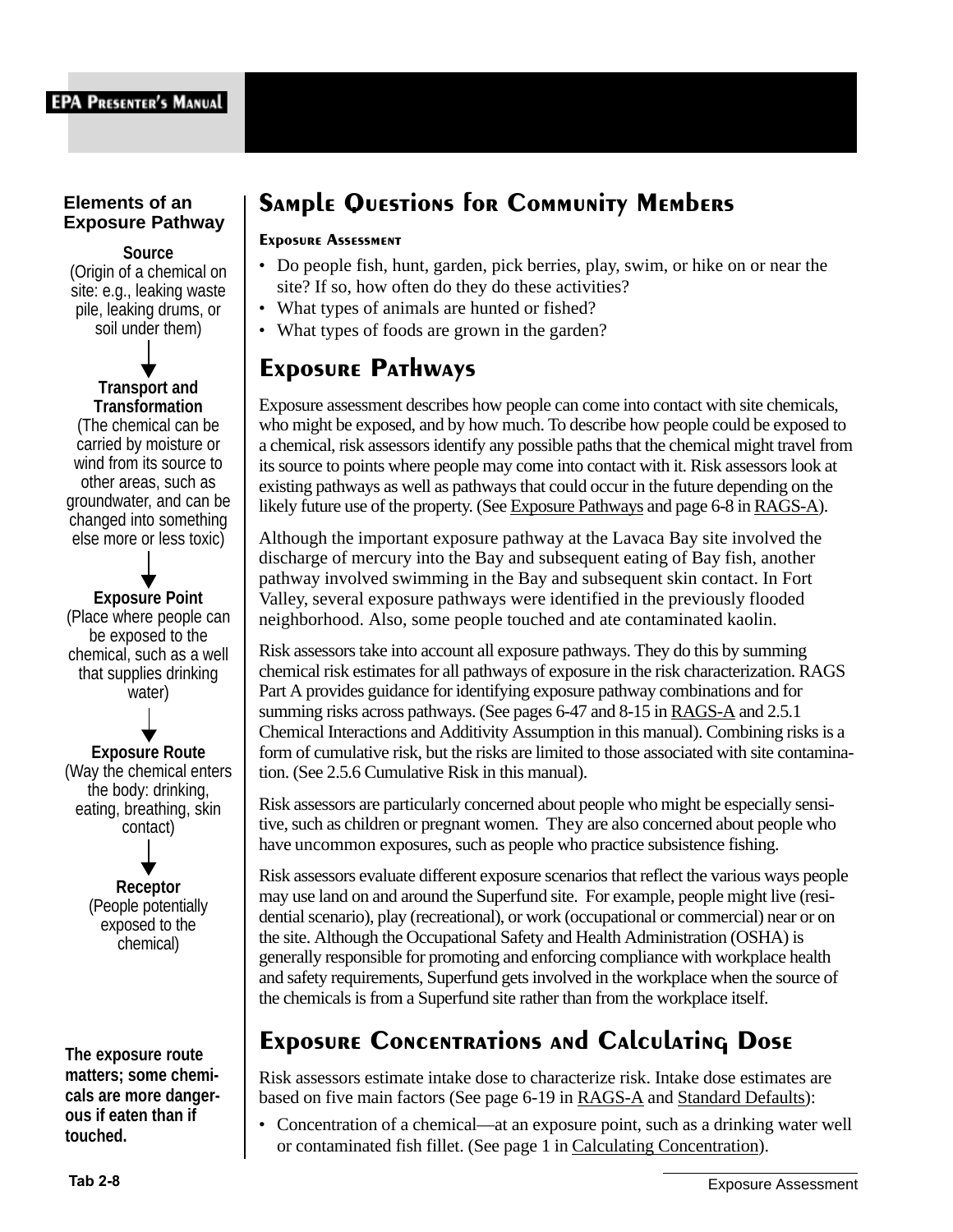### **EPA PRESENTER'S MANUAL**

- Contact rate—amount of water, food, dust, or air that a person may take in over a specified time.
- Exposure frequency and duration—how often and for how long people could be exposed.
- Body weights for each age group that may be exposed.
- Exposure averaging time—is the time over which exposure is averaged in days. For a chemical that might cause cancer, EPA prorates the total exposure over a lifetime to determine a lifetime average daily dose. For a chemical that can cause non-cancer effects, averaging is over a year (365 days).

Risk assessors insert these five factors into the following equation to calculate an intake dose that results in a reasonable maximum exposure for that pathway:

Intake Dose  $(mg/kg-day) = (C) (CR) (EF) (ED)$ (BW) (AT)

where:  $C =$  contaminant concentration

 $CR = \text{contact rate}$  (also called intake rate)

 $EF =$  exposure frequency

 $ED =$  exposure duration

 $BW = body weight$ 

 $AT = \text{averaging time}$ 

**Reasonable Maximum Exposure (RME).** Risk assessors choose a value for each factor so that the combination of all factors results in a RME dose. To do this, they use statistics as well as professional judgment. For instance, because of uncertainty associated with estimates of contaminant concentration, risk assessors usually use the 95 percent upper confidence limit on the arithmetic average, which is a higher concentration than the straight average. To protect the majority of individuals in a population, they choose "high end" values for contact rates and duration. However, to avoid unreasonable estimates they use the average value for body weight over the exposure period. This combination of "high end" contact rate and average body weight avoids the false assumption that a very small person would have the highest intake. (See page 6-19 in RAGS-A).

### Exposure Assumptions: Standard versus Site Specific

When site exposure information is lacking, risk assessors use standard assumptions, also called default assumptions, in the exposure assessment. The standard assumptions help bridge the gap created by uncertainties. Their sole purpose is to protect the most vulnerable groups in the community, such as children, the elderly, pregnant women, and people who are sick. At the North Dakota site mentioned in the videotape, EPA used standard assumptions about water consumption to estimate how much arsenic people were drinking every day. However, community input can result in modification of the exposure assumptions, such as the fish consumption rate at the Lavaca Bay Superfund site also mentioned in the videotape.

#### **Intake versus Absorbed Dose**

Risk assessors most often calculate intake dose because they can estimate it more accurately than they can absorbed dose. Absorbed dose is the amount of chemical absorbed into the blood from the entry point in the body, such as the gut, lungs, or skin. Intake dose is the amount of chemical that enters the mouth, lungs, or contacts the skin.

**The RME protects even the most vulnerable groups in the community.** 

**EPA makes healthprotective assumptions to be on the safe side.** 

**Community input is sometimes used to change EPA's exposure assumptions.**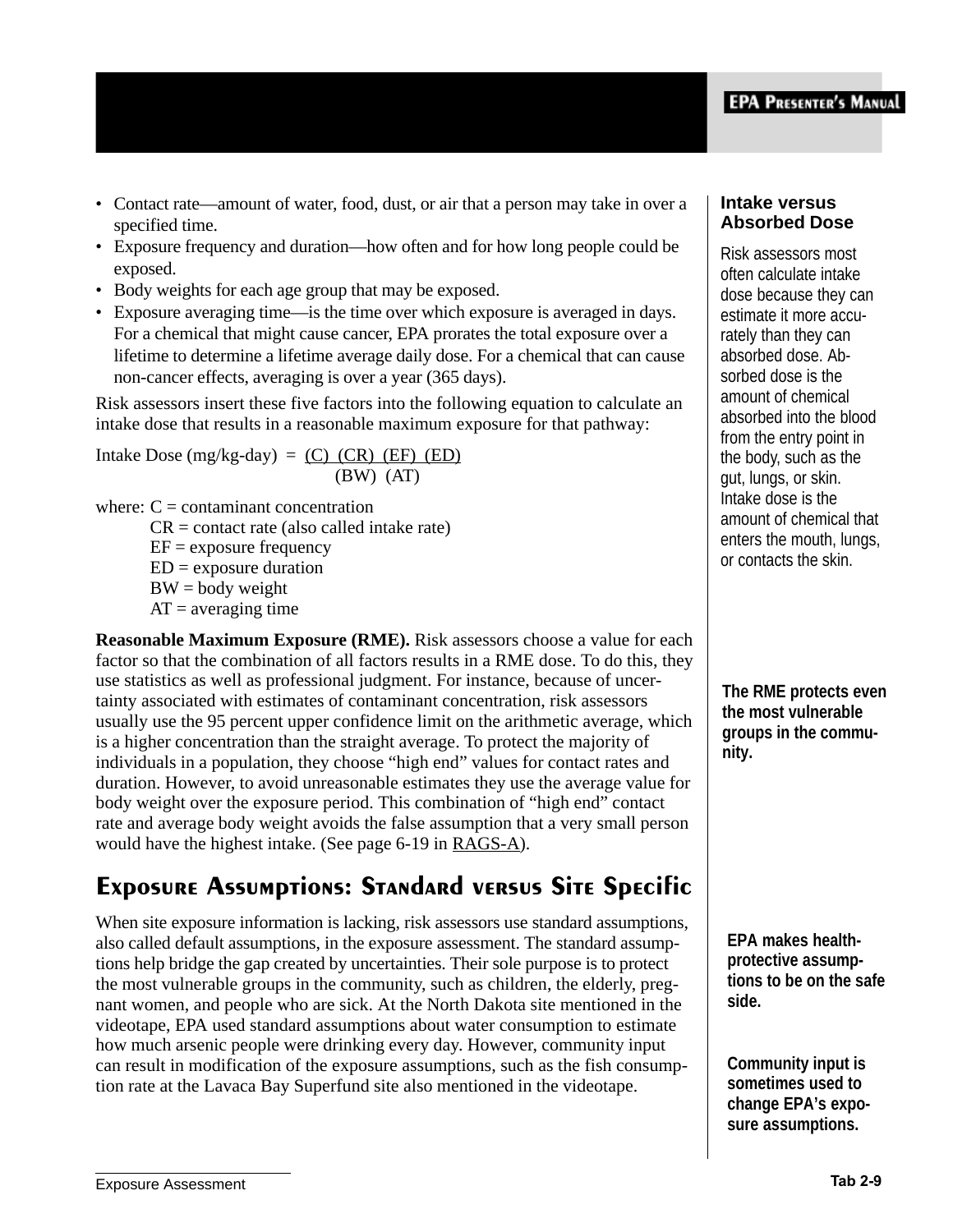**IRIS. WESSAGES** 

**greater than the** 

**additional cases of** 

why some people get  $\int_{\text{the data}}^{\text{t}}$ **cancer while others** 

### Toxicity Assessment ... 7 Minutes

**Information about how** The Toxicity Assessment provides less opportunity for community involvement<br> **Institute of the proper proper proper** of the risk assessment since FPA uses toxicity values that have **toxic a chemical is** than other phases of the risk assessment since EPA uses toxicity values that have<br>comes from research been peer reviewed and derived from the scientific literature. However, the fol**comes from research** been peer reviewed and derived from the scientific literature. However, the fol-<br>**performed by universi-** lowing key messages from the video are important for people to understand. **performed by universi-**<br>**ties, government, and** Questions risk assessors might ask community members, more detailed informa-<br>**others.** Much of this<br>**others**. Much of this **others. Much of this** tion on some of the key messages, and other risk assessment topics that are com-<br>**information is avail-** monly misunderstood follow on the next few pages **information is avail-** monly misunderstood follow on the next few pages.<br>able in databases, like

- • **Toxicity assessment** addresses potential health effects of the chemicals, and how much exposure causes adverse health effects.
- **"The dose makes the poison."** The harm caused by a chemical depends on **A RME dose that is** how much of that chemical a person is exposed to.
- **reference dose (a safe**  $\bullet$  **EPA uses toxicity data that are available to the public on the Integrated dose) may be harmful<br>to people. <b>Risk Information System (IRIS).**\* The data are derived from animal<br>to people. The **to people.** studies and occasionally from studies of people in the workplace. The toxicity data used in risk assessment are peer reviewed and represent "con-**The likelihood that** servative" or protective estimates of toxicity in humans.
- **cancer will occur from EPA evaluates cancer and non-cancer effects.** In general, non-cancer **a site depends on the** effects have some threshold below which no effects will occur (Reference dose. *Conserunting the Dose*. For cancer causing agents, we assume that even at very low **doses, cancer may develop in a small percentage of exposed individuals. However, every chemical is different, and new science is showing that some chemicals do not follow these rules (some carcinogens may have thresholds and not pose a risk at low exposure levels).** To protect the **Science can't explain** <br>public health, EPA uses large margins of safety when there is uncertainty in
- **who are equally Some chemicals exhibit both cancer and non-cancer effects.** The risk **exposed don't.** assessment evaluates both.

\* See Tab 4: Community Tools—Additional EPA Internet Resources.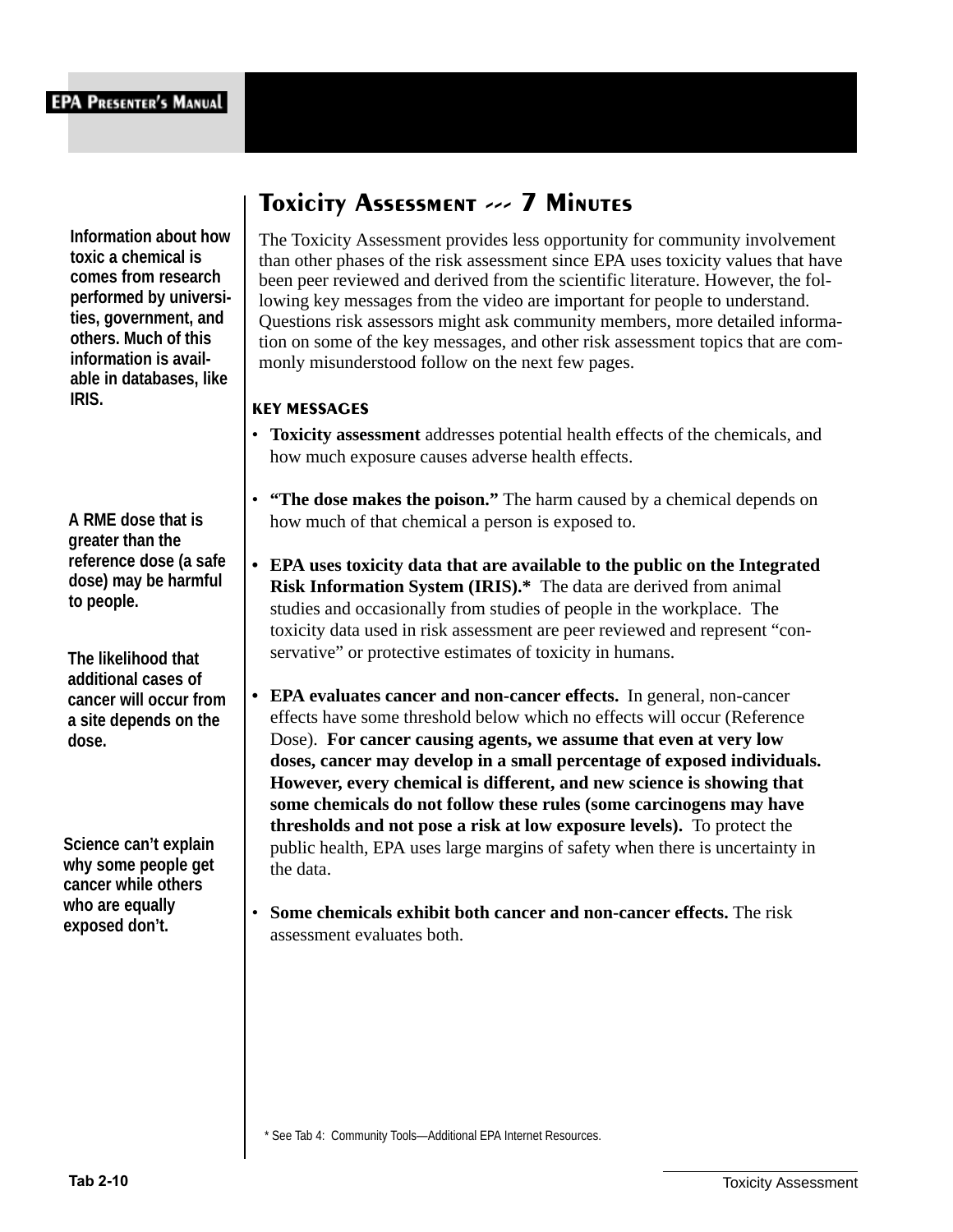### SAMple QUESTIONS FOR COMMUNITY MEMbERS

#### Toxicity Assessment

- Have you or your neighbors had any health problems that you think could be related to the site?
- What do you want to know about the toxicity assessment process?

### **ELEMENTS OF TOXICITY**

A substance is toxic if it is hazardous or poisonous to living things. Toxicity refers to the inherent potential of a substance to cause damage to living things. A person must be exposed to a toxic substance before a damaging effect can occur. The term hazardous is more broadly defined than toxicity. Hazardous refers to the capability of a substance to cause harm due to its toxicity, flammability, corrosiveness, explosiveness, or other harmful property. (See Region 5 Web Site).

Frequency and length of exposure help determine how much, if any, harm will occur. Chronic toxicity is usually studied in two different ways depending on whether or not cancer is a concern.

Acute toxicity can occur after a single large exposure or limited number of exposures within a short time, generally less than 24 hours. Damaging effects, such as breathing difficulties, vomiting, rashes, and even death, can occur immediately or within hours of an acute exposure. Occasionally, acute exposure can produce delayed toxicity. Chronic toxicity, the main concern at most Superfund sites, can occur after repeated exposures over a long time—usually years—and damaging effects are seen months or years after exposure began.

EPA often refers to large databases for toxicity information on chemicals at a site. The databases show the harm a chemical can have and at what dose to expect harm. This information comes from reseach performed by universities, government laboratories, and other organizations, and is peer reviewed. For instance, EPA would refer to such data to find out about the toxicity of the pesticides and arsenic at the Fort Valley site and to learn about mercury in Lavaca Bay.

The risk assessment predicts health risks based on toxicity and exposure information. An important point made in the videotape is that health effects do not need to be happening in a community for EPA to take some action.

### "Safe" Dose

The term "safe" in reference to chemical exposure levels usually refers to amounts that are too small to be a human health concern even though some level of risk remains. This is true for cancer risks as well as non-cancer hazards and indicates that there are degrees of safety. (See Tab 3 Common Questions and Answers).

#### **The Dose Makes the Poison**

"All substances are poisons; there is none that is not a poison. The right dose differentiates a poison from a remedy."

*Paracelsus (1493-1541)* 

**When a chemical has a health effect on a laboratory animal, it often has the same effect on people.** 

#### **Safety and Risk**

An absolutely safe level with zero risk is unattainable for many chemicals in the environment. But to imply that an EPA risk level is not safe at all can lead the public to conclude that if it is not risk free, it must be unsafe.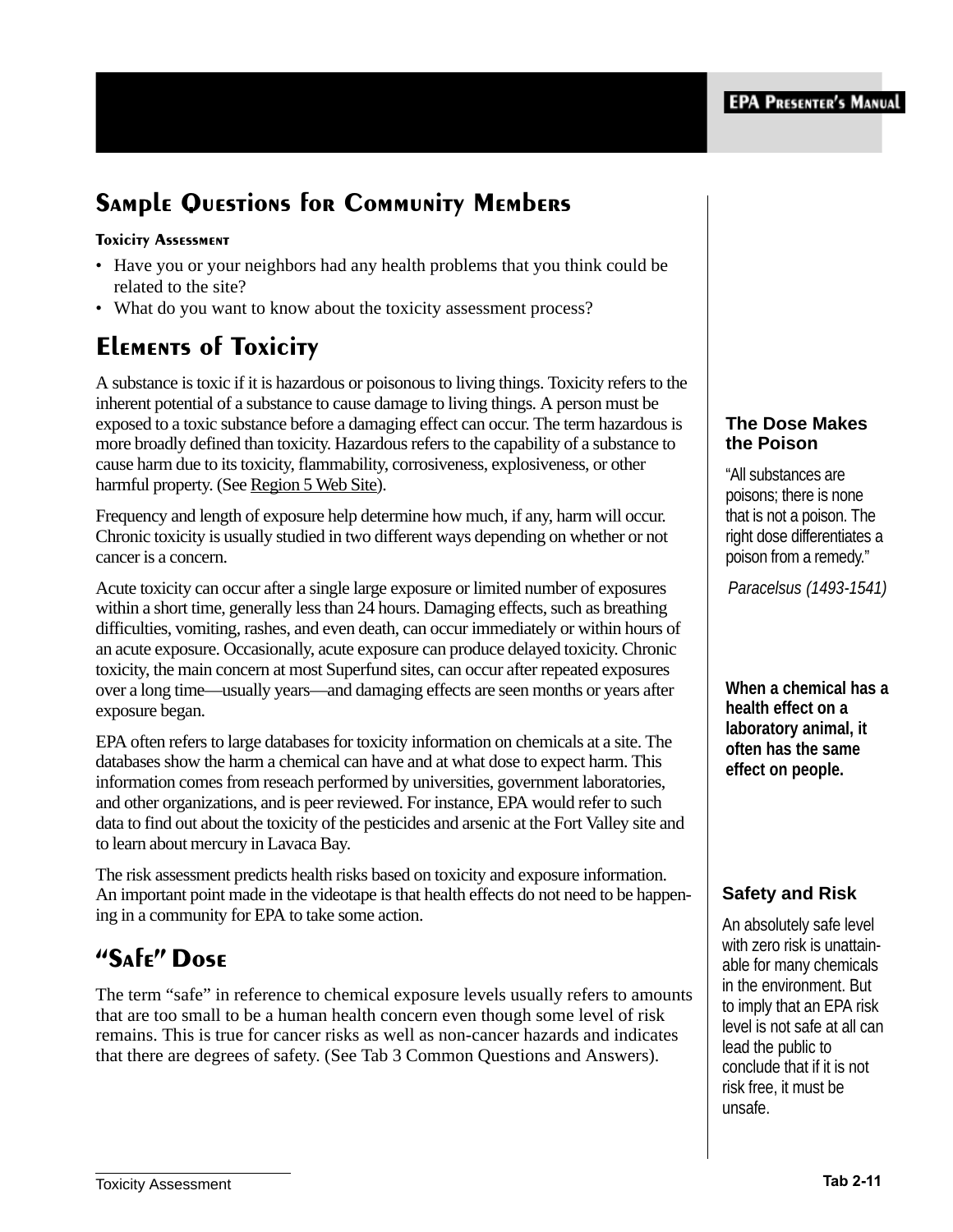### **CANCER AND NON-CANCER Effects**

Most chemicals cause cancer in different ways than they cause non-cancer effects, such as damage to the liver or kidneys.

Very small amounts of some substances are capable of starting the growth of cancers. For these substances, there is theoretically no level of exposure that is risk **Cancer and non-** free. For other substances, however, scientists have discovered that exposure has cancer effects are  $\frac{1}{10}$  to occur above a certain amount, called a threshold dose, before risks to humans **cancer effects are**  $\begin{bmatrix}$  to occur above a certain amount, called a threshold dose, before risks to humans **analyzed differently.** <br>**hecome a concern.** Most chemicals that cause non-cancer effects as well as a few become a concern. Most chemicals that cause non-cancer effects as well as a few cancer-causing chemicals fall into the threshold category. (See IRIS and Chapter 3 in Reporting on Risk).

> Because of these differences, risk assessors report risks differently for cancer and for noncancer effects. When risk assessors estimate cancer risk, they try to predict a lifetime risk level for an exposed individual and how many additional cancer cases might occur in a population of exposed people. These are cancers that may or may not occur, but if they were to occur, they would be in addition to cancers from other causes, such as smoking tobacco. For non-cancer toxicity, risk assessors estimate a daily exposure level that is likely to be of little risk to people.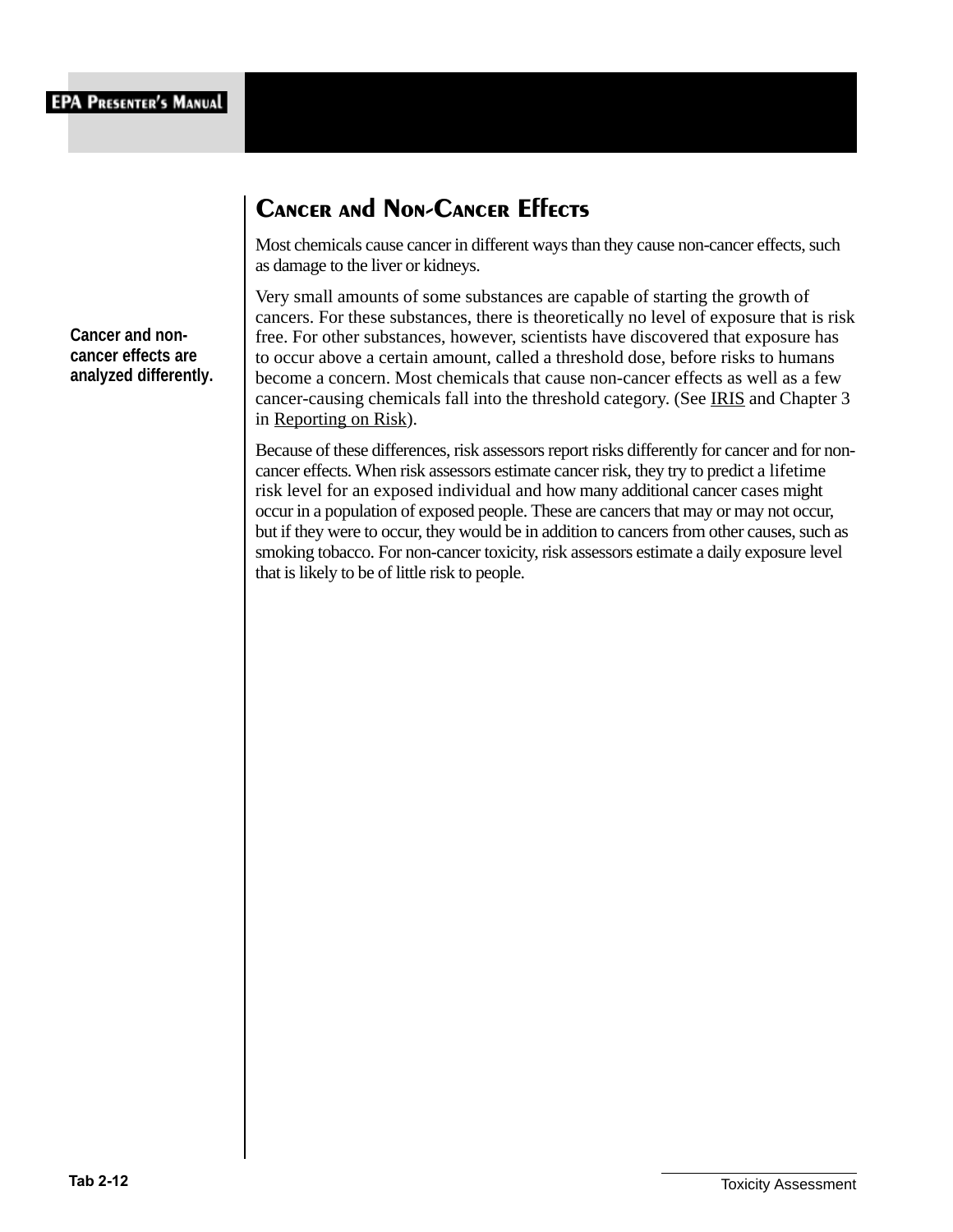### Risk Characterization  $\sim$  4 Minutes

The last part of risk assessment—Risk Characterization—brings the information from the previous parts together to describe the risks associated with the Superfund site. Risk characterization summarizes the risks and explores uncertainties in the risk estimates. The result should be a clear and understandable discussion of the site risks.

The most important key messages from the video are summarized below. Sample questions risk assessors may ask community members, more detailed information on some of the key messages, and other risk assessment topics that are commonly misunderstood follow on the next few pages. A complete description of risk characterization is provided in RAGS Part A (1989) Chapter 8, Risk Characterization (RAGS-A).

- **Risk characterization describes the risks.** Risks for individual chemicals **ment can help red** are added. For instance, exposures to soil may include several chemicals and **uncertainty about** several routes. All of these are added to present a total risk. **exposure scenarios.**
- **Risks are presented as numbers.** Cancer risks are presented as probabilities. The cancer slope factor is used to estimate the probability that additional cases of cancer will occur at different doses. Non-cancer "risks" are described as a number called the hazard quotient, which is related to the Reference Dose.
- Some uncertainties can be addressed. There are many uncertainties related to the data sampling and collection process, exposure assumptions, and toxicity data. Communities can help reduce some sources of uncertainty in the exposure assessment and the data collection phase. EPA builds in margins of safety to prevent underestimating the potential risks. **Risk assessment uses**
- **The risk assessment is used to develop cleanup goals.** EPA sets cleanup science and applies concentrations based on the information gathered in the risk assessment such as **many margins of** concentrations based on the information gathered in the risk assessment, such as **many margins of hard in the concentration**  $\alpha$  **concentration c concentration c concentration c concentration c c c c** location of chemical contamination, how people are exposed, and the concentra- **safety to protect**  tions that pose health risks. (See Tab 3 Common Questions and Answers).

**EXECUTE ASSAGES COMMUNITY input 1.1 At 2008 1.1 At 2008 1.1 At 2008 1.1 At 2012 1.1 At 2013 1.1 At 2013 1.1 At 2013 1.1 At 2013 1.1 At 2014 1.1 At 2014 1.1 At 2014 1.1 At 2014 1.1 At 2014 1.1 At 2014 1.1 At 2014 1.1 At during the risk assess**

> **the best available ronment.**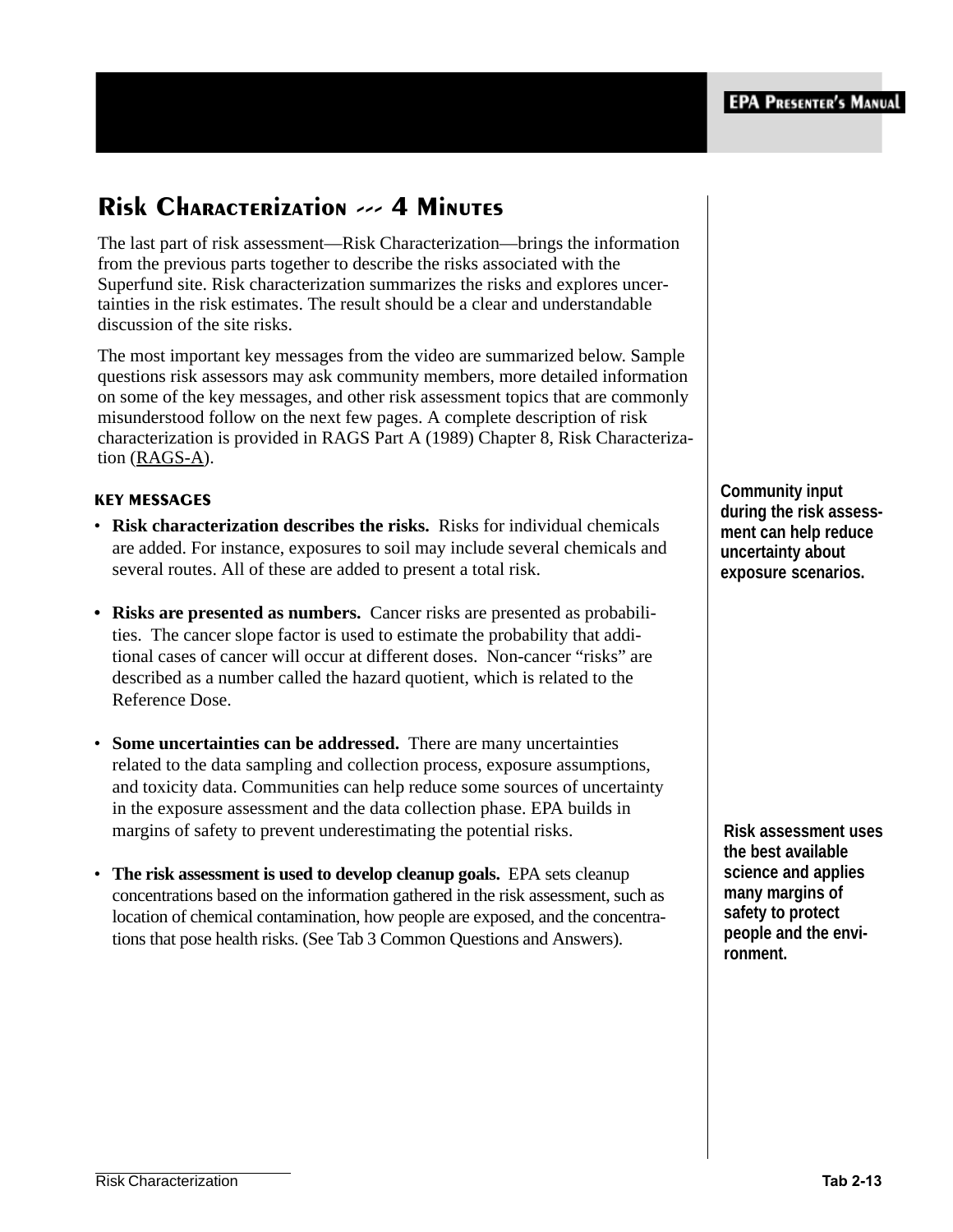#### **EPA PRESENTER'S MANUAL**

**Because uncertainties** and incomplete information cannot be avoided, EPA uses safety factors that provide a margin of safety.

Safety factors tend to overestimate what **EPA believes to be the** actual risks. It is not possible to measure the actual risk.

In the absence of scientific data, EPA takes measures to err on the side of caution.

#### **EPA Uses Additivity**

EPA advises that in the absence of adequate toxicological data on a mixture, risk assessors should use data on a similar mixture if interaction information is known. In the absence of such data, EPA recommends summing the health risks of the individual chemicals.

### **SAMPLE QUESTIONS FOR COMMUNITY MEMBERS**

#### **Risk CHARACTERIZATION**

- Is the risk assessment understandable to you?
- Do you understand how the risk assessment is being used?

### **CONSERVATISM IN RISK ASSESSMENT**

EPA's risk assessment guidance for Superfund supports an approach that leads to protective or conservative risk estimates. Conservative risk estimates are made to prevent underestimating the health risks to the public. For instance, risk assessors add the risks posed by different chemicals at the site. Adding chemical risks is a protective approach risk assessors can take when data are lacking on how chemicals interact. In the exposure assessment, risk assessors use human dose levels that represent the reasonable maximum exposure (RME). This is the highest exposure level anyone is likely to receive from the site. Also, for the RME, risk assessors generally estimate the duration of exposure to site chemicals using the high-end value of 30 years for potential residential exposure, which is designed to protect most people who live on or near the site. By combining high-end estimates with average values for certain exposure estimates, EPA risk assessors ensure that the site risk estimates are conservative but possible, which translates into health-protective cleanup decisions.

When assessing cancer toxicity, EPA guidelines recommend that risk assessors use the most conservative procedure possible for analyzing the relationship between the dose and response (i.e., a no threshold response) unless there is enough quality information to justify to EPA that a less conservative procedure is appropriate. And for non-cancer effects, EPA builds in a margin of safety to protect the public.

### **CHEMICAL INTERACTIONS AND Additivity Assumption**

When little or no information is available on the interaction of chemicals in a mixture, Superfund risk assessment guidance recommends adding risks. Risk assessors estimate total cancer risk by adding the estimated cancer risks for each chemical of concern. For non-cancer causing chemicals, risk assessors add the hazard quotients (HQs) from various exposure pathways provided that the chemicals produce the same toxic effect by the same mode of action and for the same exposure period. In the risk characterization, risks are summed across exposure pathways. (See page 8-16 in RAGS-A).

For instance, at Lavaca Bay, the risks of eating mercury-contaminated fish and touching mercury-contaminated water while swimming are summed. At Fort Valley, the risks are summed across even more exposure pathways that include ingestion, inhalation, and dermal routes of exposure.

Little is known about the effects chemicals may have when people are exposed to more than one chemical simultaneously. When people are exposed to more than one chemical, the combined health effect may be additive, synergistic, or antagonistic.

The risks of chemicals are additive when their magnitude in the presence of all chemicals is the same as summing the risks produced by each chemical alone (i.e., risk of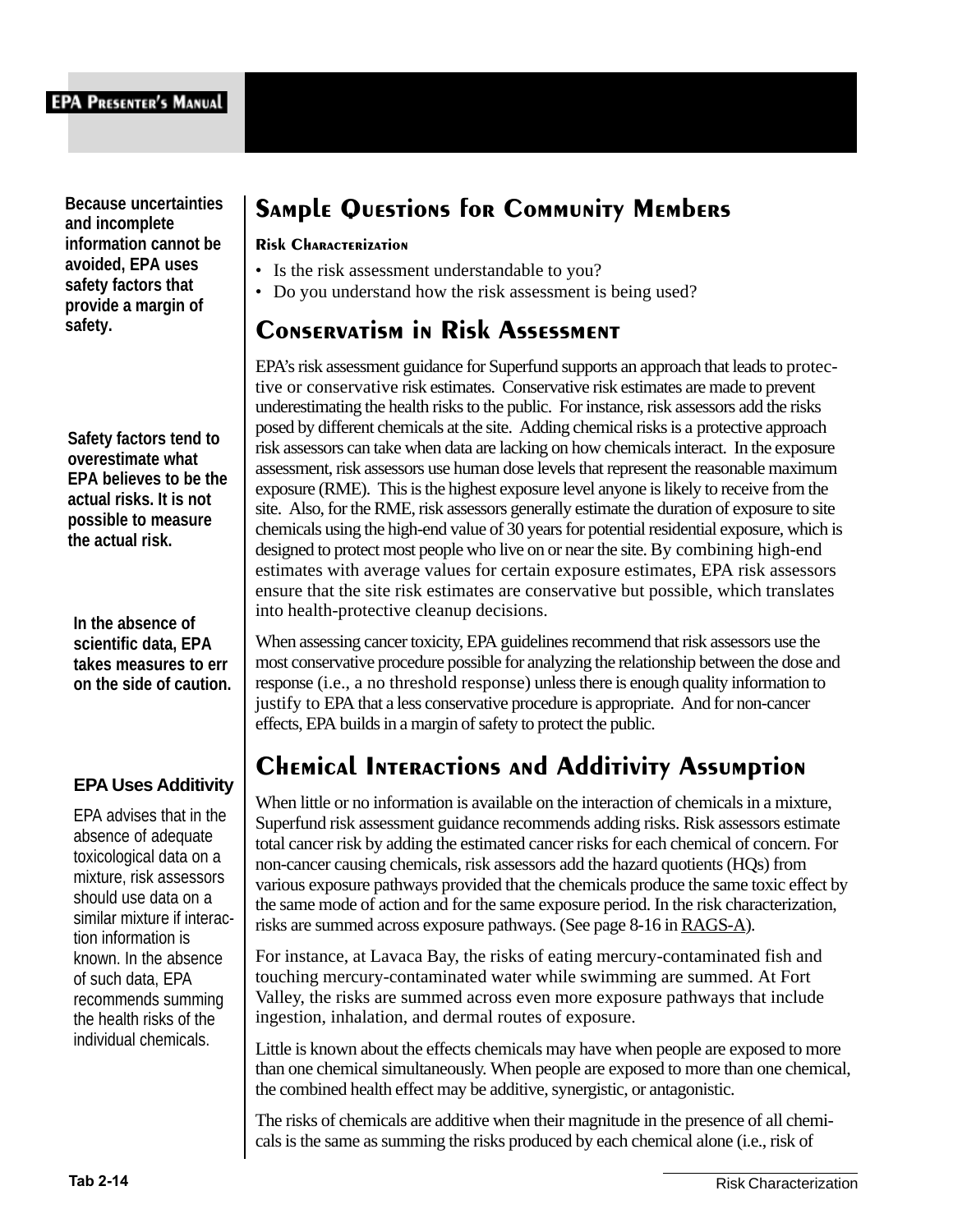chemicals combined = risk of chemical  $1 +$  risk of chemical  $2 + ...$ ). Since little, if anything, is known about the actual interactions of chemicals, especially within the body, EPA considers additivity to be a reasonable assumption. However, some people view it as overly protective while other people believe it is not protective enough. (See page A-9 in Chemical Mixtures and Lang Article).

Synergism occurs when the damaging effect of both chemicals together is greater than would be expected if added together. In other words, they enhance each other's effects beyond what would be expected if they were not interacting with each other. For instance, polychlorinated biphenyls (PCBs) and vinylidene fluoride are each capable of altering enzyme activity in the liver. When an individual is exposed to both of these chemicals simultaneously, the effect on liver enzyme activity exceeds that expected when the effect of each chemical is added. Although EPA believes that synergism is a rare occurrence and that the additivity assumption is generally protective, EPA will use synergism in the risk assessment if specific data exist to support it.

Antagonism occurs when chemicals interfere with each other. In other words, the effect seen when a person is exposed to both chemicals together is less than would be expected if additivity had occurred.

Due to the lack of data on both synergism and antagonism, addition of chemical risks is our most protective approach. EPA's Risk Assessment Forum is revising the 1986 Guidelines for Health Risk Assessment of Chemical Mixtures, but changes are not expected in EPA's recommended use of additivity in the absence of data suggesting that another type of interaction occurs. (See Mixtures Guidelines).

### SOURCES OF UNCERTAINTY

Uncertainty is part of all risk assessments simply because scientists lack sufficient information on actual exposure and on how some chemicals may harm people. Uncertainty can come from many sources, such as the following (See Exhibits 4 and 5 on pages  $9 - 10$  in Data Usability in RA):

- Inadequate sampling data.
- Incomplete information about how people might come in contact with site chemicals.
- No information on how a chemical might harm people.
- Having to use experimental animal studies to estimate human risks.
- Having to use small numbers of experimental animals at high doses to see an effect, especially since some effects can take years to develop in humans.

### UNCERTAINTY AND MARGINS of SAFETY

Any description of uncertainty should emphasize that EPA takes a cautious and protective approach in response to it. EPA builds margins of safety into the exposure assessment, toxicity assessment, and risk characterization to prevent underestimating the potential risk. EPA also seeks information from the community to minimize uncertainties. (See also Chapter 8 in CI-Toolkit).

To ensure an adequate margin of safety for the public, EPA uses protective assumptions in the risk assessment. (See page 28 in Hazardous Substances). For instance**Scientists must use large doses to determine if cancers will develop in laboratory animals. These doses are far larger than those people are exposed to in the environment.** 

#### **The Community's Role**

The community can provide information to help overcome some uncertainties. For instance, community members can tell EPA:

- How they use the site
- How much fish, if any, people eat from nearby streams
- Whether people grow and eat their own garden vegetables
- Where children play
- Past activities they have observed at the site

**EPA builds in many margins of safety to prevent underestimating risk.**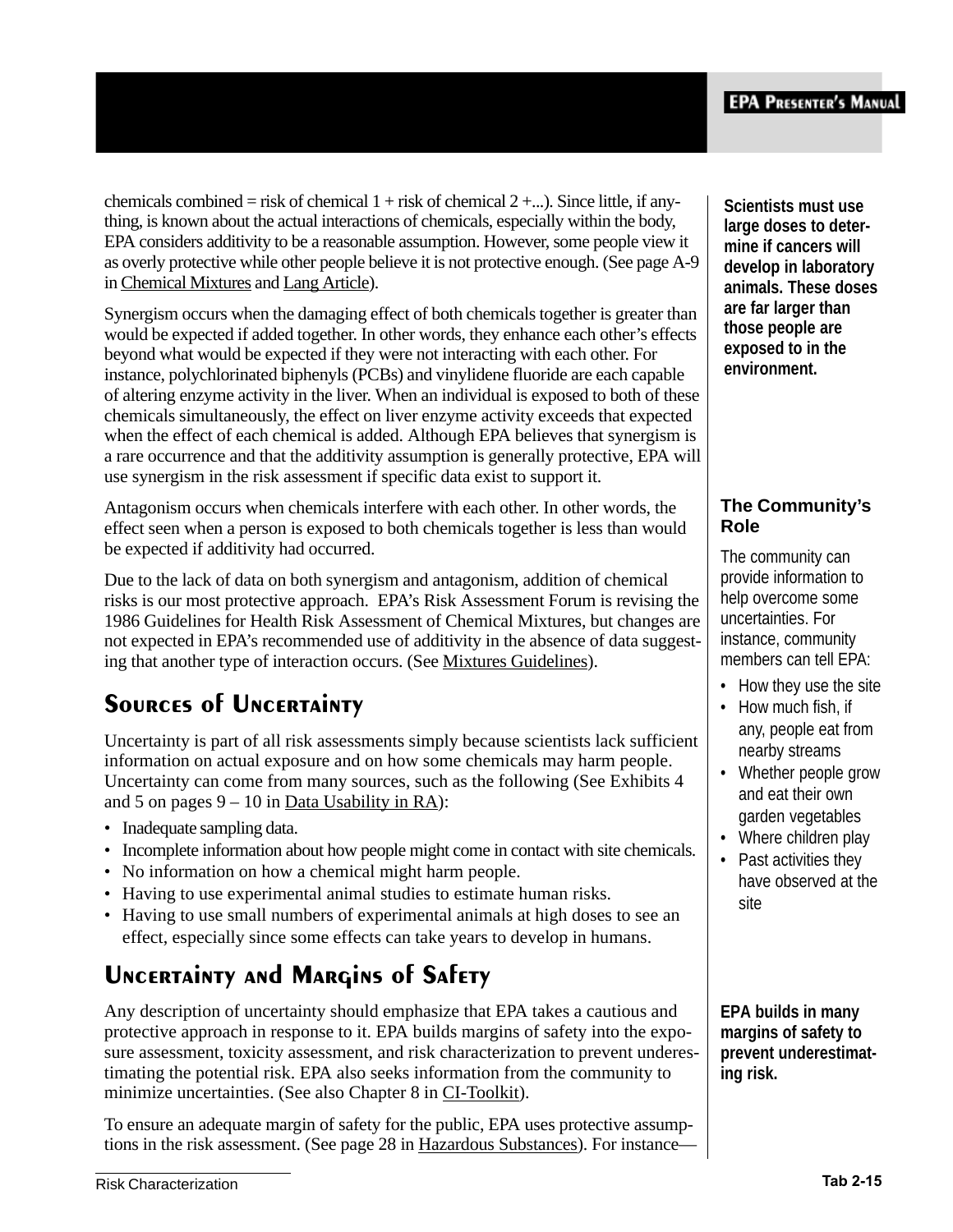**response models are** | health.

- In the exposure assessment, risk assessors use the human dose representing the reasonable maximum exposure because it is the highest exposure anyone is likely to receive from the site. For example, when risk assessors look at a person's possible exposure to contaminated drinking water, they typically assume that people drink 8 glasses of water a day. So people that drink less than 8 glasses of water a day are protected. Also, risk assessors typically use the upper-bound value of 30 years to estimate exposure duration in residential settings. This practice may overstate the years of exposure for some residents, but is designed to protect most people. Mathematical dose-<br>
These and other margins of safety help EPA make sure it protects people's
- **used to find out the**  When assessing the toxicity of a chemical, EPA also wants to be protective. **likelihood that cases** | When data about the mechanism of carcinogenic action are limited, EPA **of cancer may occur at**  $\qquad$  guidelines recommend using a linear multistage model to estimate the relation**the low doses typical** ship between dose and response to the chemical at the low concentration levels **of Superfund sites.**  $\begin{vmatrix} \text{found in the environment.} \\ \text{This relationship is referred to as the slope factor in } \end{vmatrix}$ the videotape.) Risk assessors may apply a less conservative model than the linear multistage model when there are enough data to convince the Agency it is appropriate to do so.
	- • For non-cancer effects, EPA builds a margin of safety into the toxicity criteria for noncarcinogens. An "uncertainty factor" ranging up to 10,000 might be applied to compensate for limits in the data available on a particular chemical. For instance, these factors can account for unknown differences between laboratory animals and humans, potential differences in response to chemicals among people, and other uncertainties in the data. This means that the reference dose (RfD), which is considered safe for humans, can be up to 10,000 times less than the smallest dose that can cause a health problem in laboratory animals.
	- In risk characterization, risk assessors sum the risks for individual chemicals across exposure pathways to present a total risk estimate.

# The risk assessment<br>results in numbers<br>that indicate how great<br> $\left\{\n \begin{array}{c}\n \text{Risk}\n \text{Estimate}\n \end{array}\n \right\}$

**that indicate how great For each chemical of concern that may cause non-cancer effects, a Hazard Quotient <b>the risk is.** (HQ) is reported. The HQ is a ratio of the reasonable maximum exposure (i.e., the chronic daily dose averaged for a lifetime) divided by the reference dose (RfD):

> HQ = Chronic Daily Dose RfD

**Non-cancer risks are** If the chronic daily dose is less than the RfD (i.e., if the ratio of HQ is less than **described as a number** 1.0), people are not likely to be harmed because of the many safety features built that compares the **interpolate into the RfD.** However, if the HQ is above 1.0, there is a potential for concern.

**RME to a safe dose,** When more than one chemical is involved, EPA adds their respective HQs. This rule is **called the reference** in keeping with the assumption that the effects of different chemicals over an exposure **dose. period are additive unless specific data indicate otherwise. The sum of HQs is called a** Hazard Index (HI). (See standard tables in RAGS-D and page 8-12 in RAGS-A).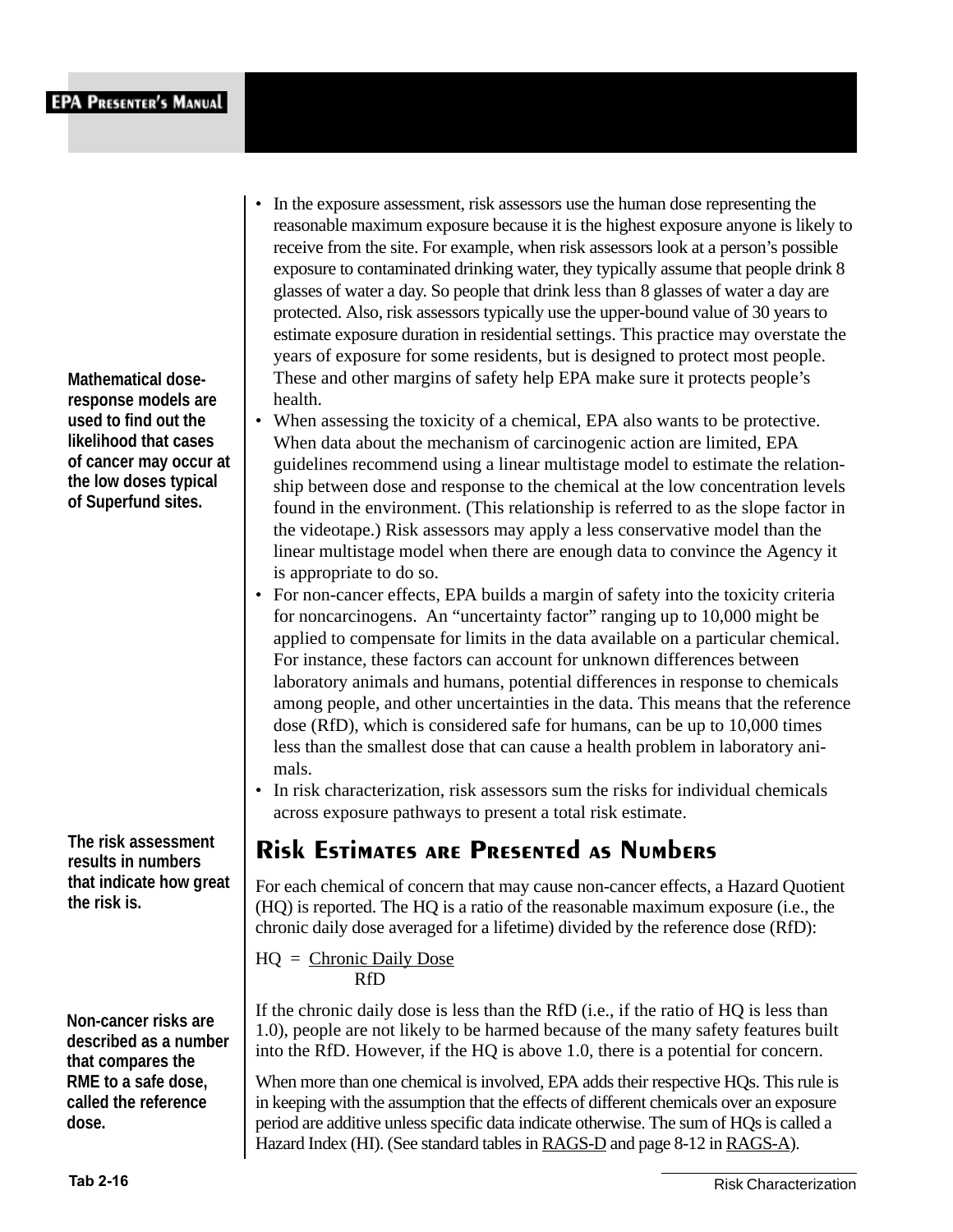Cancer risk in Superfund risk characterizations is expressed as an upper-bound estimate of excess lifetime cancer risk for an exposed individual. These cancer risks are called "excess" or "additional" cancer risks because they are risks only from the Superfund site. People have cancer risks from other sources related to their family medical histories and lifestyle choices. Cancer risk is the probability that additional cases of cancer might occur in the future. Cancer risk is calculated by multiplying the reasonable maximum exposure (i.e., chronic daily intake averaged over a lifetime) with the cancer slope factor derived from the dose-response relationship:

Individual Excess Lifetime Risk = Chronic Daily Intake x Cancer Slope Factor

See standard tables in RAGS-D and Exhibit 8-2 on page 8-7 in RAGS-A for examples of how cancer risk estimates are usually reported in table format.

Cancer risks are reported as a statistical probability. For instance, a risk of  $3 \times 10^{-2}$ indicates that 3 additional cancer cases in a population of 100 are likely to occur, and **describe the extra**   $3 \times 10^{-4}$  indicates that 3 additional cancer cases in a population of  $10,000$  could **cancer risk above the above the** <br>**cancer This manner calculate the population with the best fluor cancer acceptively could baseline** occur. This means only that the possibility exists that these cancer cases will occur, not **baseline level of** the thourill cancer of **baseline** level **of** the **baseline** level **of**  $\frac{1}{2}$  **cancer from other** that they will or will not occur. An excess lifetime cancer risk of 10<sup>-6</sup> after cleanup could be expressed this way: among one million people drinking 2 liters (8 glasses) of water per day over their whole lives, one case of cancer might result from exposure to contaminants in the water.

### ACCEPTAble Risk and Risk Range

The term "acceptable risk" may be misleading because it suggests a value judgment (See Tab 3 Questions 8 and 9).

EPA generally considers an upper-bound lifetime cancer risk to an individual of between  $10^4$  and  $10^6$  as a safe range. A risk of  $10^4$  represents a probability that there may be one extra cancer case in a population In a million of getting cancer from exposure to a specific level of a chemical,<br>under the conditions defined in the risk assessment, over a lifetime (See page 8-27<br>individual of between 10<sup>-4</sup><br>and 10<sup>-6</sup> using informa

An upper-bound cancer risk estimate ensures that the actual chance of getting cancer will  $\begin{bmatrix} \text{tion on the relationship} \\ \text{both one of the following EPA} \end{bmatrix}$ most likely be below EPA's risk estimate. To get an upper-bound risk estimate, EPA chooses the most conservative mathematical model to analyze the data. Also, in the exposure assessment, EPA chooses reasonable maximum exposure. As a result, the cancer risk range that EPA views as acceptable for soil, air, and water is likely to overstate the actual human cancer risks.

### CUMULATIVE Risk

In 1997, EPA's Administrator issued the *Cumulative Risk Assessment Guidance— Phase I Planning and Scoping*. The guidance defines cumulative risk assessment as **Numbers such as 1x10-4 (one in ten thousand) are terms that scientists use to causes.** 

#### **The NCP Says**

and  $10<sup>-6</sup>$  using informaresponse. The 10<sup>-6</sup> risk level shall be used as the point of departure for determining remediation goals for alternatives when ARARs are not available or are not sufficiently protective." (NCP)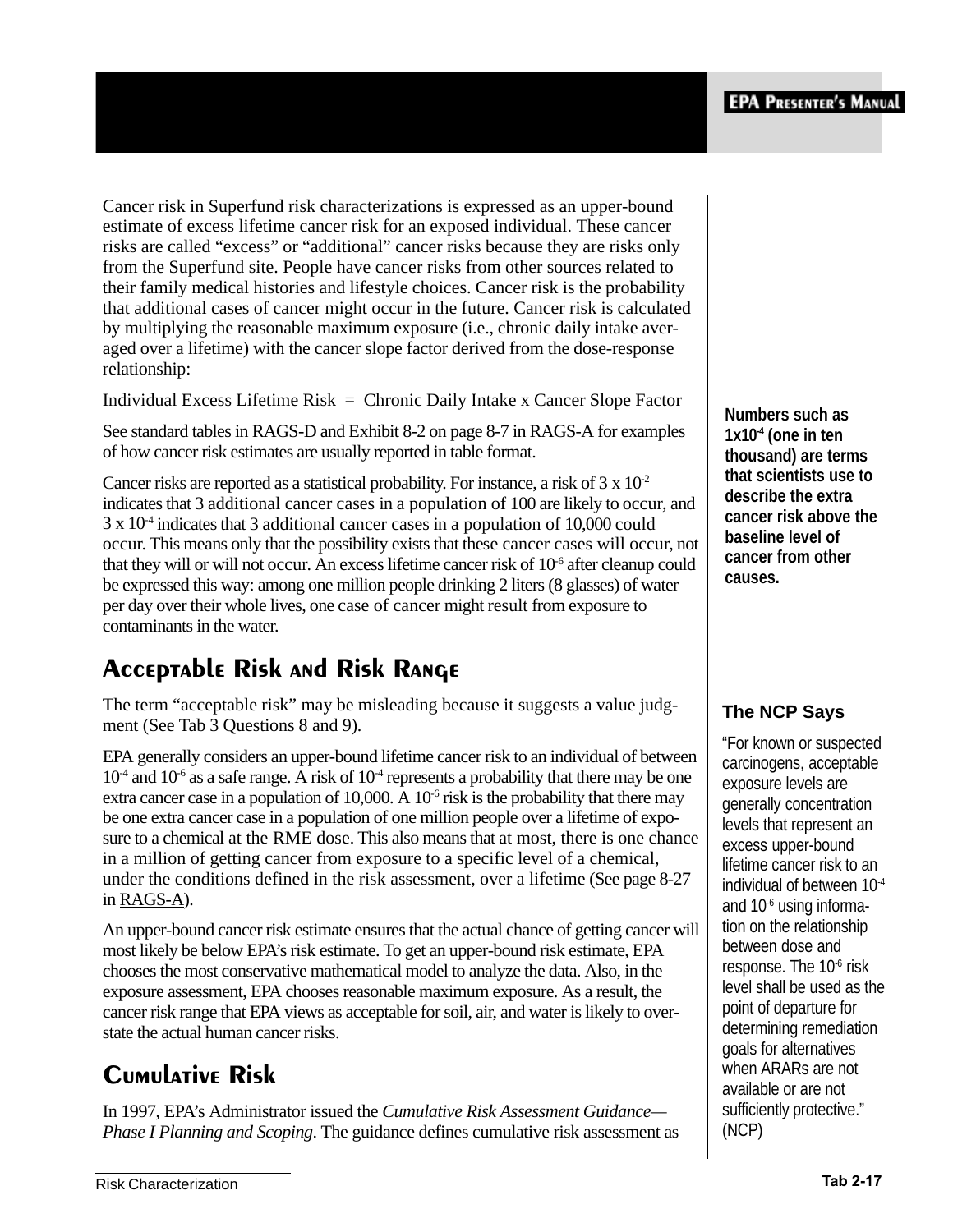### **EPA PRESENTER'S MANUAL**

**Superfund risk assessments address all site sources of pollution but do not include off-site sources of pollution.** 

the aggregate ecological or human health risk caused by the accumulation of risk from multiple stressors and pathways. (See Cumulative Risk Guidance). EPA's definition of cumulative risk is evolving.

It is important that people understand that Superfund risk assessments address only site-related sources of pollution. Because of limits set in the Superfund law, they do not yet incorporate potential off-site sources of pollution, such as nearby highways, permitted factories, or farms. Superfund's policy of adding risks from several exposure pathways in the risk assessment is a form of cumulative risk, but EPA has defined cumulative risk more broadly. (See Chapter 1 in Considering Cumulative Effects).

Questions about cumulative risk are often raised by communities with environmental justice concerns. For information about environmental justice, please refer to the following guidances: the 1997 *Cumulative Risk Assessment Guidance*, 1997 *OFA-NEPA Environmental Justice Guidance*, 1998 *CEQ-NEPA Environmental Justice Guidance*, and 1998 *Interim Guidance for Investigating Title VI Administrative Complaints Challenging Permits*. A history of environmental justice at EPA and other related documents are in the EJ Action Agenda.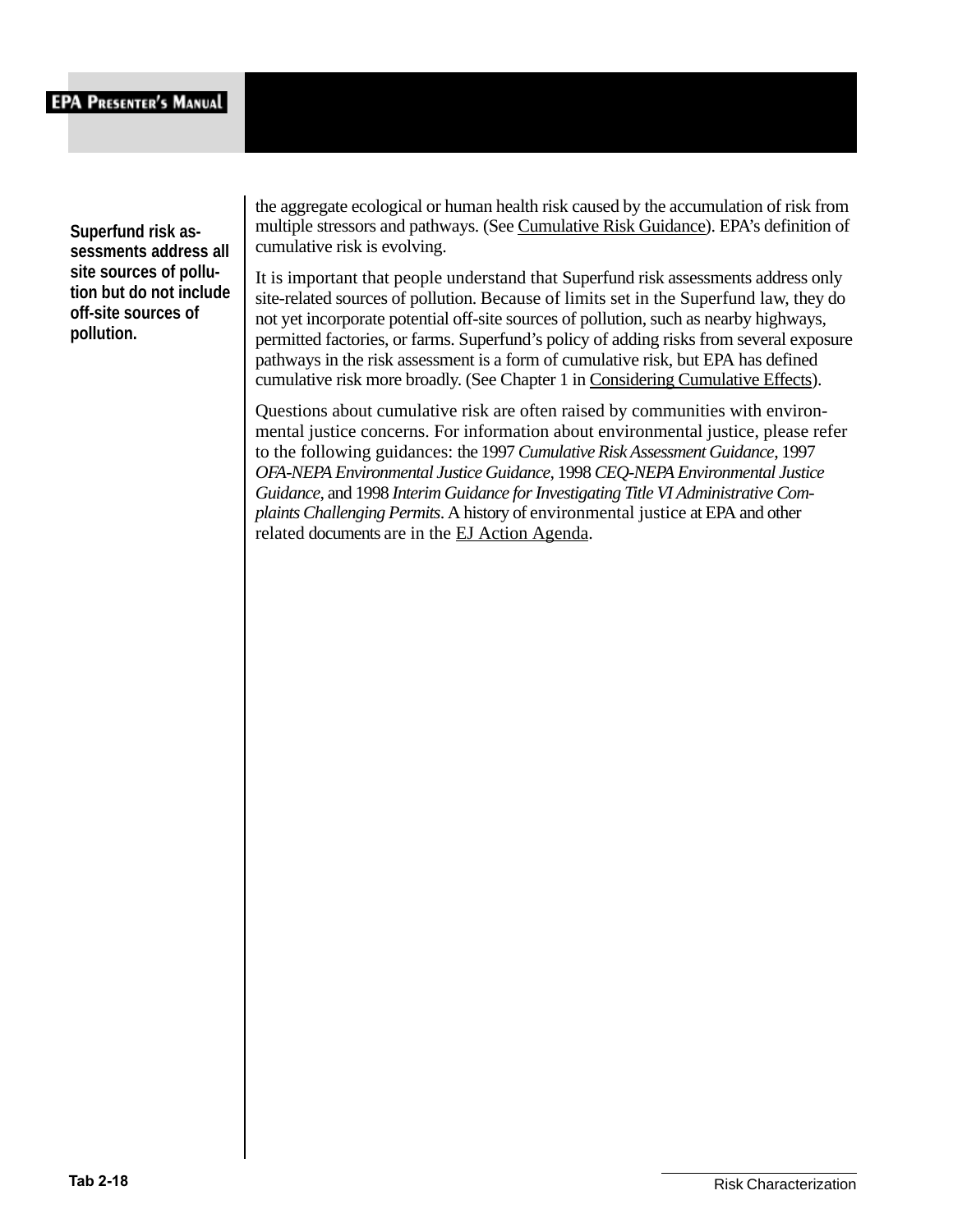### Videotape Closing Remarks  $\sim$  1 Minute

In the closing of the videotape, EPA briefly mentions that the risk assessment results are used to help risk managers determine how to clean up the site to protect public health. A brief discussion of risk management may be needed at the end of the videotape, and the following information will help you prepare for that discussion.

### Risk MANAGEMENT

Risk management addresses the question: what is going to be done about the risks? Risk management decisions center around selecting ways to block exposure pathways and remove contamination risks. These decisions involve the site team and the community.

EPA established a national goal and a series of criteria for EPA staff to use in choosing site cleanup methods, often called remedial alternatives. The national goal of the remedy selection process is to select cleanup methods that are protective of human health and the environment, maintain protection over time, and minimize untreated wastes. The goal and expectations are set out in the NCP. (See pages 1-9 in Rules of Thumb).

EPA's nine criteria for evaluating site cleanup methods ensure that the site team considers all important factors in deciding on a remedy:

- Overall protection of human health and the environment;
- Compliance with ARARs (applicable or relevant and appropriate requirements);
- Long-term effectiveness and permanence;
- Reduction of toxicity, mobility, or volume of contamination through treatment;
- Short-term effectiveness:
- Implementability;
- Cost;
- State acceptance; and
- Community acceptance.

At a minimum, the chosen cleanup option must meet the first two criteria (protection of human health and the environment, and compliance with ARARs). No remedy will be permitted if it does not satisfy these requirements.

Risk assessment information applies to several of the nine criteria EPA uses for selecting cleanup methods during the Feasibility Study phase of the Superfund process:

- • Overall protection of human health and the environment is a risk-based threshold criterion that the selected cleanup method must satisfy.
- Risk assessment is used to evaluate possible short-term health concerns that could occur during the cleanup process if contamination is released creating new exposure pathways.

Thus, risk estimates are used to identify the chemicals that need to be cleaned up, target the chemical concentrations that the cleanup methods must attain in each medium (soil, water, air) during and following treatment, and identify risks that will remain after the cleanup goals are met.

#### **Risk Estimates Are Used To**

- • Identify chemicals that need to be cleaned up
- Target chemical concentrations that the cleanup methods must attain in each medium (soil, water, air) during and following treatment
- Identify risks that will remain after the cleanup goals are met

**When the risk is unsafe, EPA takes action to clean up the site.** 

**There are no simple solutions for cleaning up most Superfund sites.**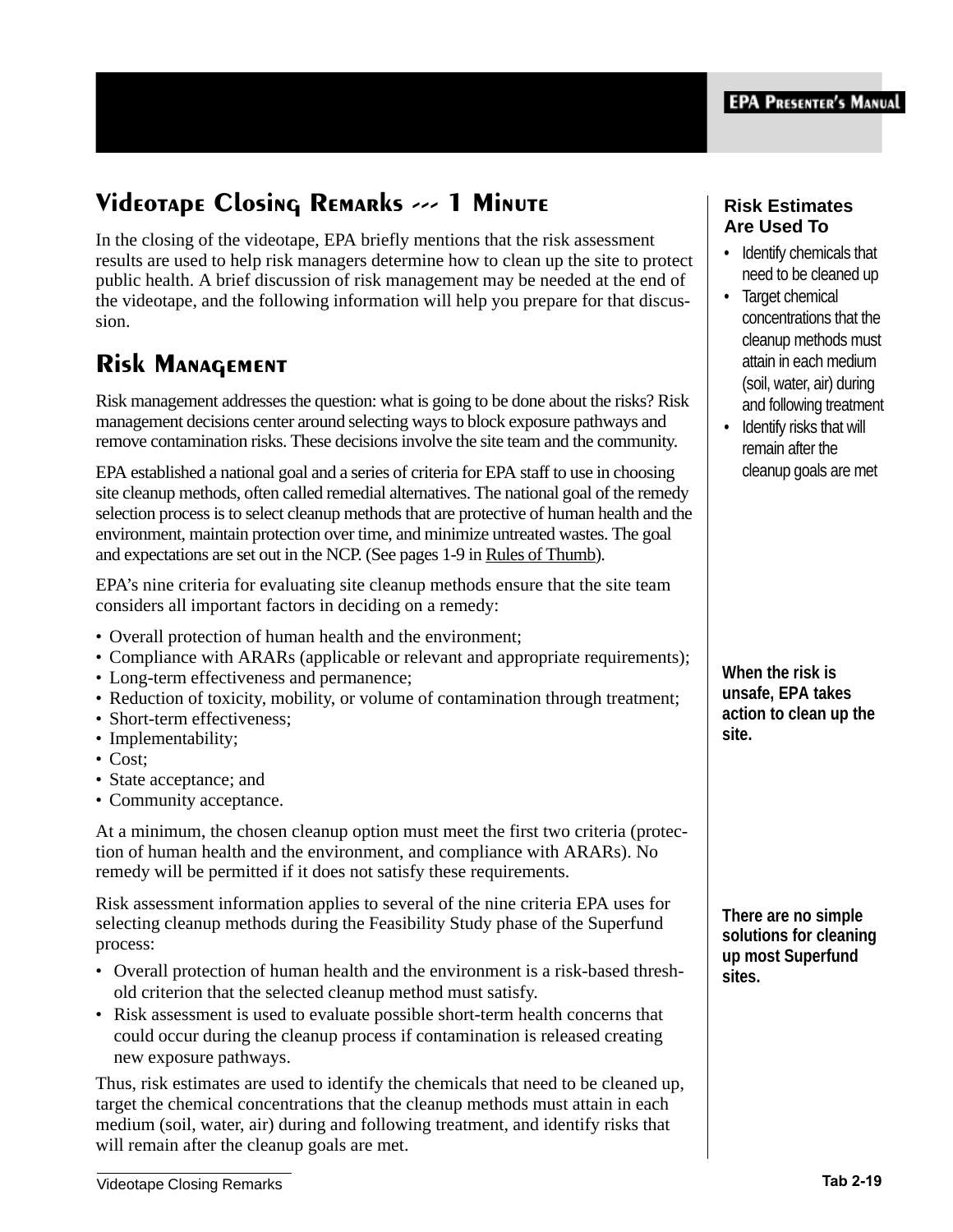### REFERENCES

Calculating Concentration: U.S. EPA. 1992. "Supplemental Guidance to RAGS: Calculating the Concentration Term." U.S. Environmental Protection Agency, Office of Solid Waste and Emergency Response. Washington, DC. Directive 9285.7-081. NTIS: PB92- 963373.

Chemical Mixtures: U.S. EPA. 1988. "Technical Support Document on Risk Assessment of Chemical Mixtures." U.S. Environmental Protection Agency, Office of Research and Development. Washington, DC. EPA 600-8-90-064.

CI-RA Guidance: U.S. EPA 1999. "Risk Assessment Guidance for Superfund: Volume 1—Human Health Evaluation Manual Supplement to Part A: Community Involvement in Superfund Risk Assessments." U.S. Environmental Protection Agency, Office of Emergency and Remedial Response. Washington, DC. Directive 9285.7-01E-P. EPA 540-R-98-042. NTIS: PB99-963303. *www.epa.gov/superfund/programs/risk/ragsa/cira.htm*.

CI-Toolkit: U.S. EPA. 1998. "Superfund Community Involvement Handbook and Toolkit." U.S. Environmental Protection Agency, Office of Emergency and Remedial Response. Washington, DC. EPA 540-R-98-007. Will be available soon on *www.epa.gov/superfund/*.

CLP: U.S. EPA. Contract Laboratory Program. U.S. Environmental Protection Agency, Office of Emergency and Remedial Response. Washington, DC. *www.epa.gov/ superfund/programs/clp/*.

Considering Cumulative Effects: CEQ. 1997. "Considering Cumulative Effects Under the National Environmental Policy Act." Executive Office of the President of the United States, Council on Environmental Quality. Washington, DC. *http://ceq.eh.doe.gov/nepa/ ccenepa/ccenepa.htm*.

Cumulative Risk Guidance: U.S. EPA. 1997. "Cumulative Risk Assessment Guidance—Phase I Planning and Scoping." U.S. Environmental Protection Agency. Washington, DC. *www.epa.gov/ORDspc/cumulrsk.htm*.

Data Quality Objectives: U.S. EPA. 1993. "Data Quality Objective Process for Superfund." Interim Final Guidance. U.S. Environmental Protection Agency, Office of Emergency and Remedial Response. Washington, DC. EPA 540-R-93-071. Directive 9355.9-01. NTIS: PB94-963203.

Data Usability in RA: U.S. EPA. 1992. "Guidance for Data Usability in Risk Assessment (Part A). Final. U.S. Environmental Protection Agency, Office of Emergency and Remedial Response. Washington, DC. Directive 9285.7-09A.

EJ Action Agenda: U.S. EPA 1995. "OSWER Environmental Justice Action Agenda." U.S. Environmental Protection Agency, Office of Solid Waste and Emergency Response. Washington, DC. EPA 540-R-95-023. *www.epa.gov/swerosps/ej/ejndx.htm*.

Environmental Risk: U.S. EPA. 1991. "Environmental Risk: Your Guide to Analyzing and Reducing Risk." U.S. Environmental Protection Agency, Region 5. Chicago, Illinois. EPA 905-9-91-017. *www.epa.gov/region5/risk.htm*.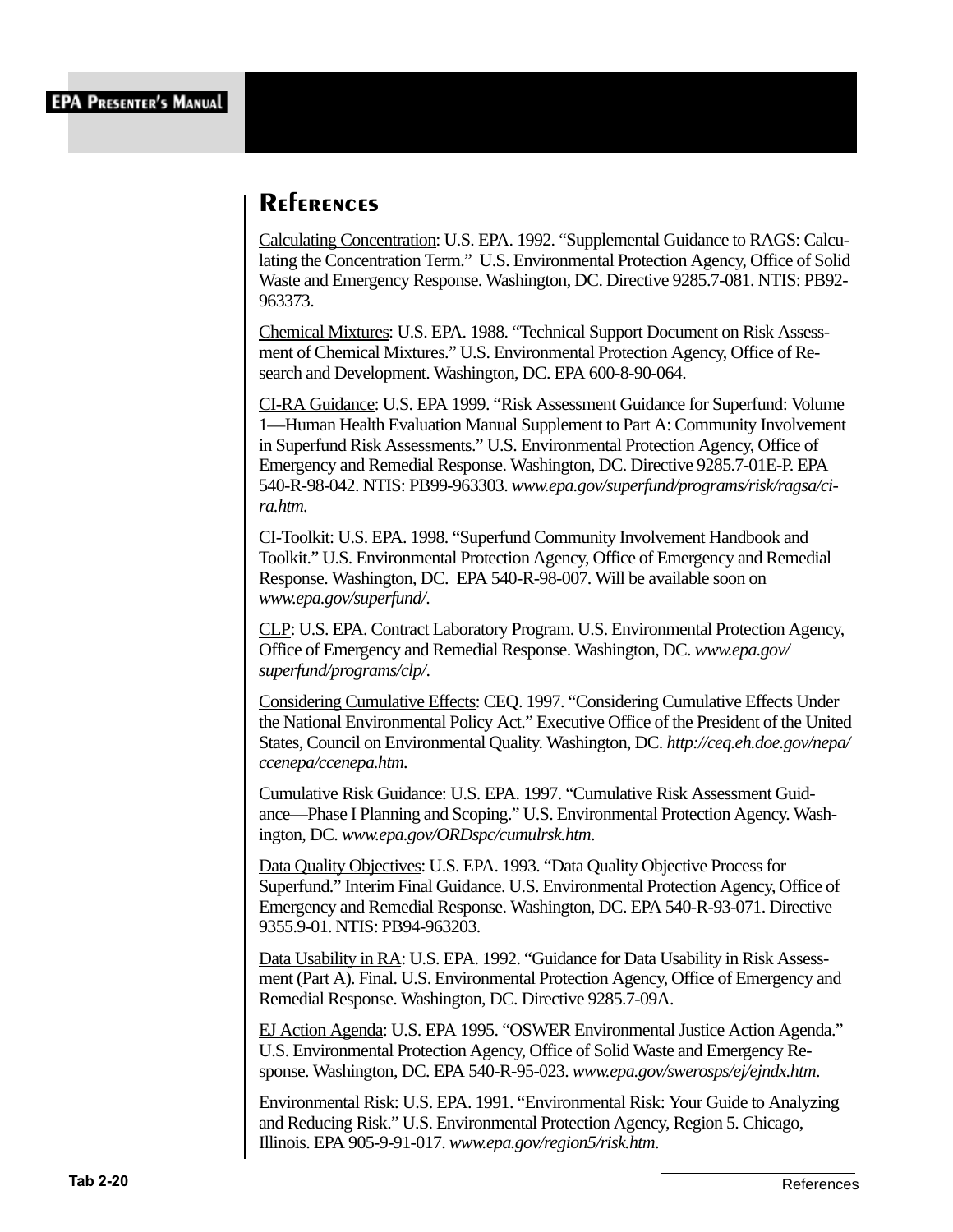EPA's ATSDR Guidance: U.S. EPA. 1987. "Guidance for Coordinating ATSDR Health Assessment Activities with the Superfund Remedial Process." U.S. Environmental Protection Agency, Hazardous Site Control Division. Washington, DC. Directive 9285.4-02.

Exposure Pathways: U.S. EPA. "Superfund Emergency Response: Exposure Pathways." U.S. Environmental Protection Agency, Office of Emergency and Remedial Response. Washington, DC. *www.epa.gov/superfund/programs/er/hazsubs/pathways.htm*.

Hazardous Substances: U.S. EPA. 1990. "Hazardous Substances in Our Environment: A Citizen's Guide to Understanding Health Risks and Reducing Exposure." U.S. Environmental Protection Agency, Policy Planning and Evaluation. Washington, DC. EPA 230- 09-90-081.

Health Assessment Guidance: ATSDR. "ATSDR Public Health Assessment Guidance Manual." Agency for Toxic Substances and Disease Registry. *www.atsdr.cdc.gov/HAC/ HAGM/toc-html.html*.

IRIS: U.S. EPA. Integrated Risk Information System on-line database. RfD background document and background on carcinogenicity assessment. U.S. Environmental Protection Agency, Office of Research and Development. *www.epa.gov/ngispgm3/iris/*.

Land Use: U.S. EPA. 1995. "Land Use in the CERCLA Remedy Selection Process." U.S. Environmental Protection Agency, Office of Emergency and Remedial Response. Washington, DC. Directive 9355.7-04. EPA 540-R-95-052. NTIS:PB95-963234. *www.epa.gov/superfund/resources/landuse.htm*.

Lang Article: Lang, L. 1995. "Strange Brew: Assessing Risk of Chemical Mixtures." Environmental Health Perspectives. Vol. 103, No. 2, February. Full article on Web *http:// ehpnet1.niehs.nih.gov/qa/103-2focus/focus.html*.

Mixtures Guidelines: U.S. EPA. 1998. "Guidelines for Health Risk Assessment of Chemical Mixtures." U.S. Environmental Protection Agency, Office of Research and Development, Risk Assessment Forum. Washington, DC. (The 1986 "Guidelines for Health Risk Assessment of Chemical Mixtures" are being revised.)

NCP: "National Oil and Hazardous Substances Pollution Contingency Plan" (The NCP): With the Preambles of 1988 and 1990 and the New Index of Key Terms. U.S. Environmental Protection Agency, Washington, DC. 55 *Federal Register* 8666, March 8.

RAGS-A: U.S. EPA. 1989. "Risk Assessment Guidance for Superfund: Volume 1— Human Health Evaluation Manual (Part A)." U.S. Environmental Protection Agency, Office of Emergency and Remedial Response. Washington, DC. EPA 540-1-89-002. NTIS: PB90-155581. *www.epa.gov/superfund/programs/risk/ragsa/index.htm*.

RAGS-D: U.S. EPA. 1998. "Risk Assessment Guidance for Superfund: Volume I – Human Health Evaluation Manual (Part D, Standardized Planning, Reporting, and Review of Superfund Risk Assessments)." Interim. U.S. Environmental Protection Agency, Office of Solid Waste and Emergency Response. Washington, DC. EPA 540-R-97-033. Directive 9285.7-01D. NTIS: PB97-963305. *www.epa.gov/ superfund/programs/risk/ragsd/index.htm*.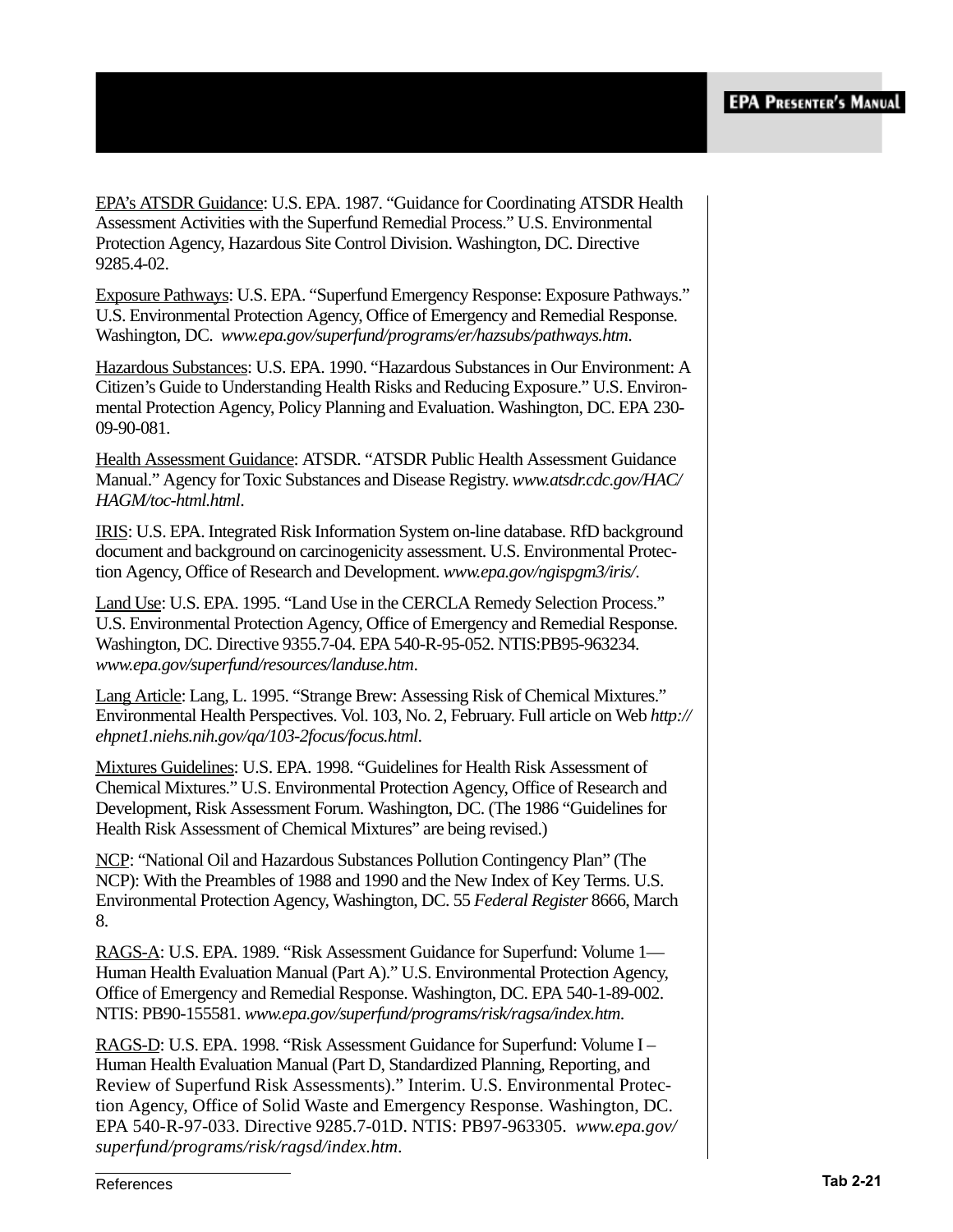Region 5 Web Site: U.S. EPA Region 5. "What Does Toxic Mean?" U.S. Environmental Protection Agency, Region 5 Superfund Web Site. *www.epa.gov/R5Super/ sfd\_toxic.html*.

Reporting on Risk: FACS. "Reporting on Risk: A Journalist's Handbook on Environmental Risk Assessment." Foundation for American Communications (FACS) and National Sea Grant College Program. *www.facsnet.org/report\_tools/ guides\_primers/risk/main.html*.

Role in Remedy Selection: U.S. EPA. 1991. "Role of the Baseline Risk Assessment in Superfund Remedy Selection Decisions." U.S. Environmental Protection Agency, Office of Solid Waste and Emergency Response. Washington, DC. Directive 9355.0-30. NTIS: PB91-921359. *www.epa.gov/superfund/programs/ risk/baseline.pdf*.

Rules of Thumb: U.S. EPA. 1997. "Rules of Thumb for Superfund Remedy Selection." U.S. Environmental Protection Agency, Office of Solid Waste and Emergency Response. Washington, DC. EPA 540-R-97-013. Directive 9355.0-69. NTIS: PB97-963301. *www.epa.gov/superfund/resources/rules/index.htm*.

Standard Defaults: U.S. EPA. 1991. "Risk Assessment Guidance for Superfund (RAGS): Volume I - Human Health Evaluation Manual Supplemental Guidance: Standard Default Exposure Factors." Interim Final. U.S. Environmental Protection Agency, Office of Emergency and Remedial Response. Washington, DC. Directive 9285.6-03. NTIS: PB91-921314.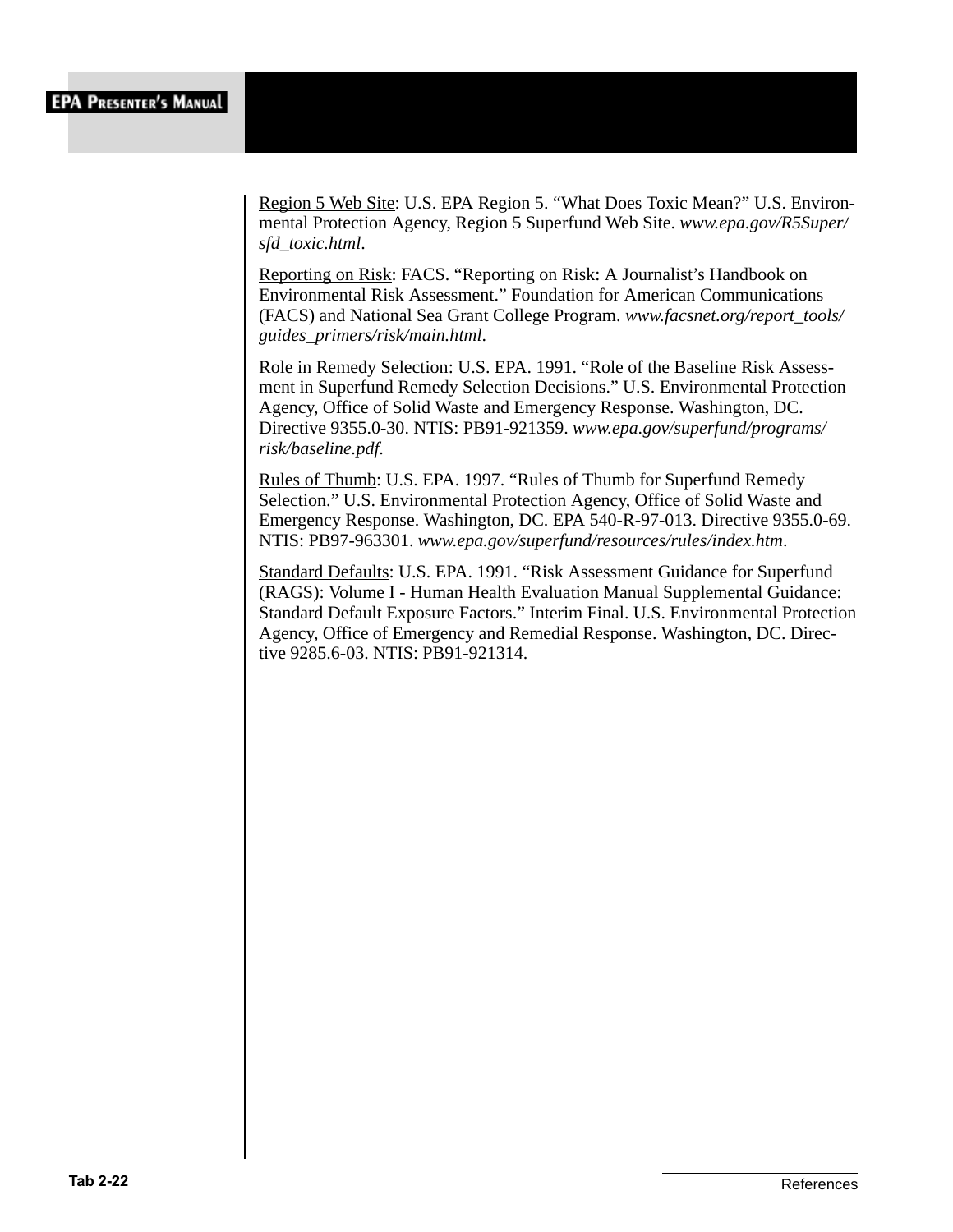### **TAB 3. COMMON QUESTIONS AND** ANSWER

### **PUBLIC MEETINGs**

### TYPICAL QUESTIONS & SAMPLE RESPONSESs

Prepared by

Captain Alvin Chun, USPHS, Senior Environmental Health Policy Advisor Arnold R. Den, Senior Science Advisor U.S. Environmental Protection Agency, Region 9 75 Hawthorne Street San Francisco, California 94105 USA

The following list contains sample questions which are often asked by the public. The list is taken from USEPA, Region 9's Risk & Decision Making and Public Involvement Workshops. Some typical answers or responses to these questions are given as examples. The examples show how a good understanding of the question and careful preparation of a response using USEPA's Seven Cardinal Rules of Risk Communication are needed to provide helpful answers. Whether or not answers are perceived to be helpful depends on the credibility of the Agency and the trust that citizens give to the people representing the Agency. This impor tant point is the subject of USEPA Region 9's Public Involvement Workshop.

The authors welcome your comments and suggestions for additional questions. Based on your feedback, the list may be expanded or revised. All comments may be directed to the authors at (415) 744-1133 or 744-1018.

If you are interested in learning more about how to work productively with the public and how to answer similar questions, you may want to attend EPA Region 9's Workshop on Public Involvement. This popular and informative workshop provides the framework and experiences one would need to fully understand some of the questions and answers in this section. If you are interested, please call Alvin Chun or Arnold Den at (415) 744-1133 or (415) 744-1018, or e-mail: chun.alvin@epa.gov or den.arnold@epa.gov.

A CAUTION TO THE READER — People are astute. Thus, the sample answers given are intended only to be used as ideas from which to develop one's own genuine responses. They are not intended to be memorized and used verbatim since then it may not sound genuine and be perceived as hollow "P.R." As a general rule, responses should be open, honest, and frank; address the specific needs of your audience; and be acceptable to both you and your organization. This usually requires spending additional time, getting policy input from management as well as technical input from credible sources. Such preparation is required in order to be an effective Agency representative and communicator.  $(CR 2)$  \*

Cardinal Rule #2 from USEPA's Seven Cardinal Rules of Risk Communication (See next page).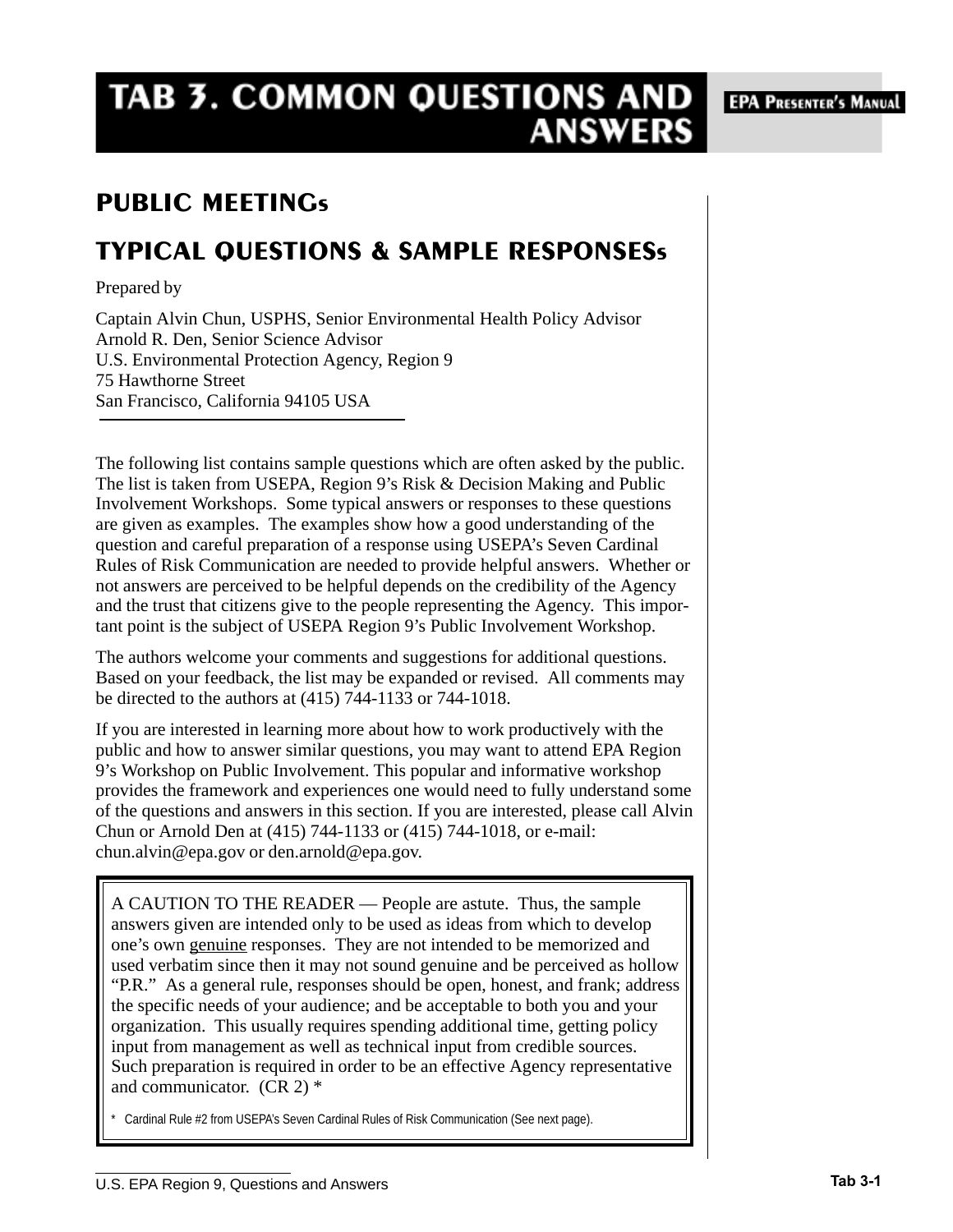### **USEPA' SEVEN CARDINAL RULES of Risk COMMUNICATION\*S**

.... For Many Organizations These May Be New Policies Requiring New Leadership, Processes, Resources and Skills

CR 1 - Accept and involve the public as a legitimate partner early and often in the process for environmental decisions.

CR 2 - Plan carefully and evaluate your performance. Ask others who do not have a direct stake in your work for their frank evaluations and suggestions.

CR 3 - Listen and be responsive to people's feelings.\*\*

CR 4 - Be honest, open, frank, kind and respectful.

CR 5 - Coordinate and collaborate with other credible sources.

CR 6 - Meet the needs of the media.

CR 7 - Speak clearly using plain conversational English and with compassion.

\* Updated by USEPA, Region 9

\*\* Examples of "active listening" are underlined in responses to the questions which follow

#### $1.5$ Q. Why can't I ask my question now?s

Underlying Public Need: The public is saying they would like their concerns and questions addressed now instead of later. Apparently, the Agency's proposed agenda isn't meeting the needs of the public. Sometimes the Agency incorrectly assumes that the public needs to be educated before they should be allowed to ask questions. One should seriously consider involving the public in resetting the agenda to better meet their needs. The public is more likely to listen to the Agency if their concerns and needs are addressed first. This example of involvement is a way that the Agency can show its interest in listening and treating the public as a legitimate partner. This action helps to reduce fear and begin to establish trust and credibility with the public.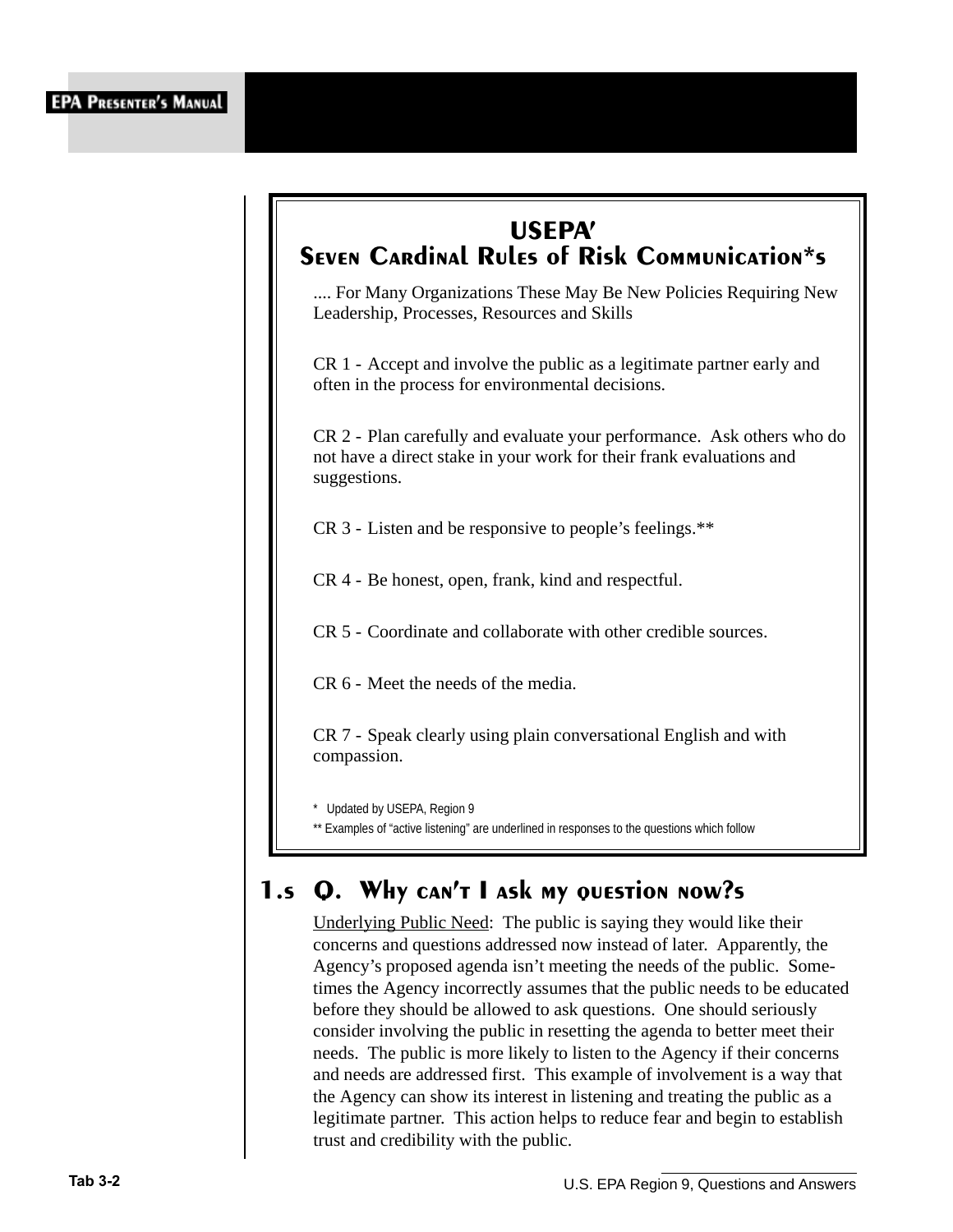Reminder Note: The underlined sentences are examples of "active listening," an important skill used in facilitating discussions. Active listening is the subject of management, supervisory and interpersonal skill training.

- **A. It sounds like you have a lot of questions that need to be answered now. Maybe we should do that first and save the rest of the agenda for later? Is that OK?** (Principles: Listen; provide feedback on what you heard; and accept the public as a legitimate partner by getting their participation in deciding on the agenda.) **(CR 1, 3)**
- **A. I know you all have a lot of questions that you want answered. Would it be alright if we proceed with the 10 minute presentation, which I believe will answer many of your questions, and then leave the bulk of the remaining time to address the rest of your questions?**  (Principles: Listen; provide feedback to the public with a recommendation on how to proceed with the meeting; and accept the public as a legitimate partner in deciding on a final agenda.) **(CR 1, 3)**
- A. Poor Response: We share your concerns. If you will please allow us to finish I'm sure your questions will be answered. (Caution: The overused statement, "We share your concerns" is vague and may be perceived to be patronizing. The previous two answers are less vague because they provide more specific definitions of what is understood. People are astute and they can usually tell when an Agency response is not genuine or sounds too much like a "P.R." spin. As a general rule good responses usually requires hard work, an investment in time and policy input.)
- A. Poor Response: Please let me finish my talk! There will be lots of time after my talk to answer your questions. (It can be difficult to hear what the audience is trying to say especially if you are nervous about your talk and had invested a great deal of time preparing for it. This problem may be avoided if you can get a sense of the community's concerns (i.e., know your audience) before the meeting, and prepare accordingly. It may also be helpful to involve a neutral meeting facilitator† who can assist you by listening for subtle messages being expressed by the audience. Not being able to hear the audience's urgent need for answers to their questions may be interpreted as an indication that the Agency doesn't care and that it knows better than the community. This may create perceptions that we are disrespectful and not genuinely interested in helping.)
- A. Poor Response: Please (With your hand raised and pushing at audience), all questions will be taken after our presentation! We need to follow the (Agency's) agenda. Let us give our presentation, and then we'll take your questions. (The push-back hand gesture may send out a subtle but strong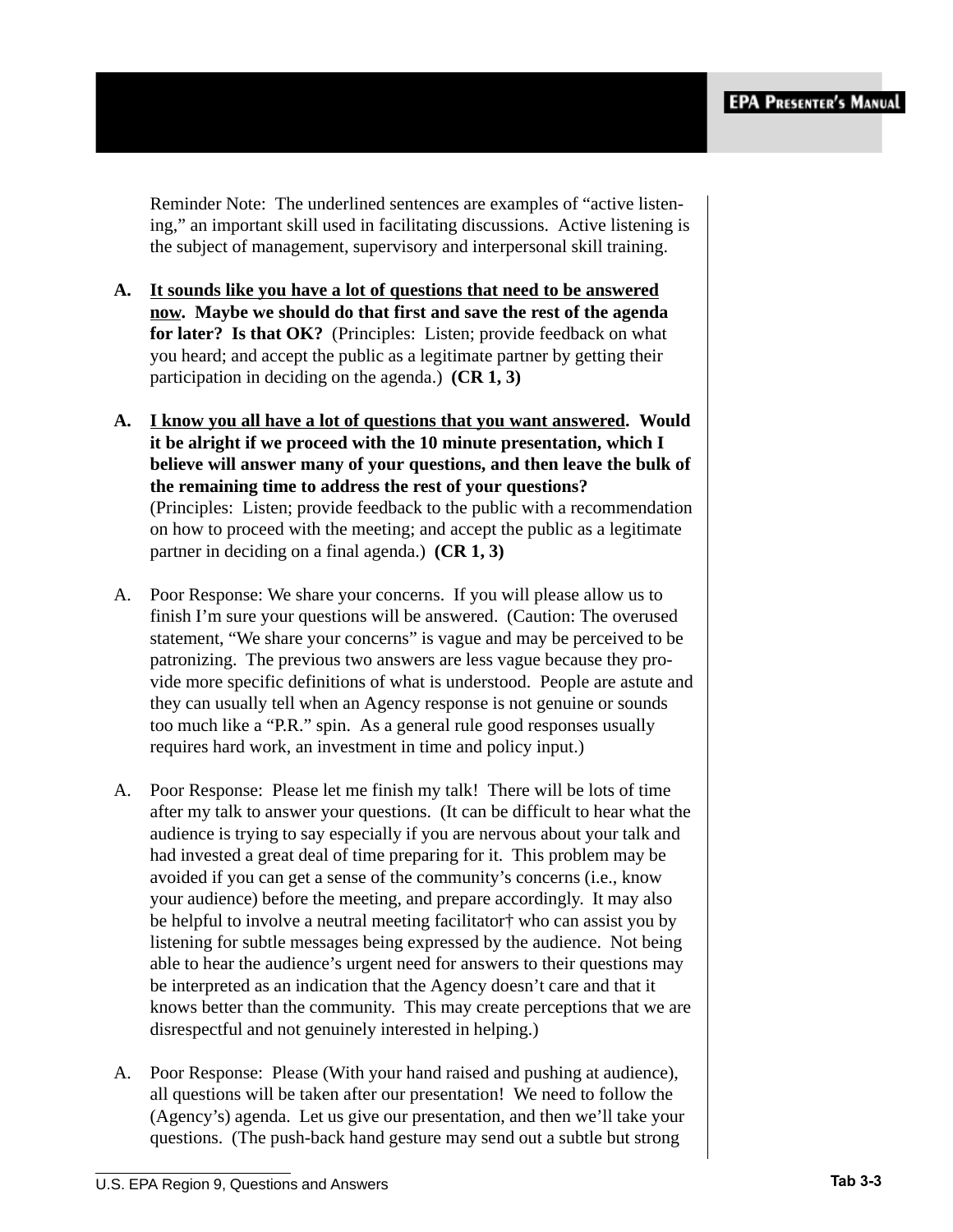message that you and your Agency don't want to listen to people's concerns and that people don't have anything important or useful to say. Remember that for a meeting to be useful it must have an agenda that meets most of everyone's needs; otherwise a meeting may not be useful and some other medium needs to be used. To help insure that an agenda is useful, a trained Agency meeting facilitator or a neutral outside facilitator† should be designated to develop an agenda using input from both the Agency and the audience or community.)

† COMMENT: An experienced meeting facilitator with mediation skills would be helpful; an inexperienced facilitator may hurt the trust and credibility of your Agency.

## 2.5 Q.s Why won't you answer my question?s

(This is usually a follow-up question to Question #1 after the Agency insists that questions will only be answered following their presentation.)

Underlying Public Need: This person is anxious to vent or express his feelings and would like the Agency to listen attentively and acknowledge their concern before responding. By providing an opportunity for this person to express his concerns, he may feel that we have a better understanding of his concern and that we will therefore take appropriate action. The public is usually more interested in direct answers to their questions, and may not have patience for "slick" presentations that don't address their specific concerns. (Most Agency staff tend to be well versed in giving detailed presentations to their peers who are more interested in details. In contrast, the public is usually more interested in our conclusions. Details may become important later or not at all. A useful presentation for the public generally includes responses to their needs and concerns.)

- **A. It sounds like you have a pressing question that we need to address immediately? Let me answer (briefly) then: ......**  (Principles: Listen and respond.) **(CR 1, 3)**
- **A. I apologize if we have not answered your question, and I have written down your question here** (on the board or a flip chart pad of paper)**, and I have saved this part of the agenda** (also, shown on another flip chart) **to answer them. After having heard some of your questions, I believe that many of them will be answered in the 10 minute presentation that we have prepared. I also believe that hearing the brief presentation first may save you and everyone here some time. If that sounds like a useful way to proceed, can we proceed? And if that's not acceptable, then we'll have to think of something else.**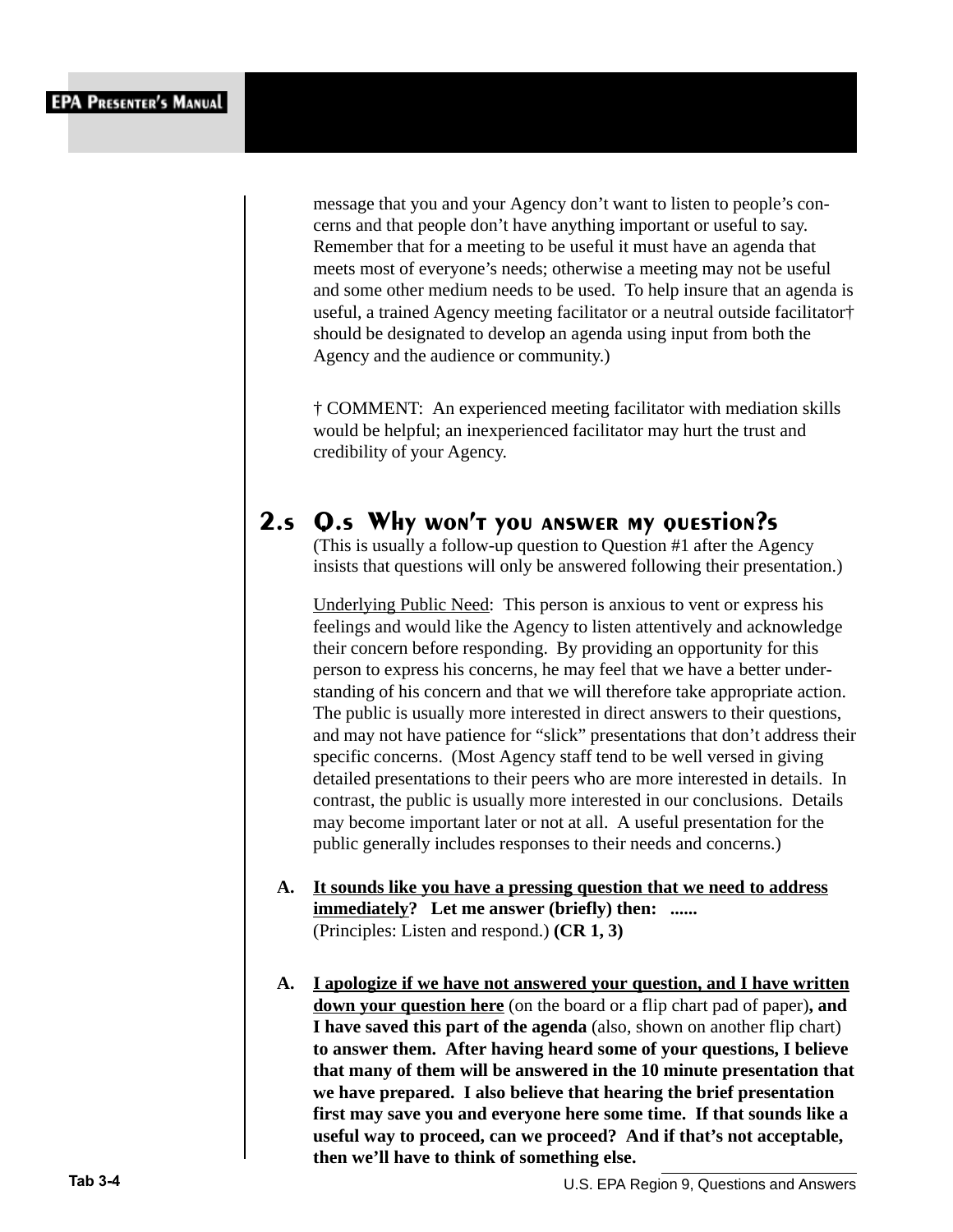(Principles: Listen; provide feedback and helpful suggestions; and involve the public in deciding how to proceed.) **(CR 1, 3)** 

- **A**. (When you feel that an apology is not needed.) **Let me try again. I feel it's important that we answer your question and everyone else's. I'll write your question here on the flip chart to make sure that we fully understand it, and then give you an answer. Let me restate your question so that everyone can hear it: "\_\_\_\_\_\_\_\_\_\_\_\_\_." Did I correctly understand your question? If not, please help me out by restating it. (CR 1, 3)**
- **A. I understand that your question is very important to you, and maybe we haven't been listening too well. How many of you also have questions and would like them answered now?** (From the show of hands) **I see there are many questions. Let me offer two suggestions on how we might proceed, and with a show of hands let me know if one sounds good:**

**One suggestion is to answer your questions until they are all answered, and then if you are still interested, we can give you our 10 minute presentation. Also, you are welcome to pick up a fact sheet which summarizes the presentation if you can't stay.** 

**A second suggestion is to let us give the 10-minute presentation so that everyone will have some common understanding of the situation. The 10-minute presentation may answer many of your questions. It may also raise other questions which you may want addressed. After the presentation, we can spend the rest of the evening making sure that all your questions are answered. Because there seems to be a lot of questions, we are prepared to stay late until all your questions have been answered.** 

**Now let's have a show of hands to decide how we should proceed. How many would like to hear the presentation first? How many would like to get at the questions first? It looks like most of you would like to \_\_\_\_\_\_\_\_\_\_\_\_. Would those of you who voted for the other choice mind if we proceeded this way and give it a try?**  (Principles: Listen; provide feedback with helpful suggestions; and involve the public in deciding how to proceed.) **(CR 1, 3)** 

A. Poor Response: Because they will be answered after you hear our presentation. Please let us finish and you will see. (This will not be effective if there is low trust between the Agency and the public.)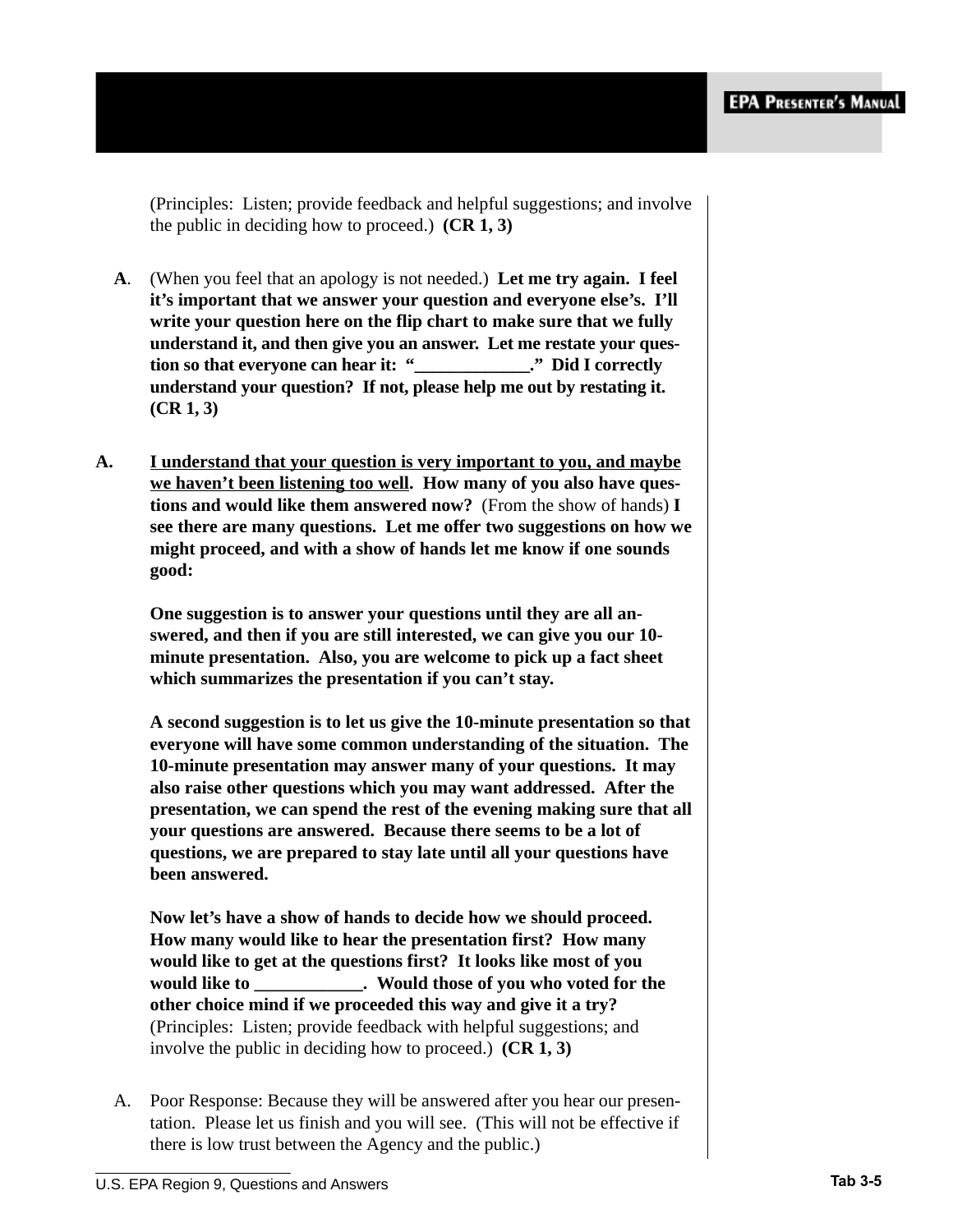- A. Poor Response: Sir (using a frustrated or irritated tone of voice), if you would just let me finish, I'll get to your question at the end, and we will answer all your questions. (It is sometimes very difficult for Agency personnel to share control of the meeting with the public. As a consequence, it may appear to the public that the Agency is more concerned about sticking to its agenda and maintaining "control" (thus, reinforcing public perceptions that government is inflexible and not receptive) of the meeting rather listening and including agenda items raised by the public. In other words, the Agency's message to the public is that they and their problems are not important. In an attempt to maintain control, one will likely lose trust, credibility and control. An important point to consider: If your goal is to give your presentation at any cost, you may want to consider just sending out a fact sheet and not have a meeting. However, if you do have a meeting people will also expect your attention, and we should take time to listen, and try to meet the needs of the community, and/ or to include their input in solving an environmental problem. When a community is insisting to be heard, we should try to accommodate them, or present them with alternatives that meet both their needs and the Agency's. Giving people more control and input to the meeting agenda beforehand will help build trust and promote two-way communications.)
- A. Poor Response: If you will be patient like everyone else here, I'm sure we'll get to your question along with everyone else's. You may even learn something. (Insults and arrogance will tend to anger everyone especially when the Agency is not respected. Insults and arrogance is not acceptable nor a substitute for respect which people deserve and expect.)

## 3. Q. What are you doing about it? Why is it TAKING SO LONG?

Underlying Public Need: The public would like to see action, and to know that we are correcting the problem. Ultimately, they will be evaluating our sincerity in protecting their health.

- A. Unfortunately, there are no simple solutions for cleaning up hazard**ous waste sites. It is a complicated and time consuming process. You are concerned about what we're doing, and why it's taking so long. Like you, we would like to clean this up as quickly as possible. Here's**  what we have done and what we will be doing: <br> **but a**  $\alpha$  **Dur goal**  $\alpha$ **is to protect public health, and we are proceeding as fast as we can.**  (Principles: Listen; provide feedback.) **(CR 3, 4, 7)**
- **A. You know, you're right. It is taking long and I have not been clear on why. Unfortunately, there is no quick and easy solutions for cleaning**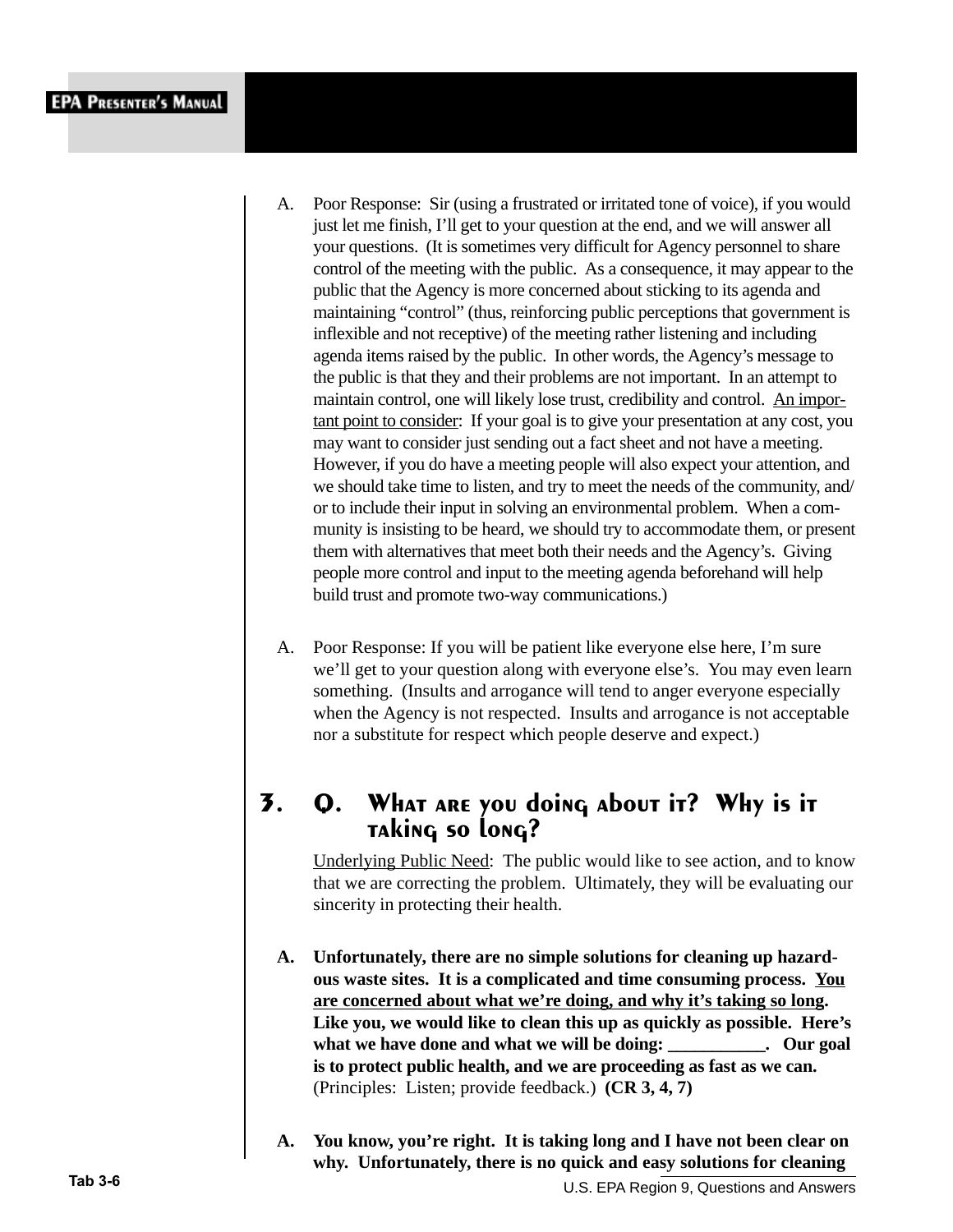up hazardous wastes site so that your health is protected. What I can do is tell you what we have done, what we plan to do and keep you updated with progress that we are making. (Principles: Listen; provide feedback.) (CR 3, 4, 7)

- A. Poor Response: Ah, Ah, Ah ... Don't you know we're doing our best! Cleaning up this site and issuing the permit is very complicated. It takes time. If you will just read our Fact Sheet you will understand. (This Agency person was not well prepared and did not have answers to some basic questions. He became defensive and sarcastic. This tends to increase public fears which may ultimately delay any Agency decision on cleanup options or solutions. Some lessons learned here are: that you should be knowledgeable about your site. state that a primary Agency goal is to protect public health and the environment, anticipate that people will be concerned, have responses that address those concerns, and remember that we serve the public.)
- A. Poor Response: I have five other sites that I'm working on and I'm working hard on all of them. (The public is usually not interested in the status of other sites or our excuses. They want to know specifically what we are doing to clean up their site and to protect them.)

#### Q. Why HAVEN'T YOU Closed The Plant OR GIVEN 4. US BOTTLED WATER YET? HOW MANY MORE **PEODLE NEED TO GET CANCER OR DE HURT BEFORE YOU WILL ACT?**

Underlying Public Need: The public is fearful about getting cancer from exposure to DNC, and is concerned that we have not closed the plant. From the public's perspective, closing the plant and giving bottled water seem to be obvious and logical solutions.

- A. The plant does not pose an immediate health threat. You can drink the water and your air is O.K. for now. However, we are concerned that if we do not take action, the water will get contaminated and breathing the contaminated air for many vears might cause harm. We are taking action so that you can continue to drink the water and breathe the air for many years to come without health problems. (Principles: Give a direct answer that demonstrates our concern for protecting people's health and welfare, and state our actions.)  $(CR 3, 4, 7)$
- A. We are not closing the plant because there is no immediate health threat. The problem is a long term one where if nothing is done about it in the next few years, it will become a health problem. In other words,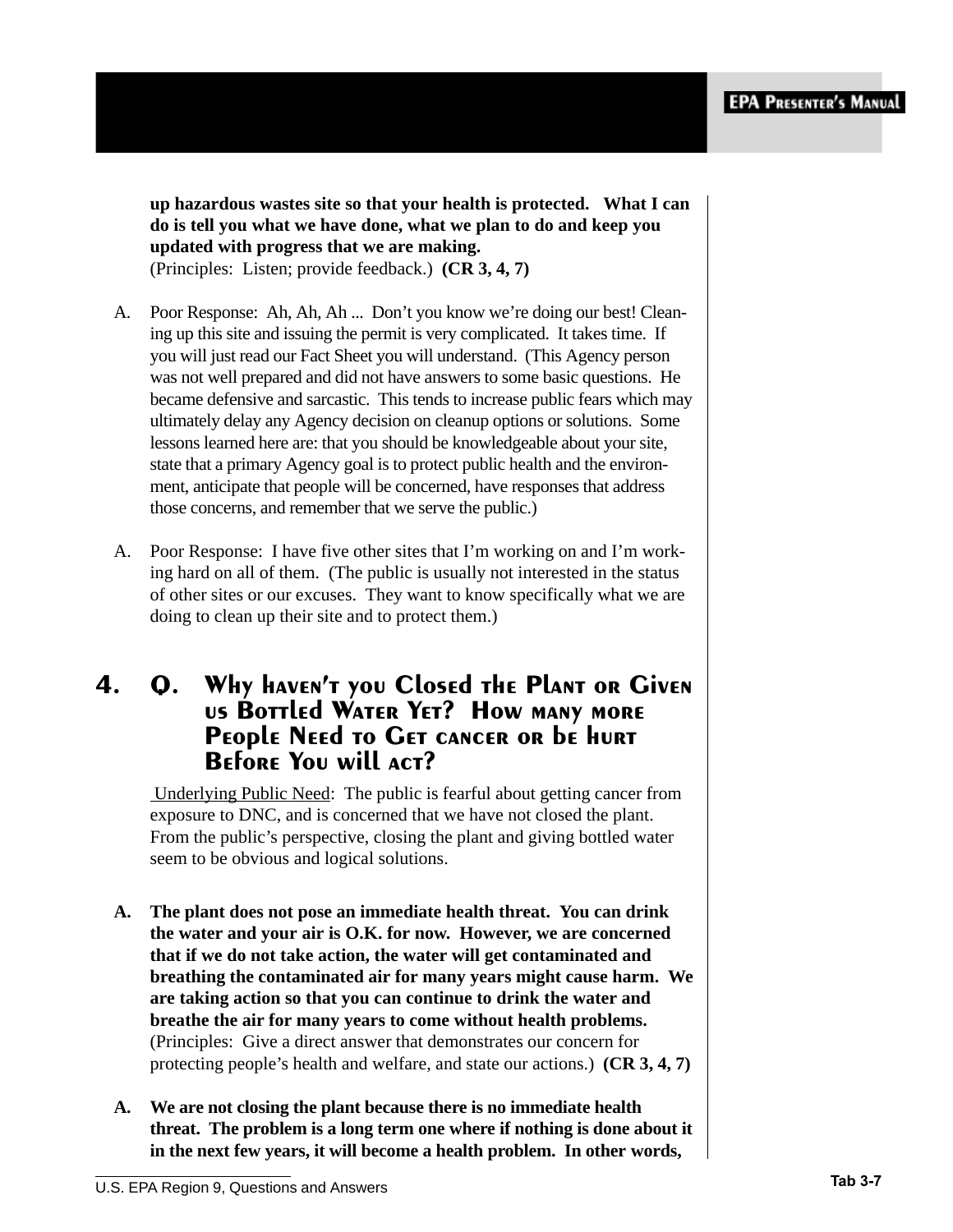**constant long term exposures to DNC is the problem which may cause cancer, and that is the problem we are aggressively solving. We are taking action to eliminate the long term exposure to you and your family. Here's what we are proposing, and we believe this will correct the problem and protect your health: \_\_\_\_\_\_\_\_\_\_\_\_\_\_. Your health is not in danger.** 

(Principles: Give a direct answer that demonstrates our concern for protecting people's health and welfare, and state our actions.) **(CR 3, 4, 7)** 

- A. Poor Response: We've been working with the plant, and we don't think that it's necessary! (While this may be true, it does not tell the whole story. This response may suggest that we are more concerned about the plant than the community. It may also give the community the impression that their concerns and ideas are not important, and that only the Agency knows what is best for them.)
- A. Poor Response: (Even though the water is safe to drink and not contaminated, several Agency staff at the meeting are seen drinking bottled water. This can alarm and mislead people to conclude that the water is highly contaminated because the Agency's "actions" give the impression that the water is not safe to drink.)
- A. Poor Response: We are studying the problem and we'll let you know if we find something. (Does not provide a definite positive, negative or uncertain answer. This can suggest that the water may be unsafe to drink and that we just don't care, causing more unnecessary alarm.)

When this question is asked after you have begun your presentation:

A. Poor Response: Let me finish my presentation! (Even though one may have spent hours preparing the presentation, one must remain open and be prepared to change. The problem may be that one is not prepared to change or that one has not been given permission by one's supervisor nor requested it ahead of time in order to be able to make adjustments during the meeting. Planning for these situations, and designating a neutral meeting facilitator† (see "COMMENT" at end of Question #1) who will have responsibility for making changes are important contingencies to consider.)

## 5. Q. Is it Safe? Are my Kids Safe?

Underlying Public Need: The public wants to know if there is any danger to their family. They want direct and understandable answers to their question, e.g., yes, no, or I don't know and why. They do not want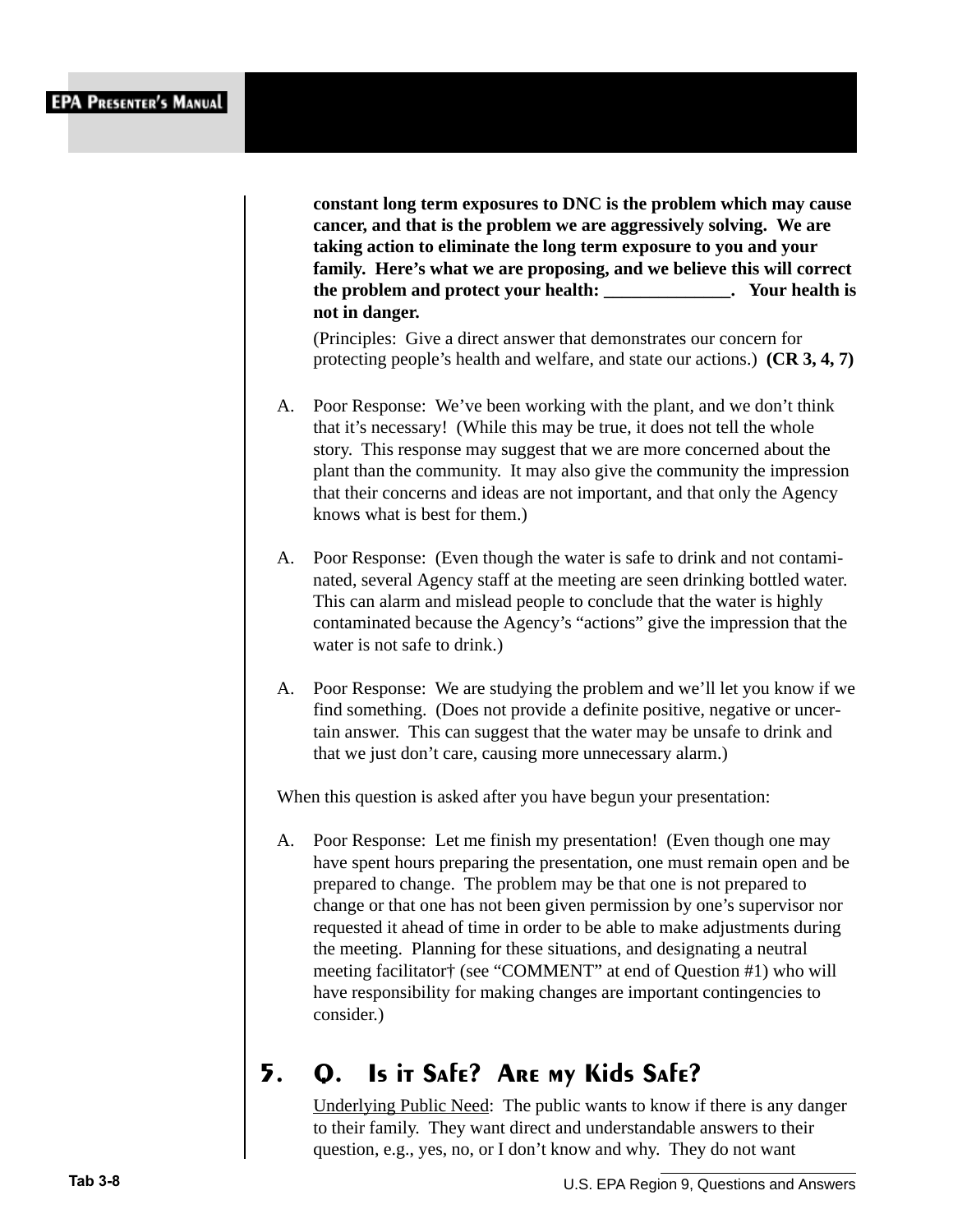answers that come from an Agency who is not trustworthy nor credible, e.g., "This hazard represents only a  $10<sup>5</sup>$  risk to your community." This example suggests that one is hiding something because the response is indirect and uses mysterious technical language; thus, one may perceive that "it isn't safe" even though the intent is to suggest otherwise. Answering this common question is easier when one has developed trust with the public and is confident about his answer. One can respond more confidently when there is general agreement within the Agency.

- **A. Yes, you and your family are safe. Let me explain what I mean by safe. Your concern for safety is our concern also. We are here to protect your health and the health of your family. We consider any amount of a cancer causing agent to be potentially dangerous and we take it seriously.**  (This is the non-threshold dose response policy that EPA uses in cancer risk assessments.) **DNC is such a substance. Based on our knowledge of the amount of DNC that people are being exposed to, we feel it is safe for all residents east of the Acme Plastics Plant because DNC isn't in the air or drinking water. For the residents of Coyote Knolls, DNC is only present in the air, but in such small quantities that exposure may be a health concern if it is not reduced in the next several years. In other words, it is safe now and by taking action in the next years it will continue to be safe. (CR 3, 4)** (In this case there will be a finite but small concentration of DNC that will remain in the ground water and air, but it will be below the RfD or RfC or within a  $10^4$  to  $10^6$  risk range which the Agency considers "safe" in its various air and water standards. You should anticipate that this may not be acceptable to some people and possibly some Agency people, especially if they believe that any contamination is unacceptable. These issues must be discussed and resolved internally so that everyone in the Agency has a common understanding. In addition such issues must be fully heard and discussed with concerned citizens in order to reach some common understanding.)
- **A. We are also very concerned about your safety and the safety of your loved ones. We believe it is safe for you and your kids to drink the water and breathe the air. There is no DNC in the drinking water, but we feel there will be in the future if the leak from Acme's underground tank is not controlled. There is some DNC contamination in the air and this will become a health concern if steps are not taken to control it, and if people continue to be exposed to it for many years. We are taking steps to insure that the contamination will be controlled so that it will continue to be safe. (CR 3, 4)**
- A. Poor Response: The lifetime risk of getting cancer based on the current level of DNC in the air is  $10<sup>4</sup>$ . Based on that estimate, we feel that we should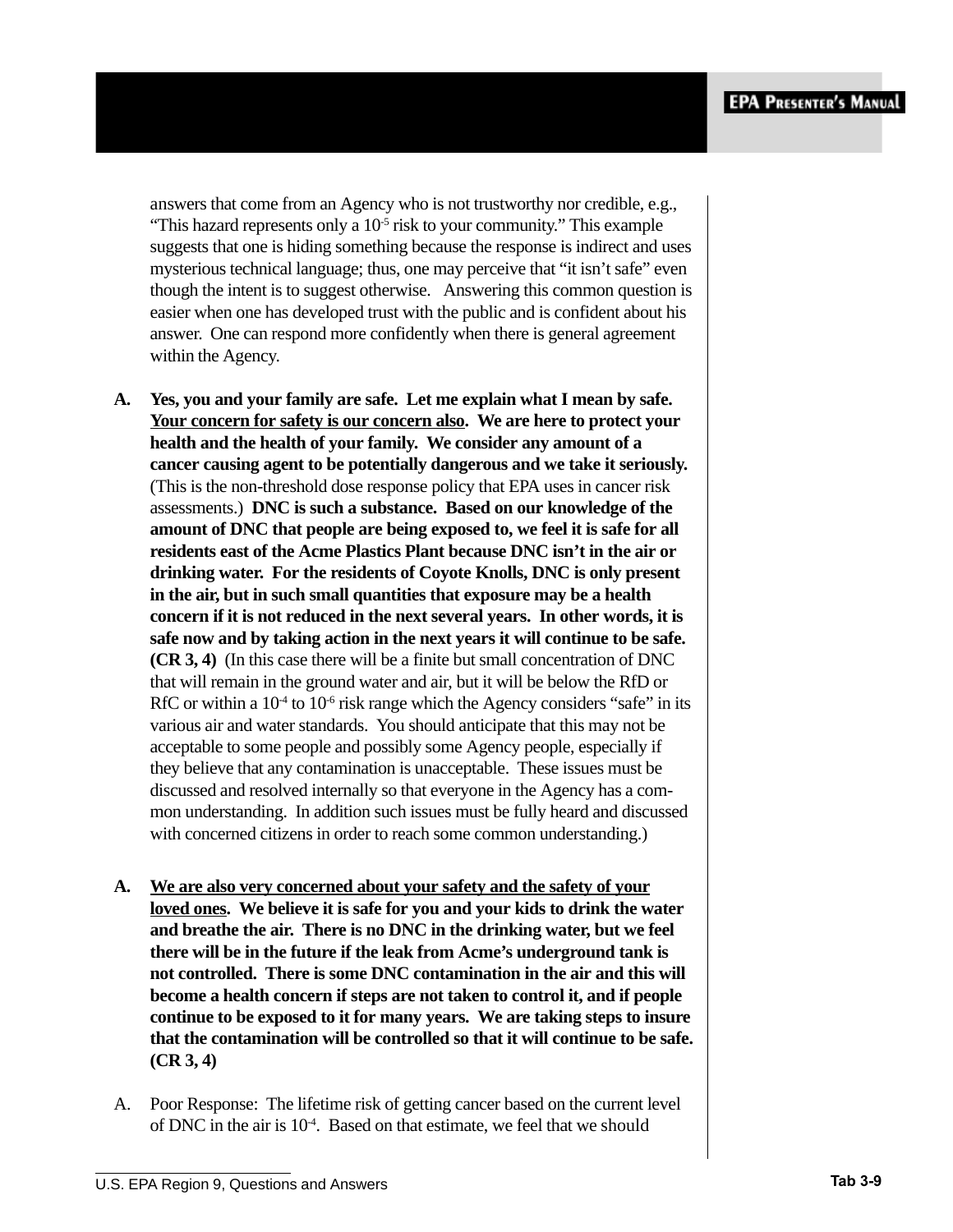reduce the risk to a level of  $10^{-5}$ . (It may be second nature and more comfortable for Agency people to use scientific language, but it is not usually helpful to speak in terms that are unfamiliar to the public. Addressing the community by using unfamiliar scientific language may be taken very offensively because it can suggest an unwillingness to communicate. Because this response does not directly or indirectly say if it is safe, the community may interpret it as being very unsafe!)

#### ARE THERE ANY SAFE LEVELS FOR A CARCINOGEN? 6. O. (A Class A, or B, or C carcinogen, or **KNOWN OR LIKELY CARCINOGENS ARE** descriptors that the AGENCY is revising in its CANCER quideline.)

- Your question is about carcinogens and whether there are safe levels. A. EPA has categorized some chemicals as "known" or "A" carcinogens, "likely" or "B" carcinogens, and "possible" or "C" carcinogens. These classifications are based primarily on actual data from humans for "A" carcinogens, and animal studies for "B" and "C" carcinogens. If EPA believes that a chemical is a carcinogen, we assume that all levels of exposure will have some level of cancer risk. The smaller the exposure, the smaller the risk. We generally describe these risks in terms of probability or the specific chance of getting cancer. If in asking your question, you want to know if there are levels of exposure that are free from risk, the answer is no. If, on the other hand, you are asking whether certain levels of chemical exposure are too small to be of a health concern, then the answer is yes. Our goal is to reduce the level of exposure to a safe level where it will be safe to drink the water and breathe the air. (From EPA's experience and the experiences of many health agencies, risks greater than  $10<sup>-4</sup>$  are almost always unacceptable or unsafe and need to be controlled. Risks that are between 10<sup>-5</sup> to  $10<sup>-4</sup>$  have been controlled on a case-by-case basis, and risk less than  $10<sup>-6</sup>$ are usually not controlled and thus deemed safe. Remember that a safe level does not necessarily mean zero risk. (There is an actual EPA court decision on this. See Bork 1989 decision on the Clean Air Act NESHAP on Vinyl Chloride.) For example,  $10<sup>-4</sup>$  or  $10<sup>-5</sup>$  risks are safe levels. There are many reasons why zero risk may not be feasible, but one must also remember that  $10<sup>4</sup>$  or  $10<sup>5</sup>$  are upperbound estimates or maximum risks. This means that the actual probability or risk may be much lower or even be zero given all the health protective assumptions that are used.)  $(CR 3, 4)$
- Poor Response: No. Any level is dangerous, and can cause cancer. (This А. answer paraphrases EPA's use of its non-threshold dose response assumption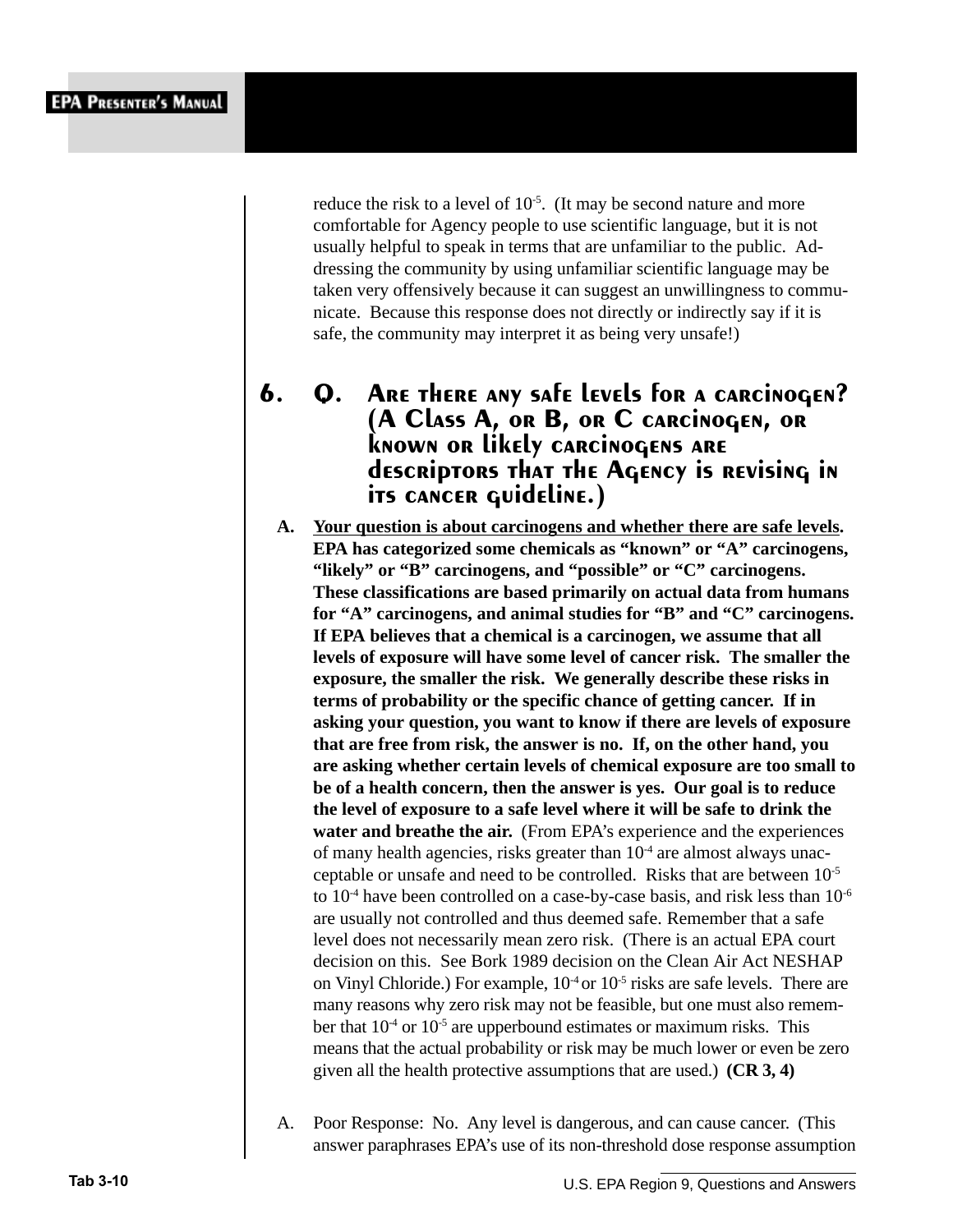for carcinogens. This assumption is a default policy that EPA uses when there is no documented evidence for how a particular chemical causes cancer. EPA's default policy assumes that there is some finite risk or probability associated with any exposure to a carcinogen, i.e., theoretically one molecule of DNC can start the cancer process. Too often the public as well as some Agency personnel misinterpret this policy to mean that any exposure to a carcinogen will definitely cause cancer. Contrary to this notion, the policy uses a probability concept, and asserts that when the exposure to a carcinogen is very small, the probability of getting cancer is also very small; so small that it is not a health concern and is safe. This is an important concept to understand since we routinely set cancer risks levels above zero  $(i.e., 10<sup>-4</sup>$  to  $10<sup>-6</sup>$ ) as safe levels. While we may want to eliminate any exposure to a carcinogen as an overall Agency goal, the reality of taking into account technology limits, budgetary limits, analytical limits, social benefits, etc., often requires management decisions that will reduce risks to levels that are greater than zero, but so small as to not be a health concern.)

## 7. Q. Would you drink our water? Would you **breathe our air?**

Underlying Public Need: Again, the public wants to know how this affects their family and if we are sincerely concerned about protecting their health.

- **A. Yes, I would drink the water because it is not contaminated with DNC, and I am here breathing the air because it is such an extremely low risk that I am not concerned about it harming my health. I understand that some of you may still feel that any concentration of DNC in the air is unsafe. But let me say again that we feel there is no immediate hazard or concern, and that we can clean up the contamination so that there will be no long-term health concern.** (If there was an immediate health hazard, an emergency response action would have been ordered, and bottled water may have been offered or recommended if the drinking water was contaminated.) **(CR 3, 4, 7)**
- A. Poor Response: That's a personal choice whether to drink the water or not. (While this is true, it sounds evasive and doesn't answer the question. As a result, even though we know that the water isn't contaminated with DNC, the response gives the impression that the water isn't safe to drink.)
- A. Poor Response: (Hesitates and doesn't answer. Similarly, this may also give the impression that the uncontaminated water isn't safe to drink.)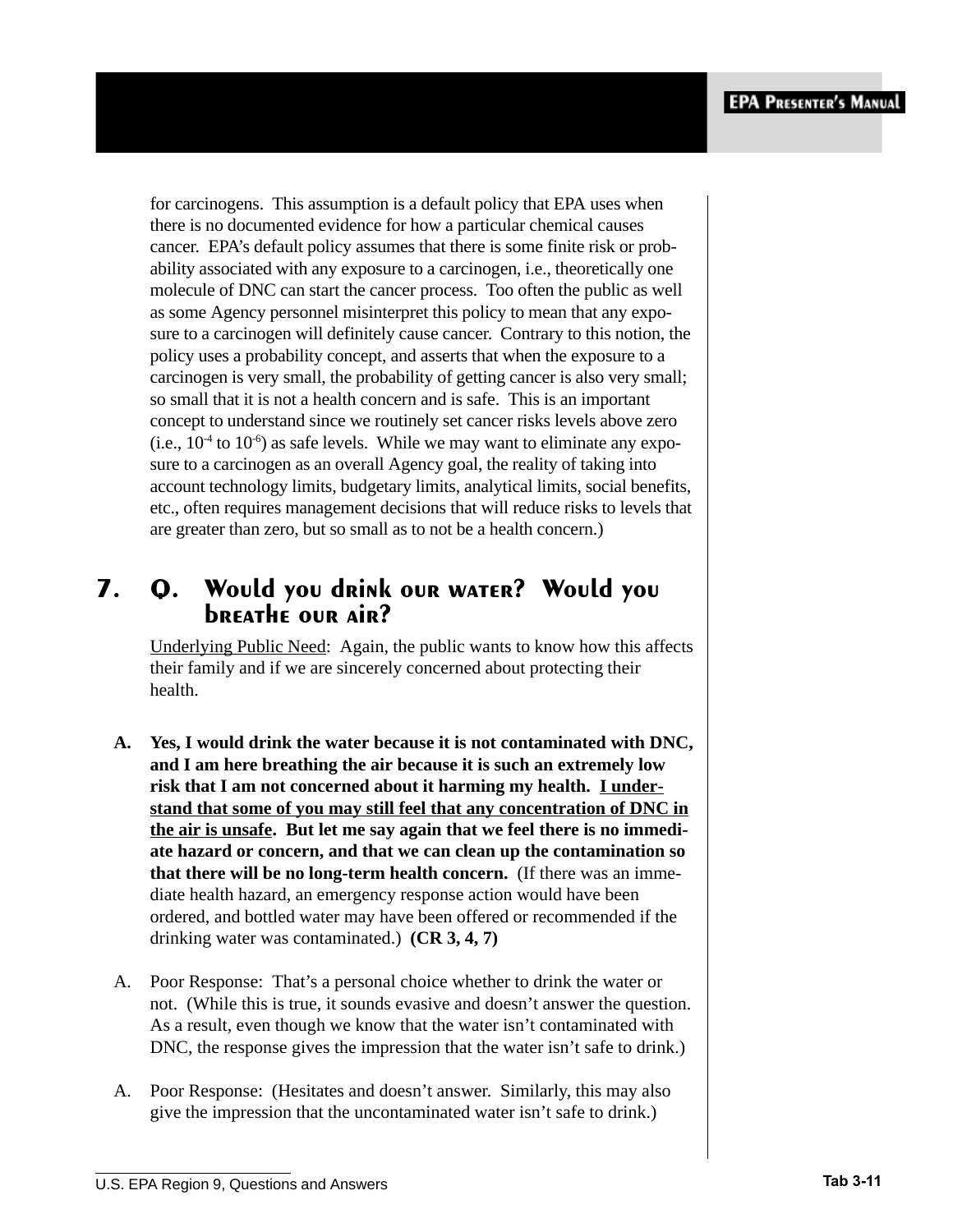#### How can you say it's acceptable? My uncle 8. O. **HAS CANCER!** JUST LOOK AT OUR NEIGHbORHOOD and all the illnesses and people with **CANCER!**

Underlying Public Need: The public wants to have some control over determining what is acceptable, and to make it as safe as possible. They may just want some expression of acknowledgment, compassion and concern for the people stricken with cancer. (The phrase "acceptable risk" should not be used by the Agency because it is a value judgment. An Agency can decide what it considers "safe" and the public has every right to say that it isn't acceptable. The Agency's goal in risk communication is not to impose our value judgments on people. Rather our goal is to engage people in a dialogue so that we can understand their perspective and so that they can have a better understanding of the situation, the Agency, and it's intentions. With this information, people can make a more informed judgment.)

- A. I'm sorry (genuinely) about your uncle's cancer. (Pause and wait for any reaction.)  $(CR 1, 3, 4, 7)$
- I'm sorry (genuinely) to hear about your uncle. I'm also hearing that **A.** you're not satisfied with our cleanup proposal, and that you're very concerned about cancer which DNC can cause.  $(CR 1, 3, 4, 7)$
- A. I'm troubled to hear that there is so much sickness. I want you to know that our goal is to make it safe for you and your family. (An Aside - It is not necessary to say this now, but we do not believe that DNC is responsible for the cancers because cancer usually takes many years of exposure to develop and DNC has only been in the environment for a few years.) I believe the DNC leaking from ACME Plastics can be eliminated so that your health is protected. If you would like, we can discuss this further after the meeting, during the break, or I would be happy to call you at your convenience.  $(CR 3, 4, 7)$
- A. Poor Response: I'm sorry (insincerely) about your uncle's cancer.
- A. Poor Response: I'm sorry (memorized from this document and not genuine) to hear about your uncle. I'm also hearing that you're not satisfied with our cleanup proposal, and that you're very concerned about cancer which DNC can cause.
- Poor Response: I'm sorry to hear about your uncle, however, we are going A. to clean up the situation to our acceptable risk range of  $10<sup>6</sup>$ . (One's feeling of sorrow for the uncle is eliminated with the word "however" and the

U.S. EPA Region 9, Questions and Answers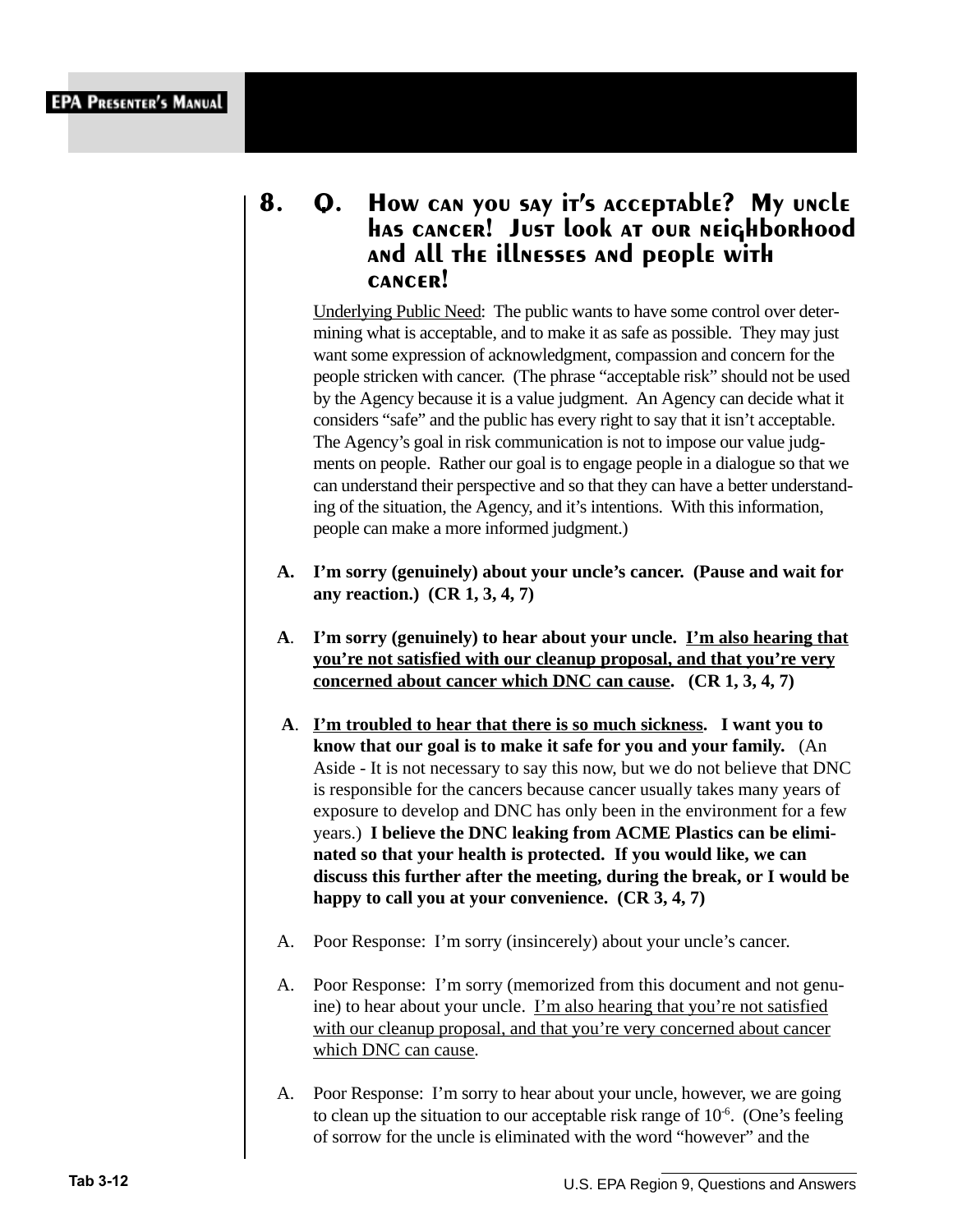words following. Sorrow should be genuine and could have been more clearly expressed by just saying, "I'm sorry to hear about your uncle." Usually nothing more needs to be said unless one is asked again.)

- A. Poor Response: It's acceptable because the risk is  $10<sup>-6</sup>$ . Based on that risk level, those cancers couldn't have been caused by DNC. (While the numbers and conclusion may be correct, the response doesn't acknowledge the tragedy of the situation and address the person's concern to have some personal control in this situation. The Agency's response about acceptability may be perceived as callous; we appear to be more concerned with numbers than with people.)
- A. Poor Response: We don't know what caused those cancers. However, you should know that one out three of you will get cancer in your lifetime just from everyday activities and exposures that don't include DNC. For example, you're more likely to get cancer from eating peanut butter or charcoal broiled steaks than from exposure to DNC. (Whether this is true or not is irrelevant when people are upset. People may just want acknowledgment of their feelings, or to just be allowed to vent their concerns. They may not expect an answer. If this is the case, people would probably appreciate some expressions of acknowledgment or empathy from the Agency. People, especially when they are upset, do not want to be told why they shouldn't be concerned or that their concerns are exaggerated. In this case, any explanation may be perceived as patronizing.)

## 9. Q. What does  $1 \times 10^{-4}$  or  $1 \times 10^{-6}$  mean? WHAT IS RISK? WHAT'S A RISK ASSESSMENT?

Underlying Public Need: The public needs direct answers. They also need to know us, and if we are trust worthy, e.g., Are we trying to "snow them" with our jargon and are we're looking after their best interest. First understanding and discussing how the situation affects people personally, and directly answering the "Is it safe?" question will address most of people's needs. Usually only after that has been adequately demonstrated will people be more receptive to a technical discussion about risk calculations. Often, if the Agency has done a good job addressing the "Is it safe?" question with honesty and compassion, it will have earned some degree of trust and credibility. As a result of addressing their underlying concerns, the public may not require more explanation of the technical jargon or specific 10<sup>-6</sup> terminology.

Problems occur when Agencies focus on the  $10<sup>-6</sup>$  term or issue with the public too soon, because they assume that it is the primary question on people's minds. Some of the primary questions on people's minds that deserve attention are: Does the Agency understand my concerns? Is the Agency interested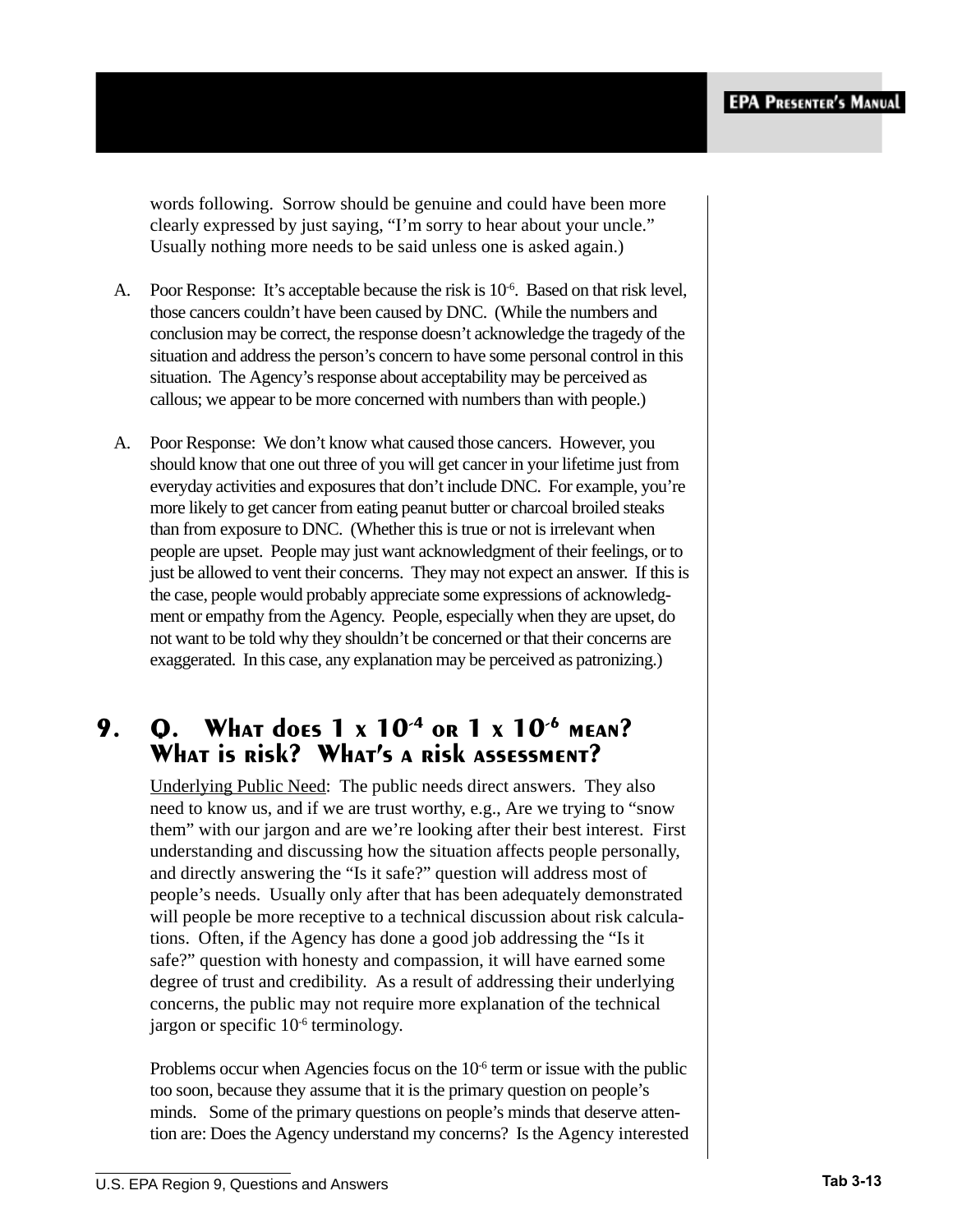in my concerns? Is the Agency open and upfront with me? Do they know what they're doing? Can I trust them? These are the questions that must be first worked on to establish rapport necessary to answer other questions.

Focusing too soon on 10<sup>-6</sup> issues may generate more public concern and confusion. When this happens, Agency staff may sometimes misinterpret this to mean that they did a poor job of explaining the technical terms; and that if 10-6 could have been more clearly explained, then the public wouldn't have overreacted. This line of reasoning usually leads to more frustration for everyone.

Answering this question can get quite involved because it is technically complex, and not easy to do in conversational English. This often times requires an extensive dialogue with the community which should be offered. Be prepared to spend sufficient time explaining the technical aspects when people want it. It is also usually helpful to use easy-tounderstand graphics to help explain your points in the discussion.

Assuming that this question is being asked at a non-technical public meeting, some answers could be:

**A. Explaining risk and risk assessments cannot be easily done in our short meeting, but I will try to give you a short answer which I hope will be helpful. If you're interested in a more thorough discussion, I would invite you to meet with me in the future or we can arrange for a separate meeting with all of you who would be interested. If that is not convenient, I also have a short video tape which gets into what risk assessments are, and you may find looking at this helpful. Of course, I would be available afterwards to discuss it with you.** 

**1 x 10-6 is an expression which scientists often use to express one chance in a million that something may occur. In a risk assessment, this means at most one chance in a million of getting cancer if one is constantly exposed to a specific level of a chemical under the conditions stated in the risk assessment** (e.g., 24 hours/day of exposure) **over one's 70-75 year lifetime. In our risk assessments, we tend to overestimate the risk when there is insufficient information; that way, we insure that public health is protected.** 

**If that still isn't a good enough explanation, let me explain it another way and hopefully, it will be more helpful: DNC is a dangerous chemical because we have reasons to believe that it may cause cancer. Currently, there is no danger to you if you drink the water because it**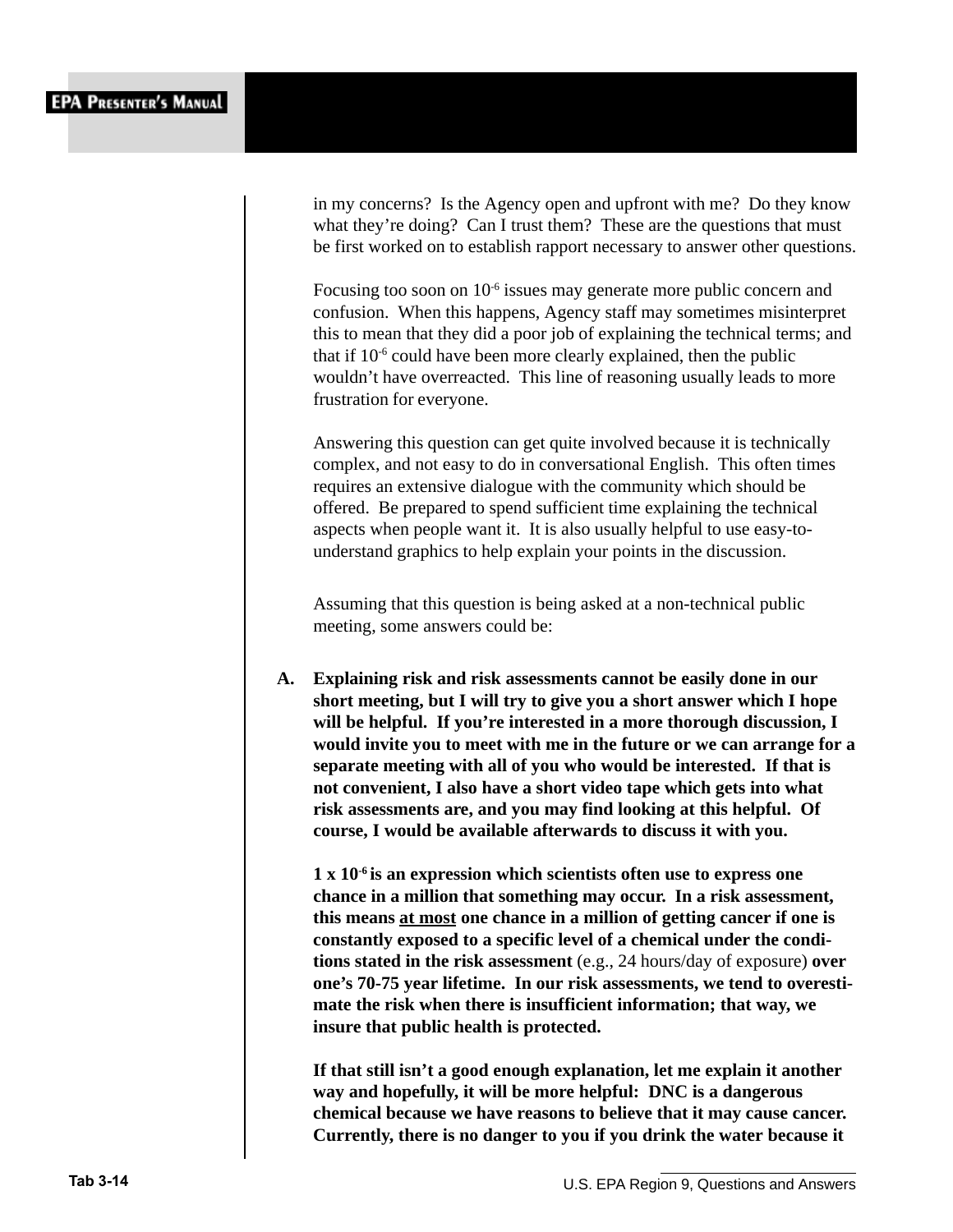**isn't contaminated. The air is contaminated with DNC, but in such small levels that it is safe in the short-term. However, we must reduce the contamination to a lower level for it to be safe in the long-term. I'm sorry if this sounded confusing because on the one hand we're saying it's safe in the short-term, but on the other hand we're proposing to clean it up to make it safe in the long-term. (CR 1, 7)** 

As in any response, this one may not be satisfying to everyone, and you may need to be prepared to offer other examples, or get people to tell you where it isn't clear so that you can elaborate. For example:

**A. It looks like that answer wasn't too helpful for everyone. Maybe some of you now have some more specific questions for me which may help me explain this better, or maybe I could meet with those of you who would like to discuss it further after this meeting. If you would like, I can try to find another example. We also have a short video tape that you may want to view. The tape introduces risk assessment and tries to explain it but even it may need to be supplemented with some discussion.** 

Other examples: A 10<sup>-6</sup> risk level is equal to the risk level associated **with EPA's drinking water standard for trichloroethylene, a degreasing solvent and classified by EPA as a probable human carcinogen; alternatively, this level is 100 times more stringent than EPA's drinking water standard for vinyl chloride, another cancer causing chemical. (CR 1, 3, 7)** 

Assuming that this question is being asked at a technical meeting where the question can be taken literally, some answers could be:

**A. Explaining risk and risk assessments cannot be easily done in our short meeting, but I will try to give you a short answer which I hope will be helpful. I would invite you to hear a more thorough discussion on this rather complex question when you like.** 

**In this situation, we are talking about cancer risk. Cancer risk is the likelihood or chance of getting cancer from exposure to that chemical.**  When we write, "1 x 10<sup>-6"</sup> or say "one times ten to the minus sixth," **we are using scientific shorthand to express "one-in-a-million." By saying that there is a one-in-a-million** *excess* **cancer risk from a given level of exposure to a chemical, we mean that for each person exposed to a specific cancer causing chemical at some definite level**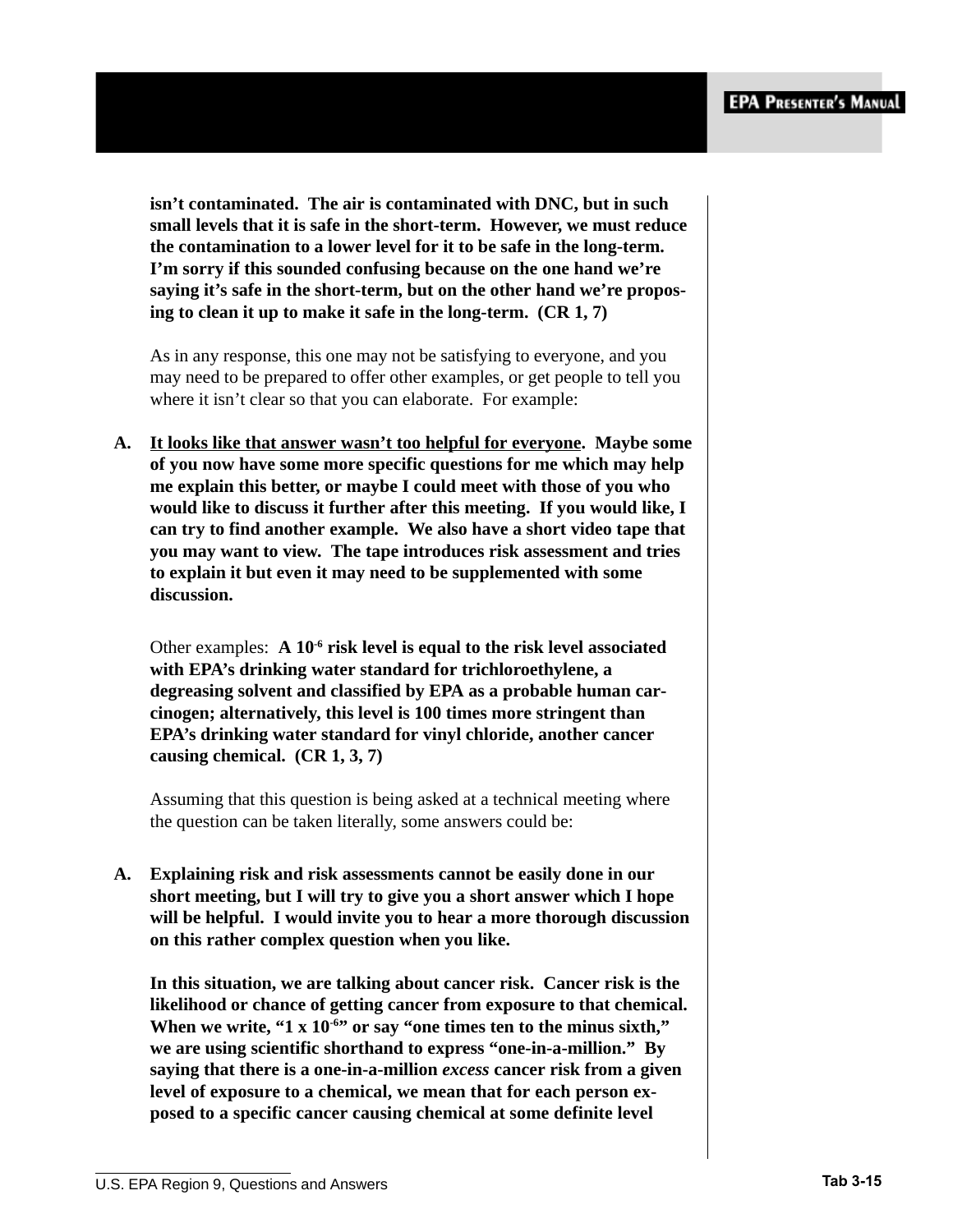**during his/her entire lifetime of 70 years, he/she has at most a one-in-a-million chance of getting cancer from that chemical. This is similar to saying that due to exposure to a chemical over a specific time frame, we would expect to see no more than one additional cancer case in a population of one million people. We specifically refer to "excess cancer risk" and "additional cancer case" because historically or statistically we know that there will be about 300,000 cancer cases over a 70-year period in a population of one million people due to ordinary exposures from daily activities, family history, genetics, etc. So the additional cancer cases are those above the statistically expected cases from ordinary everyday activities.** 

**I should also point out, however, that there is a great deal of uncertainty built into our risk estimates to ensure safety. This is because science has not yet progressed far enough to explain exactly how cancers are caused. In addition, we can never be absolutely sure of the exact levels of a chemical that are present in the environment. To account for these uncertainties and to acknowledge gaps in science, we build in safety factors in the risk estimates which tend to overestimate what we believe to be the actual risk. Where there is uncertainty or where our information is incomplete, we make assumptions that tend to overestimate the risk as a way to insure that public health is protected. For example if we are not sure about the amount of time you may be exposed to a chemical, we overestimate your exposure by saying your exposure is 24 hrs/day for a lifetime. As a result, when we estimate that there is a one-in-a-million** (excess) **risk, the actual excess risk is probably much less and may even be zero.** 

Where the audience is technically oriented and has a greater interest for technical details, a more expanded explanation may sound like this:

**A**. **Explaining risk and risk assessments cannot be easily done in our short meeting, but I will try and give you a summary which I hope will be helpful. I would invite you to hear a more thorough discussion on this rather complex question when you like.** 

**As a summary, risk defined by EPA is the probability or chance of getting cancer from being exposed to a specific carcinogen such as DNC or a group of carcinogens under conditions described in the risk assessment. We should remember, of course, that the general risk of getting cancer in our lifetime without any presence of DNC is about 30% i.e., 300,000 people in a population of 1 million will develop cancer in a lifetime. That is, from looking at hospital records, 30% of us will be afflicted with some form of cancer in our lifetime just from <br>U.S. EPA Region 9, Questions and Answers**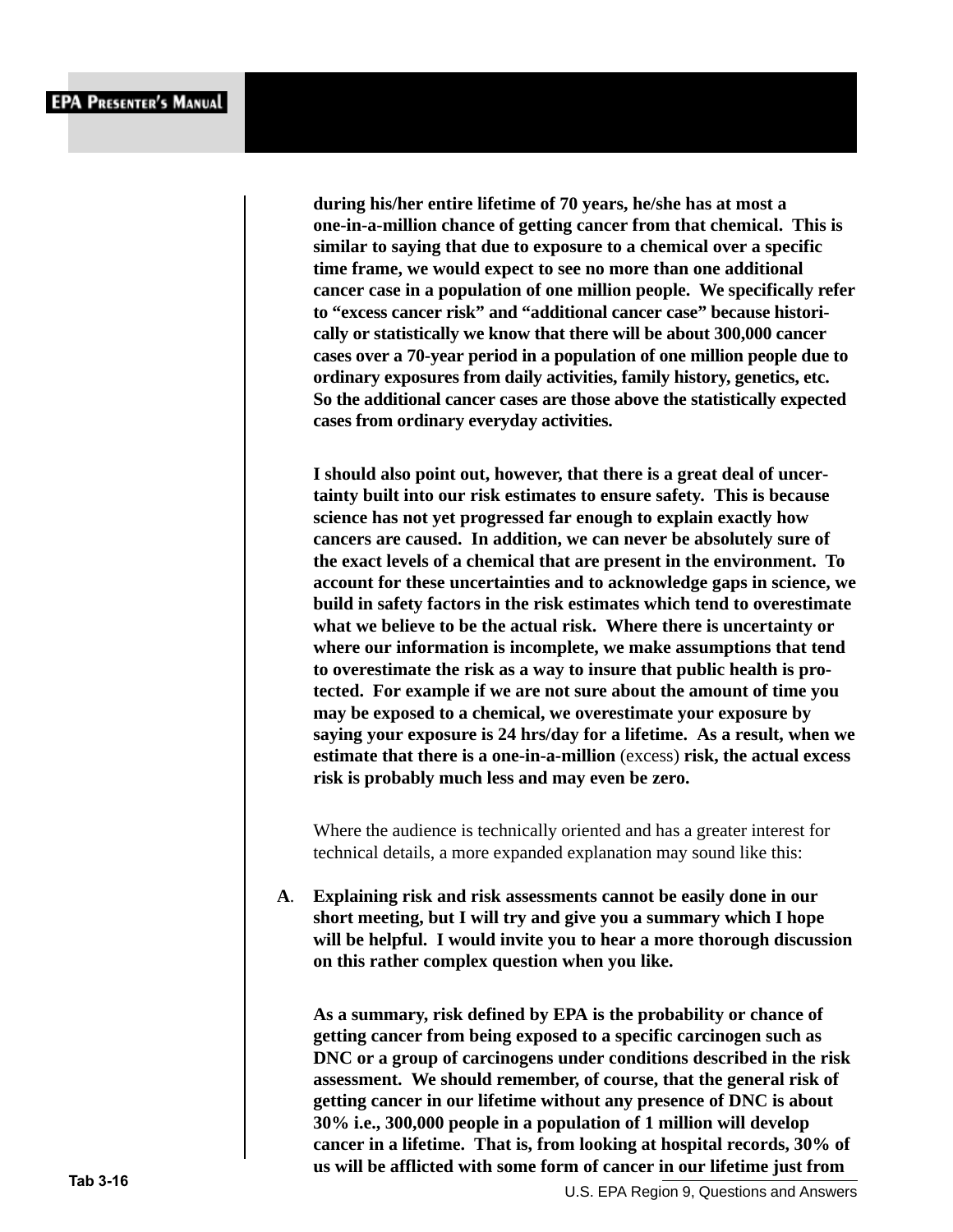**our routine lifestyles, medical history, etc. Thus, the risks that EPA estimates are risks that are in addition to the 30% level found in the general population.** 

**The conditions defined in the risk assessment are used to help predict the risk. They depend on the site, and may, for example, state that people in a community are being exposed to DNC for 24 hours each day, everyday for the next 9 years. In estimating the risk, two sets of conditions are often used; one to reflect a typical exposure level and a second to reflect a higher exposure level.** 

Numbers such as 1 x 10<sup>-4</sup> and 1 x 10<sup>-6</sup> are terms used by scientists to **describe the extra cancer risks above the 30% baseline cancer level in the United States. 1 x 10-4 means that if you were exposed to DNC at the levels and conditions set forth in the risk assessment, that there may be a one-in-10,000 chance of getting cancer from DNC. In other words, if 10,000 people were exposed to DNC over a long period of time, there may be one person who might get cancer in addition to the 3,000 people who will get cancer from lifestyle exposures and other factors which do not include DNC. Unfortunately, there is no certainty to our risk estimates because neither doctors nor scientists know enough yet about the cancer process, i.e., a one-in-10,000 chance or risk estimate does not mean that one person out of a 10,000 people exposed to DNC will actually get cancer. It means that they might.** 

**In order to estimate the chances of getting cancer from exposure to chemicals, such as DNC, over a long period of time, EPA must make a number of health protective assumptions also referred to as scientific policies. Because of our lack of understanding about cancer, our assumptions or policies tend to overestimate risk rather than underestimate it.** (All of the probabilities or risk numbers that are calculated are based on these assumptions.) **This is done to insure that public health will still be protected should some of our assumptions or policies later be proven to be wrong, based on further scientific research. An example of a health protective assumption that EPA makes is that when animals get cancer from very large doses of a chemical given in laboratory experiments, EPA assumes that people will also get cancer from that chemical even at much lower levels typically found in our environment. In making this assumption, we are erring to protect public safety. If science should prove in the future that our assumption was too health protective, and that people do not get cancer from exposures to DNC, then we would have erred on the side of safety. So when a risk assessment states, for example, a one-in-a-million risk or 10-6 risk, it means a probability or prediction that there may be up to one extra cancer case in a population of one million people over a long**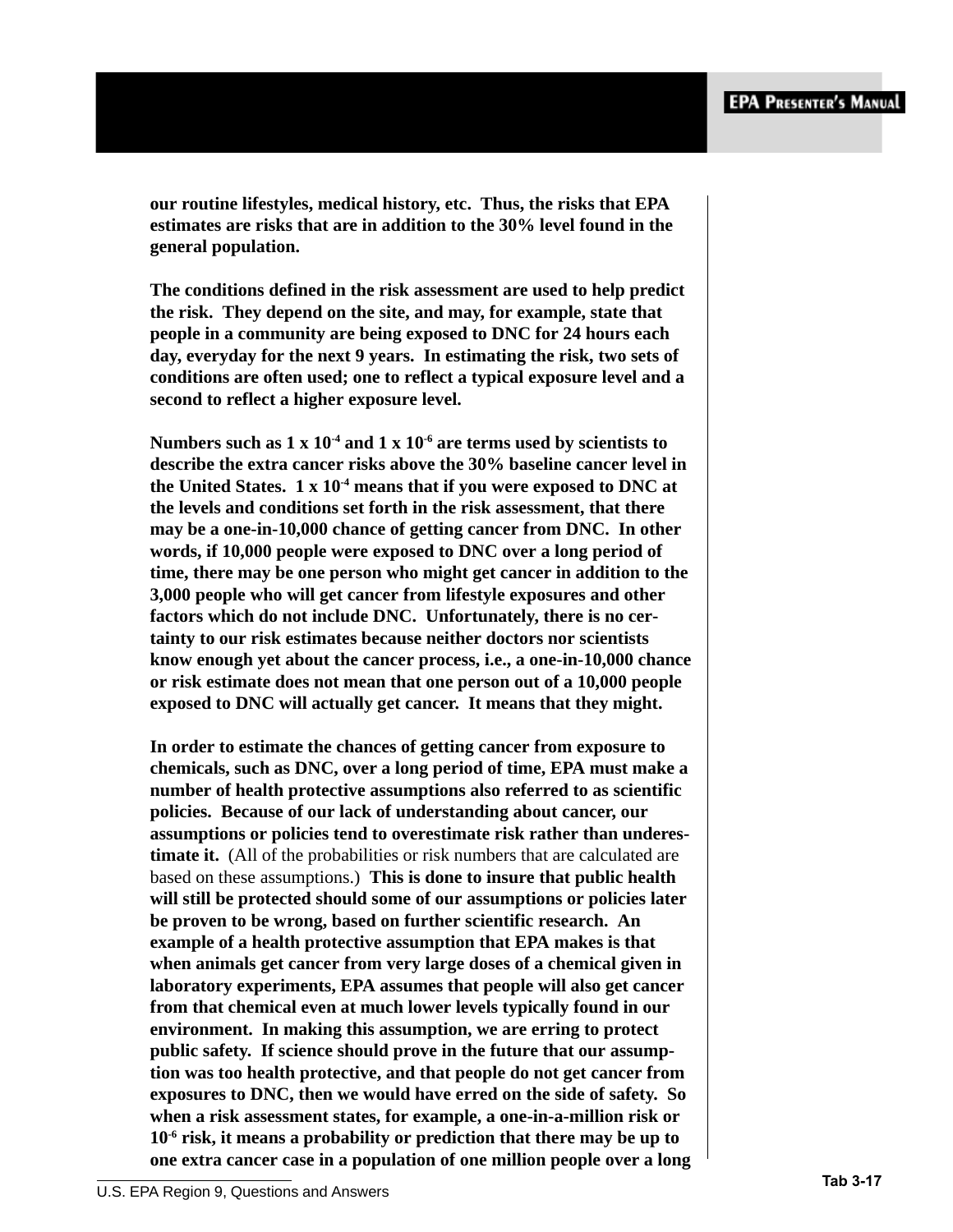**period of exposure to a chemical. This one possible extra cancer case is one in addition to the 300,000 cases in a population of one million that would occur over a lifetime due to lifestyle, family medical history, etc. Again, if any of our assumptions are later proven wrong, then the actual risk or danger from exposure to DNC may be lower** (or had been overestimated) and could even be zero. (Remember in the absence of conclusive scientific data, EPA uses health protective assumptions in its risk assessments.) **This means that the calculated risks may be a lot lower should one or more of our assumptions prove to be overprotective. EPA takes these precautions to ensure that the public's health and safety are protected. (CR 3, 4)** 

A. Poor Response: It's almost like getting a four-of-a-kind hand in a poker game. (If people are expressing doubt or confusion about the terms, and you continue to explain using more unfamiliar or technical terms, it may not help and may increase people's fears.)

## 10.sQ. Am I going to be the one-in-a-million?s Why isn't it zero?s

Underlying Public Need: The public is concerned about how they will be affected personally, and whether they should trust the Agency's judgement. The questions may also indicate that the public wants to be more involved in deciding on an acceptable cleanup level.

- **A. I would say no because the odds are so great against it.** (When there is high trust in the Agency, this is a sufficient answer. To earn trust, usually requires early involvement and clear communication with the public through the sincere use of the Seven Cardinal Rules.)
- **A. Your concerns about what the risk numbers means to you personally is a very valid one. Because we are talking "probability" or "chance" when we talk about risk, there is unfortunately no definite answer to your questions. But based on the safety factors we've used to develop these risk numbers, we sincerely doubt if you will get cancer from DNC. Let me explain why. In estimating the risk, we've made numerous health protective assumptions and assumed several worst case exposure situations to be on the safe side. The assumed exposure situations over estimate your exposures and are thus very unlikely, but because of the uncertainties about cancer, we wanted to use this case to be as protective as possible. As a consequence, the actions we will take to reduce your risk based on these assumptions will be more**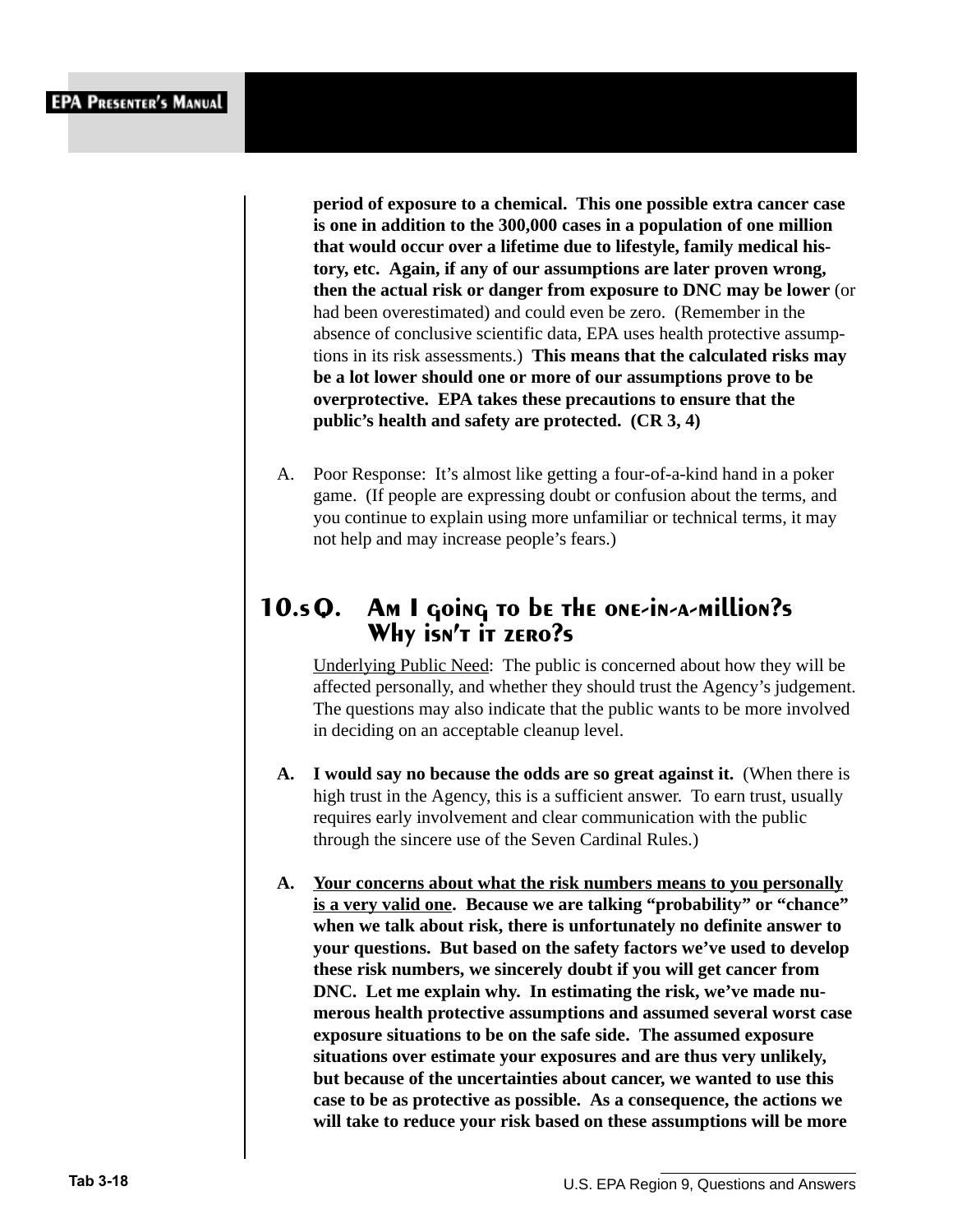**substantial or health protective than if we had assumed more typical exposure situations. For example, we assumed a maximum exposure to DNC of 24 hours/day, 365 days/year for the next 30** (or 70) **years. If this describes your current situation, you may have at most one-in-a-million chance of getting cancer from DNC. If you are exposed to DNC for less than 24 hours/day which is more likely then your risk is even less. Conversely, under those extreme exposure situations you may have at least a 999,999-in-a-million chance of not getting cancer from DNC, and an even much less chance if your exposure is less than the maximum exposure situation we assumed. In your case, I would guess that you will not be constantly exposed to DNC for all of your life, and thus your chance of getting cancer from DNC is much less than one-in-a-million, and for all practical purposes is zero, especially when one considers all the other health protective assumptions that are used. (CR 3, 4, 7)** 

A. Poor Response: Chances are you will not be the one-in-a-million to get cancer from being exposed to DNC. You're more likely to get cancer from eating peanut butter or charcoal broiled steaks which also contain carcinogens. (It may seem logical and even fair, but it isn't, to show how insignificant the risk from DNC is by comparing it to everyday risks. Such comparisons are unfair because they compare an involuntary exposure to DNC with other voluntary exposures. It's like comparing apples with oranges. As you can imagine such comparisons generate anger because it sounds like you are belittling people's real concerns.)

## 11.sQ.s What does 1 ppb mean; 1  $\mu$ q/l; 1  $\mu$ q/m<sup>3</sup>?s

(The context of this question is that we've been using 1 ppm in all our previous discussions and now we've introduced 1 ppb. This is a technical question requiring a technical answer which should be given in terms that are familiar to the audience. The second response provided below can also be used to clarify "ppb" when it is introduced in a public discussion.

For example,

- **A. 1 ppb is a term used for expressing concentration. 1 ppb is similar to one drop of water in an Olympic size swimming pool, 1 second in 32 years, or 1 item out of a billion of those items. I hope these examples are helpful. Does that clear it up better? (CR 1, 3, 4, 7)**
- **A. I'm sorry if we've confused things by switching from 1 ppm to 1 ppb concentration. (or, "Oops, I think I may have confused things. Let**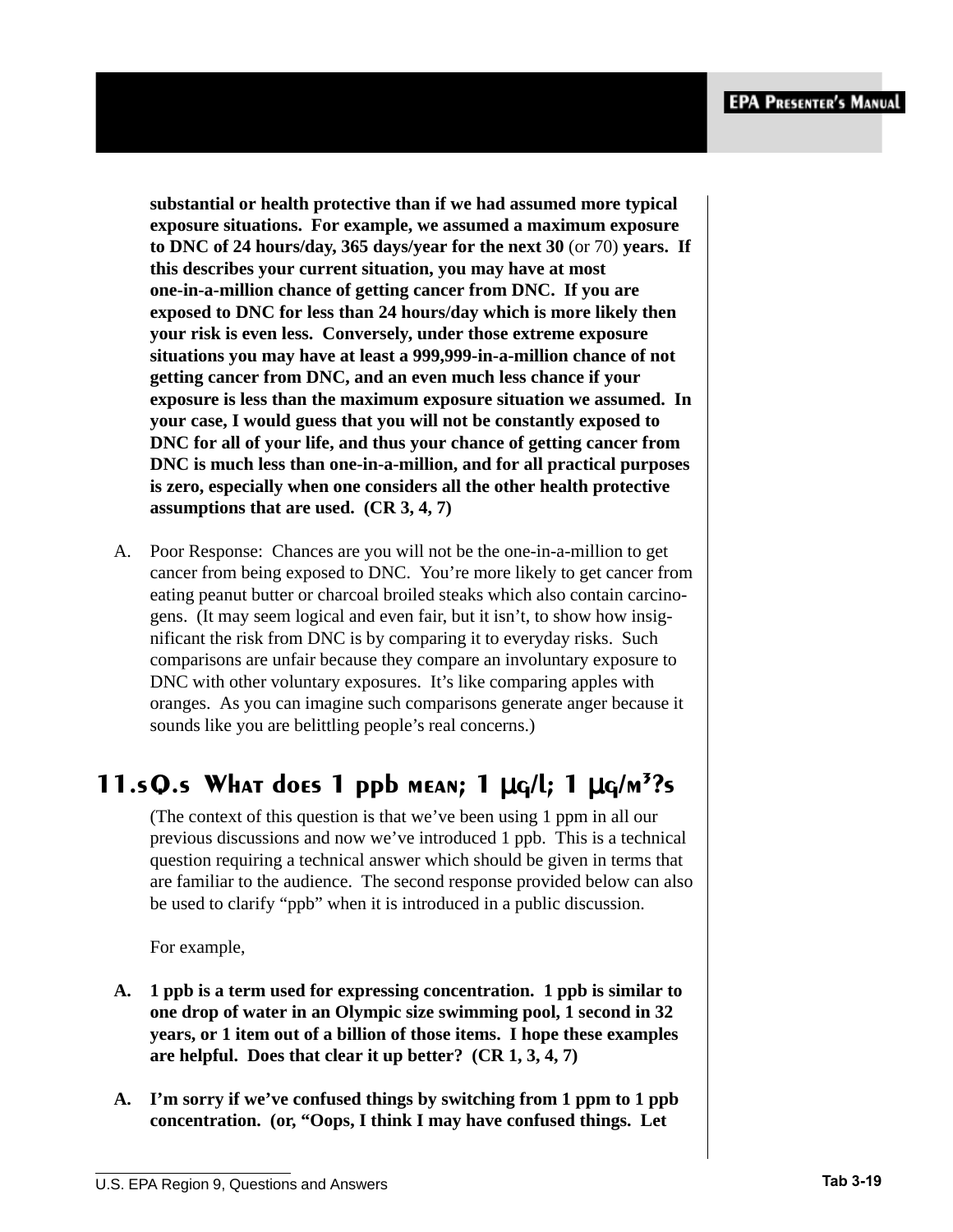me try it again.") Here's some other ways to explain it that may be more helpful:

1 ppm is 1,000 ppb, or 1 ppb is a 1,000 times smaller than 1 ppm.

Another way to visualize 1 ppm is that is it is  $1/1,000,000$ , and 1 ppb is  $1/1,000,000,000$ . (Writing these two numbers on a flip chart will help to illustrate your points.) Even though these may be small numbers or small concentrations, a small concentration of a certain toxic chemical may still hurt you. Whether it will hurt you depends on the chemical, its toxicity, and the length of exposure.  $(CR 7)$ 

A. Poor Response: (Answering with technical terms or jargon similar to the previous response when the question was actually a non-technical question is a poor response because it isn't helpful to the audience.)

## 12.50.5 WHAT does RCRA MEAN?S

See Answers to Question #11. (Avoid jargon and explain terms early in  $A_{\bullet}$ your presentation. Referring to "RCRA" as the Resource Conservation and Recovery Act, the "law," or the "regulations" may also be sufficient and won't sound so "jargony" once people are familiar with your term.)  $(CR 7)$ 

## 13.50.5 How can you TRUST THE COMDANY?S

Underlying Public Need: The public wants to know if our primary concern is for their health and well being. They would also like to know if and how we go about verifying the company's data.

- You're concerned about the credibility of the company's data. Even **A.** though we have very limited resources to do our own sampling and must often rely on company supplied data, let me assure you that we don't take their data on face value. We critically review the data and the process by which it was derived to ensure its credibility. If we had any doubts, we would request additional and more reliable data. Our goal is to protect your health by ensuring that we have the most reliable data from which to base our decisions. We would be more than happy to share their monitoring data with you, and discuss how we looked at it to insure it's accuracy.  $(CR 3, 4)$
- Poor Response: Why do you think we trust the company? (This is defen-А. sive, and does not answer the question. It gives the impression that we are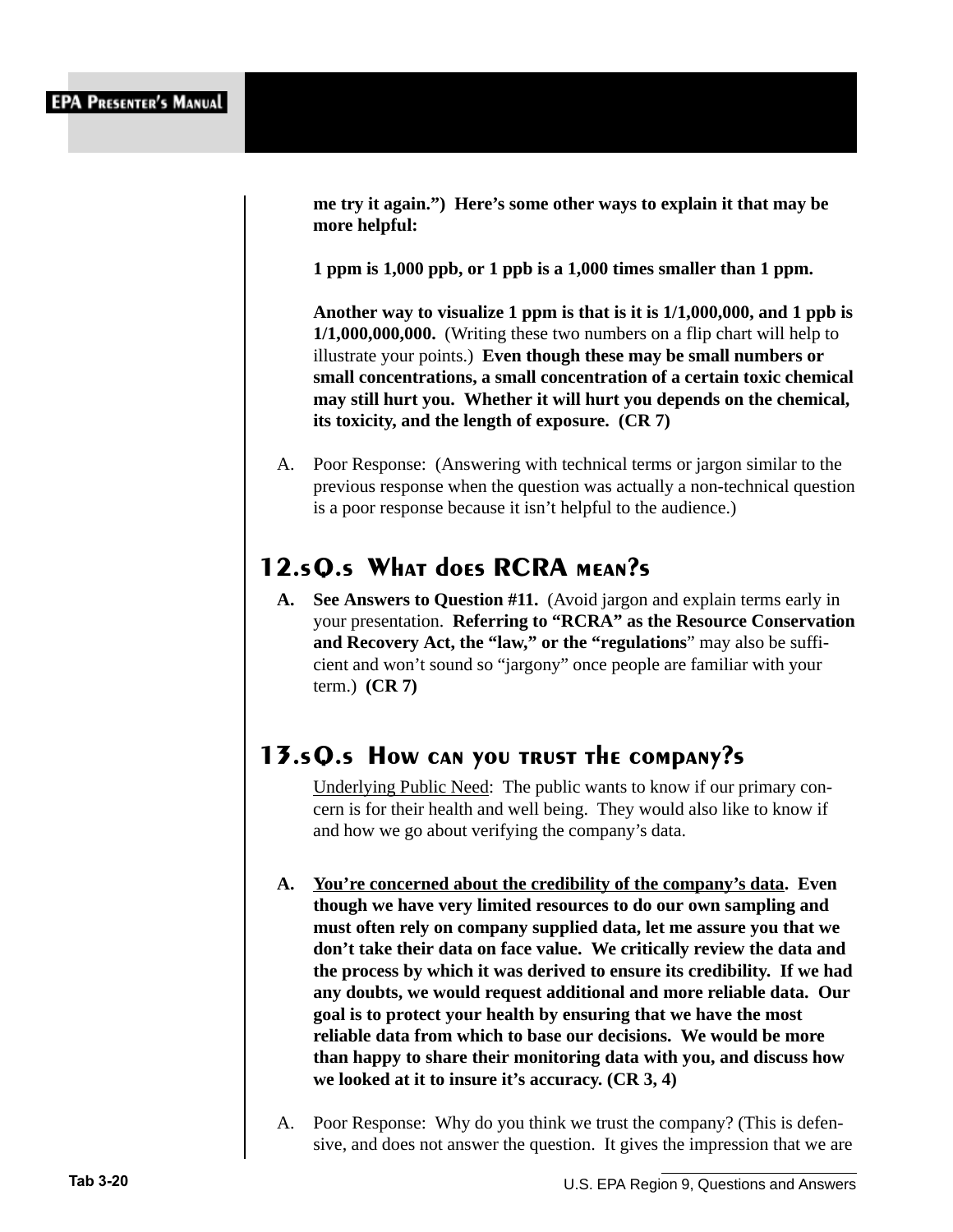not subject to question and that we should be trusted. That we "should" be trusted usually creates suspicion and distrust.)

## 14.50. Why did the company have to tell you?s Why didn't you spot the problem and wh did it take so long?s

Underlying Public Need: The public probably needs to vent their frustration about the situation, and to feel reassured that we are doing everything that we can. They may need an honest apology from the Agency for any delays which we may have caused, and to be kept more regularly informed about any progress that is being made.

A. Unfortunately, we do have to rely on the good faith reporting by the company. To provide strong incentives that they do a good job, we heavily penalize company's that don't and make sure everyone knows we are serious. Now that we know, we are taking actions to solve the problem, and here's what we are doing to protect your health: . (Some examples of limitations: "We didn't

have any authority in this matter until recently when the regulations came into affect," or "Nobody knew that DNC was a carcinogen until recently when the cancer data was published."  $(CR 3, 4, 7)$ 

A. Poor Response: We're doing the best we can, and I would appreciate it if you could be patient and try to understand that we are doing our best. (While this is a true statement, it does not answer the question. If we are open with people, then maybe they can be more understanding and patient with us.)

## 15.50. What does 0.07 CANCERS MEAN? How CANS **YOU HAVE A DARTIAL CANCER?S**

Underlying Public Need: The public is confused by the information and would like clarification so that they can better understand it. (A suggestion here is to revise the presentation and increase the population size even if it is larger than the real population to make 0.07 be a whole number. For example, saying seven out of 100 million may be clearer.)

A. I apologize for our poor example. (or "Let me try again since I seem to be confusing you with our jargon.") Another way that may help to explain what we mean is to say that out of a population of 100 million people who might be exposed to this chemical over a lifetime, there may be no more than seven extra cancer cases. (The seven cases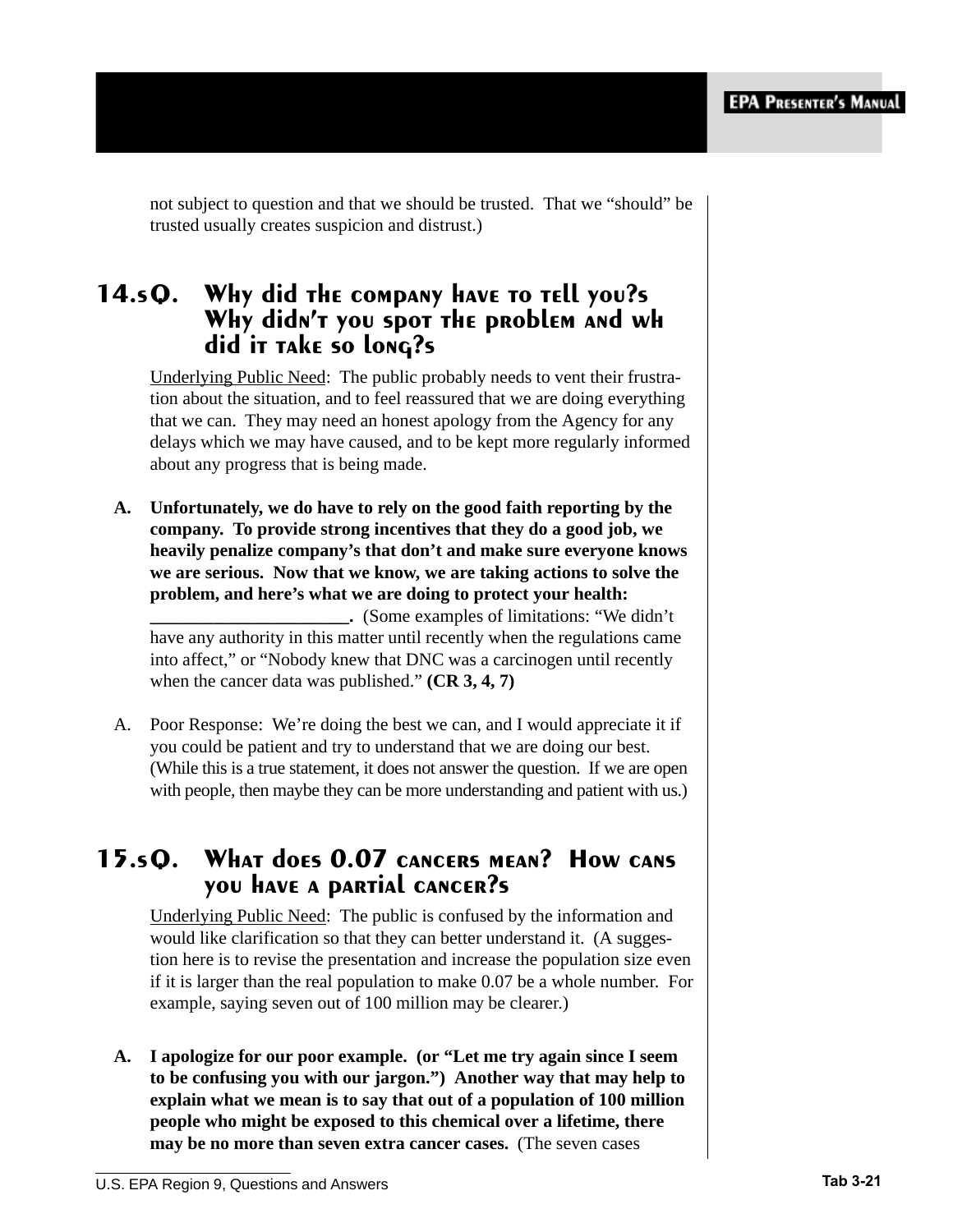attributed to DNC are those projected above other cancer cases attributed to everyday activities and lifestyle choice.) **So for a population of 100,000, it would be highly unlikely that there would be any extra cancer cases attributed to DNC. Does that explain it better? (CR 1, 3, 4, 7)** 

- A. Poor Response: I'm not sure. (Even though this may be an honest response, it is not satisfactory. The public expects an Agency representative to have an answer to this question, i.e., they expect you to understand your own data and how you arrived at it. It is embarrassing that such a basic question could not have been answered; this hurts your credibility and the Agency's.)
- A. Poor Response: Of the 1,000,000 people that would be exposed to DNC, a maximum of 0.07 cancer cases may result. (This response uses more unhelpful technical jargon, and does not answer the question.)

## 16.50.5 What do you mean you don't know?s

Underlying Public Need: The public probably needs to vent their frustration and concerns, and may also need a genuine apology from Agency officials. IMPORTANT RULE: If you don't know, you should be open, honest, and frank, and say so. You may have to repeat this many times and this may be uncomfortable for you, but never guess or try making up an answer just because you feel pressured; this is a sure way to lose any established trust and credibility. People know when you are making up an answer and when they do, trust and credibility fall below zero and is not easy to regain.

- **A. I should know the answer but I don't. I'm sorry. I would like to get back to you with the answer tomorrow. (CR 3, 4, 7)**
- **A. Your question deserves a good answer. I'm sorry I don't have the answer because it is not my area of expertise. May I called you next week after I've done some checking to see if I can get the answer for you? I'd like to follow up with you after this meeting. My phone number is (415) 744-1133 if you need to reach me in the meantime. (CR 3, 4, 7)**
- A. You sound very disappointed, but we just don't know. Science some**times just doesn't have all of the answers for us. I can tell you what we do know and what we don't. If you're bothered by this, we can talk some more after this meeting to see if there's more that we can do. (CR 3, 4, 7)**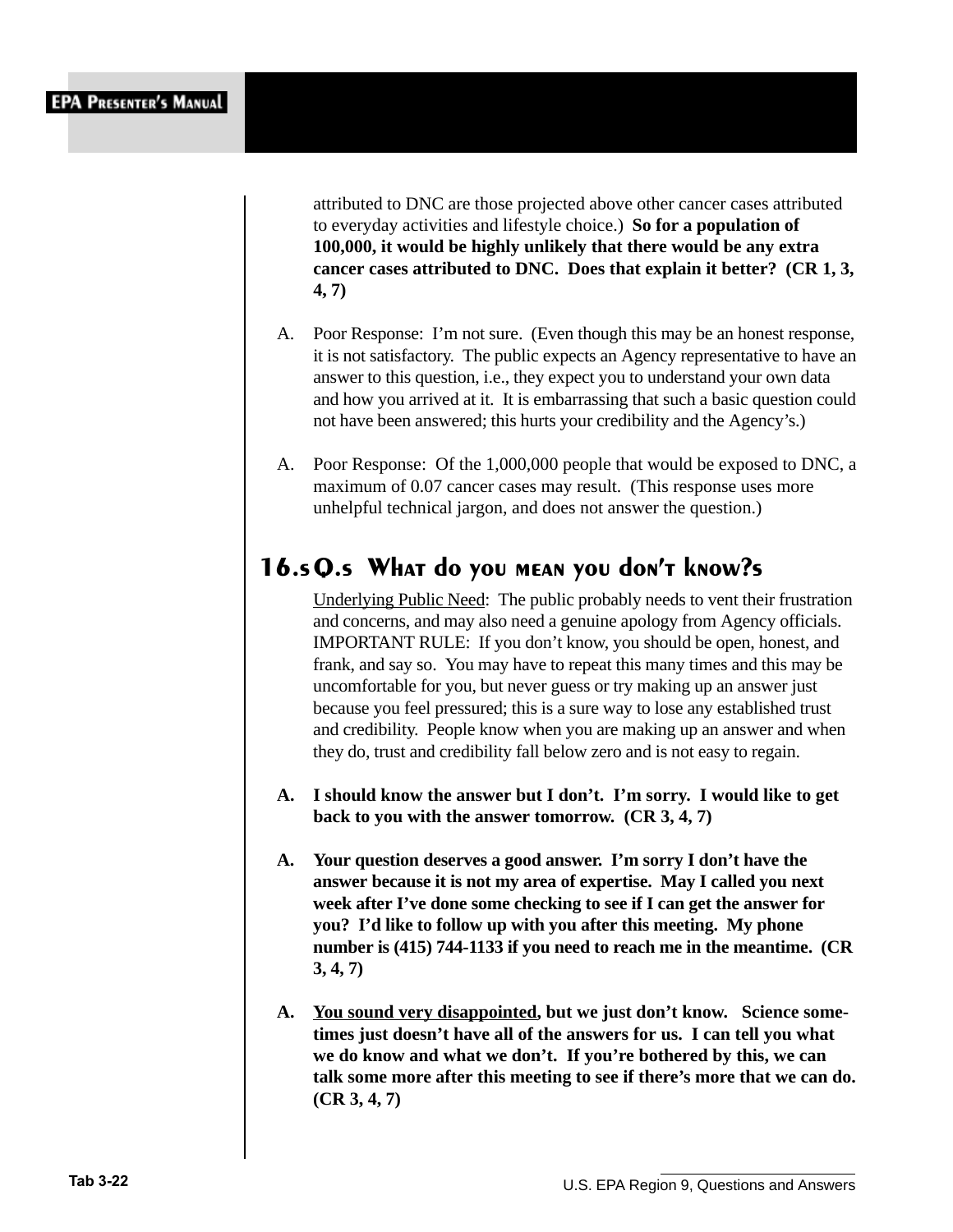- A. You sound very disappointed. I'm sorry, but we just do not have an answer. If you'd like, we can talk some more after the meeting.
- A. Poor Response: We don't know, and you can't expect me to know everything. (A rational response in this case fuels more anger when all that people probably needed was an opportunity to vent their frustrations; any sarcasm added to a rational response just makes a situation worse.)
- ONE of our very close friends who liveds  $17.5Q.$ **NEAR THE HAZARDOUS WASTE SITE JUST dieds FROM CANCER.** (PERSON **breaks** down in TEARS.) How long ARE YOU bUREAUCRATS GOING TOS TAKE DEFORE WE SEE SOME ACTION? How MAN MORE DEODLE MUST die? WE'RE TAXDAYERS AND WE PAY YOUR SALARIES! I'M TOTALL **FRUSTRATED AND ANGERED by THE AMOUNT OFS DRES URE WE NEED TO DUT ON YOUR OFFICES before WE CAN GET ANY ACTION. WHAT do yous** HAVE TO SAY FOR YOURSELF? I WANT SOMES **ANSWERS!** (PERSON **breaks** out into tears.)

Underlying Individual Need: The individual is very upset about the loss of a dear friend, and is probably needing, most of all, some place to vent their emotions, and perhaps to get some compassionate response.

A. (One listens and allows the individual to vent emotions, and empathetically responds:)

I'm sorry (genuinely) to hear about the loss of your friend. If you would like, I would be glad to discuss this with you after our meeting. (Principle: Listen and respond with compassion.)  $(CR 1, 3, 4, 7)$ 

A. (One listens and allows the individual to vent emotions before empathetically responding:)

#### This is an especially sad and difficult time for you. I'm so sorry for your loss.  $(CR 3, 4, 7)$

A. Silence. (No response is needed or expected. Your facial expression (genuine, not faked) will convey your thoughts. One can satisfy the person's need for compassion by genuinely listening with empathy until the person is ready to stop. While listening, you may conclude that people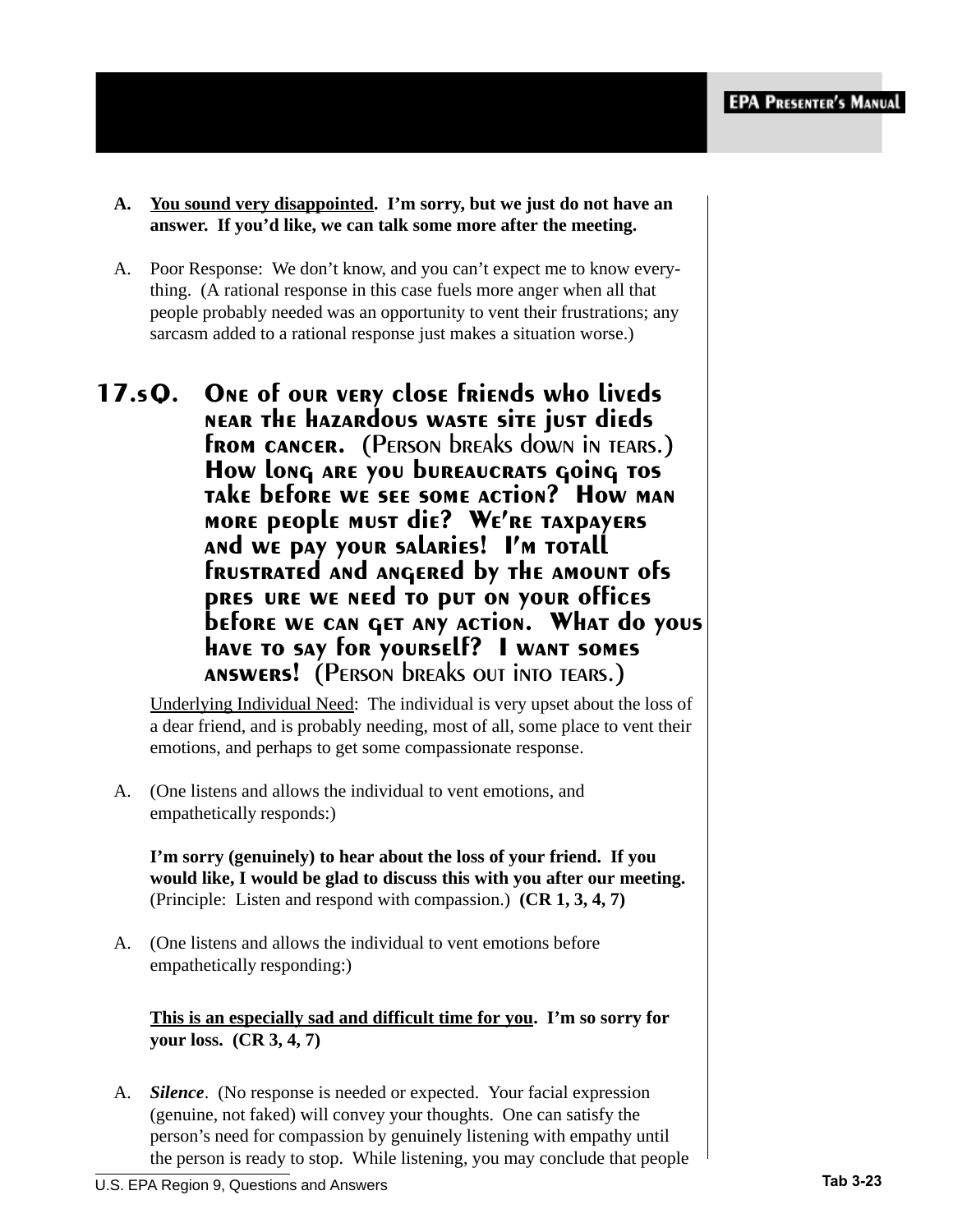may really want to be periodically informed about progress and future actions. Providing frequent updates may give people some assurance that cleanup is proceeding. Without feedback, people can get the impression that nothing or very little is being done.) (Principle: Listen with compassion.)  $(CR 3)$ 

- Silence. (One is speechless because you may have been surprised by the A. emotional outburst, and may not know what to say, being quiet is the next best thing to do, given that no response was expected. Being quiet may also be hard to do because one may feel that a response was expected. Most of the time, all a grieving person wants is just a chance to vent their emotions and to share their grief.)  $(CR 3)$
- $A_{\cdot}$ Poor Response: (Interrupts the individual and gets somewhat defensive.) We're doing the best we can. Why, last week we finished the proposed (e.g., permit, report, or RI/FS). And by next month we should be making a decision. Please be patient with us.
- A. Poor Response: I'm sorry your friend died, but all of you should know that one out of three of you will get cancer in your lifetime anyway from normal daily activities. Specifically, for the DNC contamination, the added lifetime risk of getting cancer is only one in 10,000. Since there are 5,900 people in this community, we would not statistically expect to see any excess cancers in such a small population. (While this may be technically correct, the person is looking for some display of empathy rather than an explanation. A technical explanation may be interpreted as one of not caring.)
- Poor Response: I'm sorry your friend died, but it probably wasn't caused A. by the DNC contamination because the site has only been there for five years, and it normally takes 15 years or longer for someone to develop cancer. We are doing everything we can.
- Poor Response: Your friend's death is unfortunate, but you shouldn't be A. blaming us or the DNC contamination because we had nothing to do with it.

## 18.50.5 I've been working Here AT ACME Plastics for 15 years and I'm fine. How can yous AY THERE'S A DROblEM?S

Underlying Public Need: The public needs to know how credible we and our science are. (This person's question may also represent some initial denial of the risk at hand, or a concern about their job, or something else.)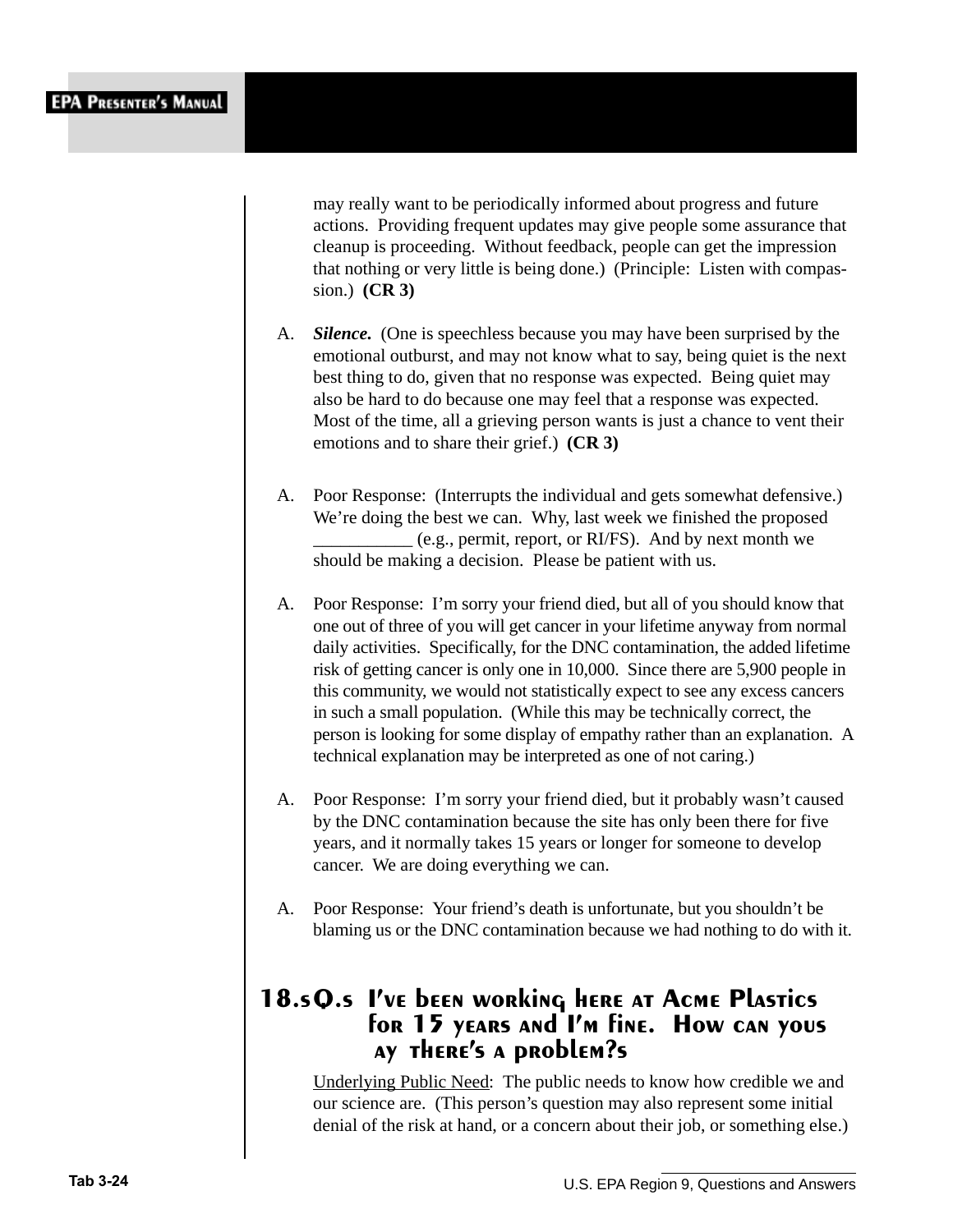A. Sir, I'm very relieved that you and most everyone else are fine. We have to be concerned about those who may be less fortunate and more prone to being affected by DNC to make sure they are also protected.

In saying that DNC is a probable human carcinogen and that it has contaminated the air, we are not trying to create more of a problem. Unfortunately, science doesn't have all the answers that you and I would like. It can't explain why some people will get cancer while others equally affected won't, but we have to deal with that. In dealing with this, we use many health protective assumptions to make up for the uncertainties that remain in science. In our evaluation of the health effects information related to DNC, we believe that it is a carcinogen which should be treated seriously. We do this to ensure that you, your family and others do not suffer from any future or long-term health problems. Because of the uncertainty in science about the causes of cancer and the wide range of variability, some people are more susceptible than others. So your statement of good health is not surprising. Unfortunately, I cannot say with your degree of confidence that DNC will not harm others; the health data say that we should treat the DNC contamination with caution. Our goal is to ensure that you, your family and everyone else in your community can say with your degree of confidence that the DNC exposure is so small that it doesn't pose a danger.  $(CR 3, 4, 7)$ 

A. Poor Response: Your case is an exception. Our animal studies combined with our use of health protective assumptions in the risk assessment indicate that there is a cancer risk which may not be seen for another 20-30 years. (Even though you understand risk assessment, being argumentative and not acknowledging that people's concerns are valid can create obstacles in future communications. In this case, it creates unnecessary or false concerns.)

#### If WE CAN'T GET ACTION FROM EPA ONS  $19.50.$ MAINTAINING THE VALUE OF OUR PROPERTY, WHOS CAN WE GO TO?S

Underlying Public Concern: The public is now less angry and fearful, and more willing to consider solutions to the problem. They also realize that EPA can't do all they had initially expected.

A. Your concerns about the value of your property are serious. We are trying to protect your health and in doing so, we may have to consider some remedies that may not completely resolve your concern about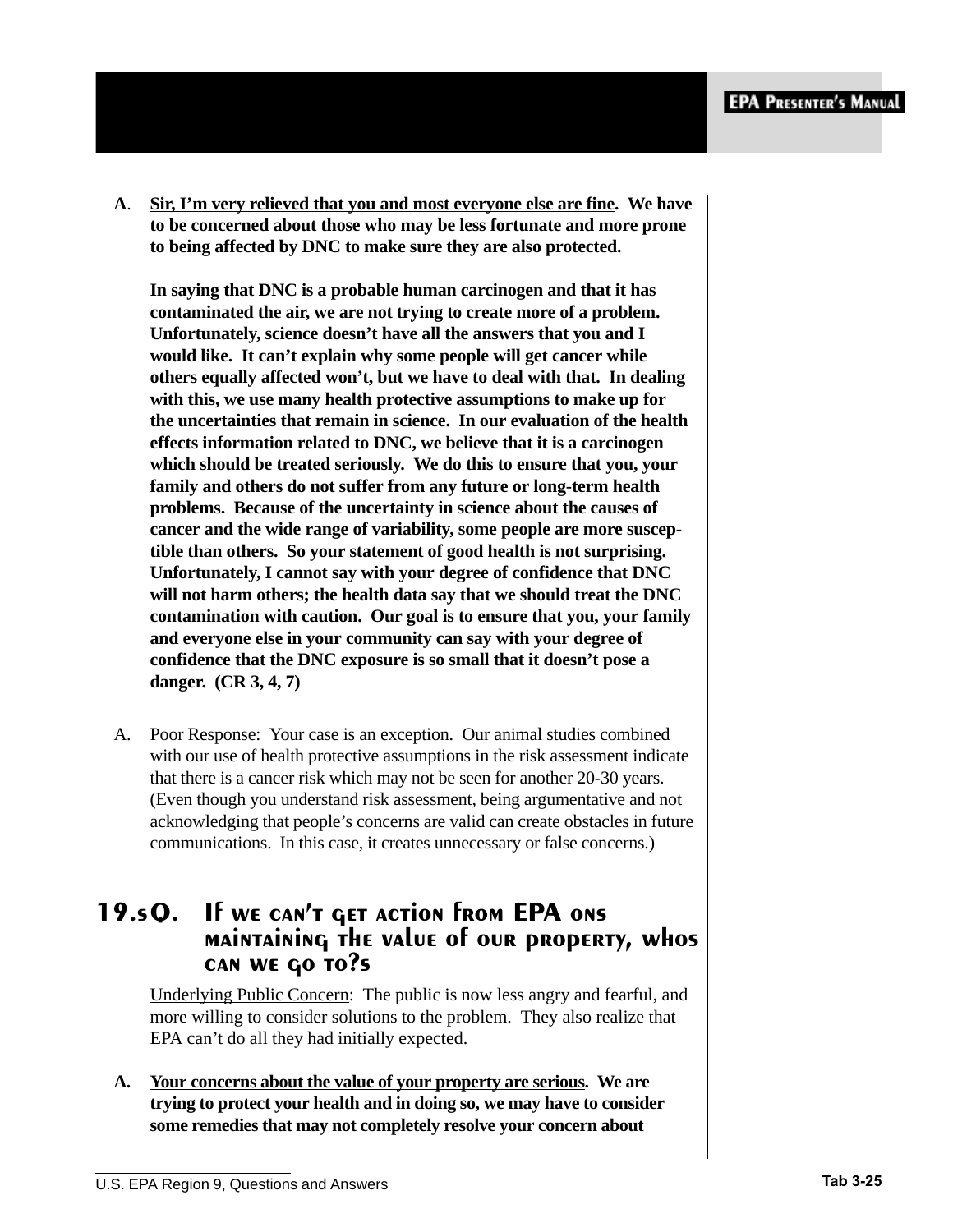property values, but they will protect your health. Our goal is to find a remedy that will protect your health and not affect your property values; but our primary concern is with safeguarding your health. Your ideas and input will help us make the best decision. I encourage you to comment on the options that we will be considering, and I hope that in doing so we can correct this problem to your satisfaction. (CR 3, 4, 7)

- A. I know you are concerned about the future value of your property. Even though we can't do anything directly about your property values, here are some suggestions: which may be helpful. Are there other ideas that someone else would care to offer?  $(CR 1, 3, 4, 7)$
- Poor Response: We have been working hard to solve the hazardous waste A. problems. Right now I'm working on five other NPL sites and your site is getting most of my attention. We don't have legal authority to address your property value concerns. (We're not listening to people's needs, reacting naturally, and inappropriately being defensive; this tends to create a negative perception that we're unwilling to consider or consult with other credible sources when it is needed.)

#### $20.50.$ You don't have to live in our neighbor-s **Hood!** You don't have to deal withs THE STIGMA AS OCIATED WITH THIS HAZARDOUS WASTE SITE! I'VE GOT MY life SAVINGS TIED UPS in my home! Would you buy my home?s

Underlying Individual Need: Even though the Agency may be only concerned with protecting health and the environment, this person is very concerned about another legitimate risk: the risk of declining property values due to the contamination. People want to know if we understand their concern and if our actions will help maintain their property values.

Sir, it sounds like you would like to know if I would buy a home here, **A.** but I think your real question or concern is about the type of cleanup we will be doing to ensure that your property values are not affected, and that are we doing everything we possibly can. Would answering that question be more helpful?  $(CR 1, 3, 4, 7)$ 

Option 1. If so, here's what we are doing: [1]. I would like to stress that our goal is to ensure that your environment is safe to live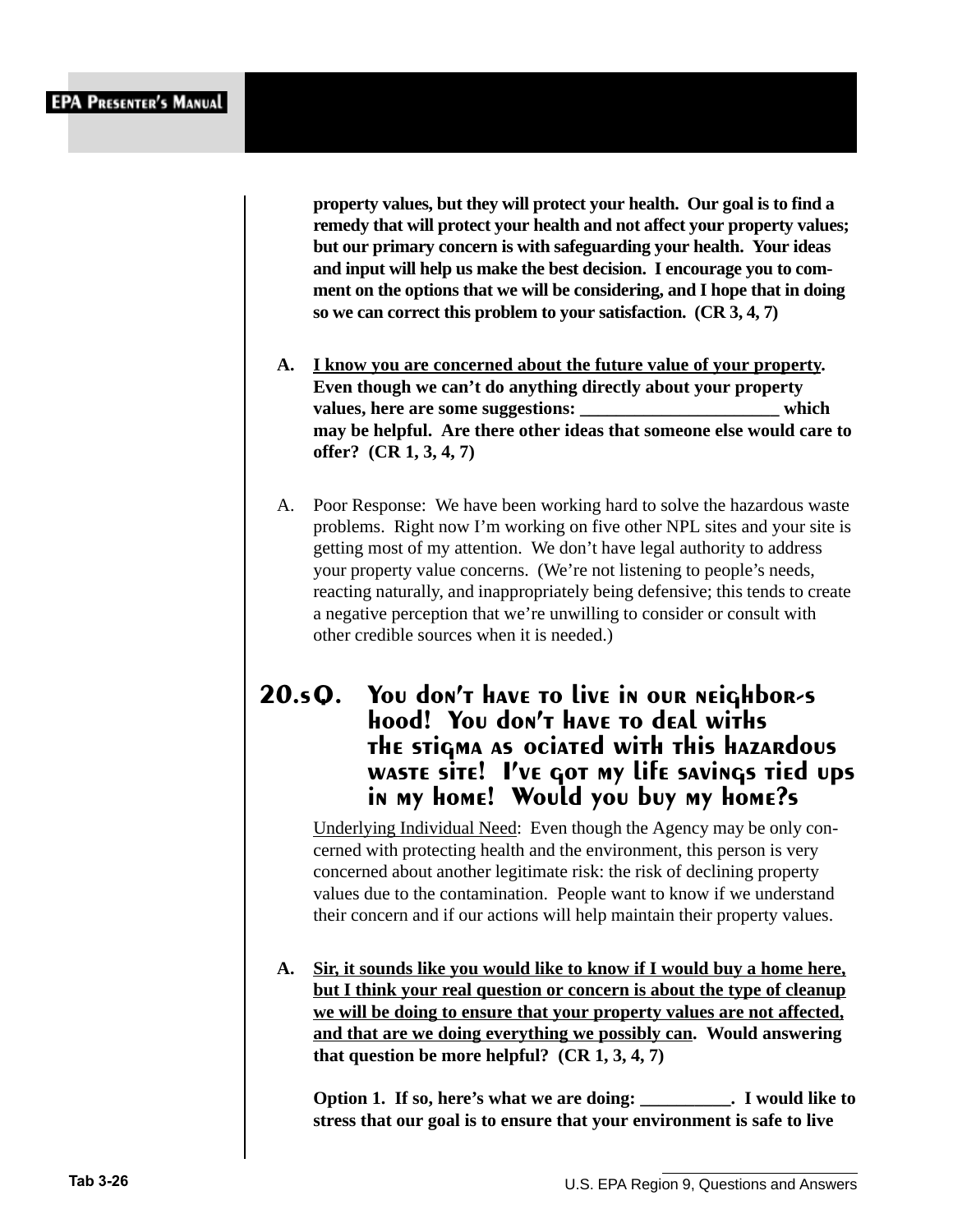**in. In other words, to ensure that the air you breath, the soil that your children play in, and the water that you drink are safe. We wouldn't like your property values to decline. Returning your environment to a healthful state or preventing it from being unsafe is our responsibility, and this is what we can offer to help protect your property values. As you know, there are other factors which also affect property values such as public perception that unfortunately neither you nor we have any control over.** 

**Option 2. If not, I don't know if I can really answer your question about whether I would buy a house here because like other major investments there are many things to consider, such as schools, commuting distance, transportation, employment, environment, etc., before I could make such a decision. I know that if I were living here or if I had to buy a home here, I would at a minimum want the environment to be safe, and that is the goal of our Agency: to ensure that your environment is safe.** 

- **A. This whole situation has not been an easy or pleasant one for you, and we're also very concerned. As to whether I would live or buy a home here, that's usually a very complex question for most situations. But if my only considerations for making a decision were whether the air was safe to breath or the water safe to drink, I would say yes because our Agency's goal is to ensure that it is. As you know, there are other important and personal considerations such as cost, neighborhood, quality of schools, mortgage rates, etc., which most of us take into account before deciding on the purchase of a home. (CR 1, 3, 4, 7)**
- A. Poor Response: Personally, I wouldn't live here. That's off the record, of course. (Everything that you say should be considered on the record representing your Agency's position. This response implies that the cleanup will not result in a safe environment.)
- A. Poor Response: (You appear to be caught off guard and seem to be searching for an answer but can't give one, or are afraid to. This may give the community the impression that you wouldn't ever buy a home here because the cleanup will not be effective.)
- A. Poor Response: Property values are beyond our control and not our responsibility. I'm sorry we cannot help you. (This may be partially true, but the response fails to mention how the cleanup will likely improve the situation and help to minimize losses in property value.)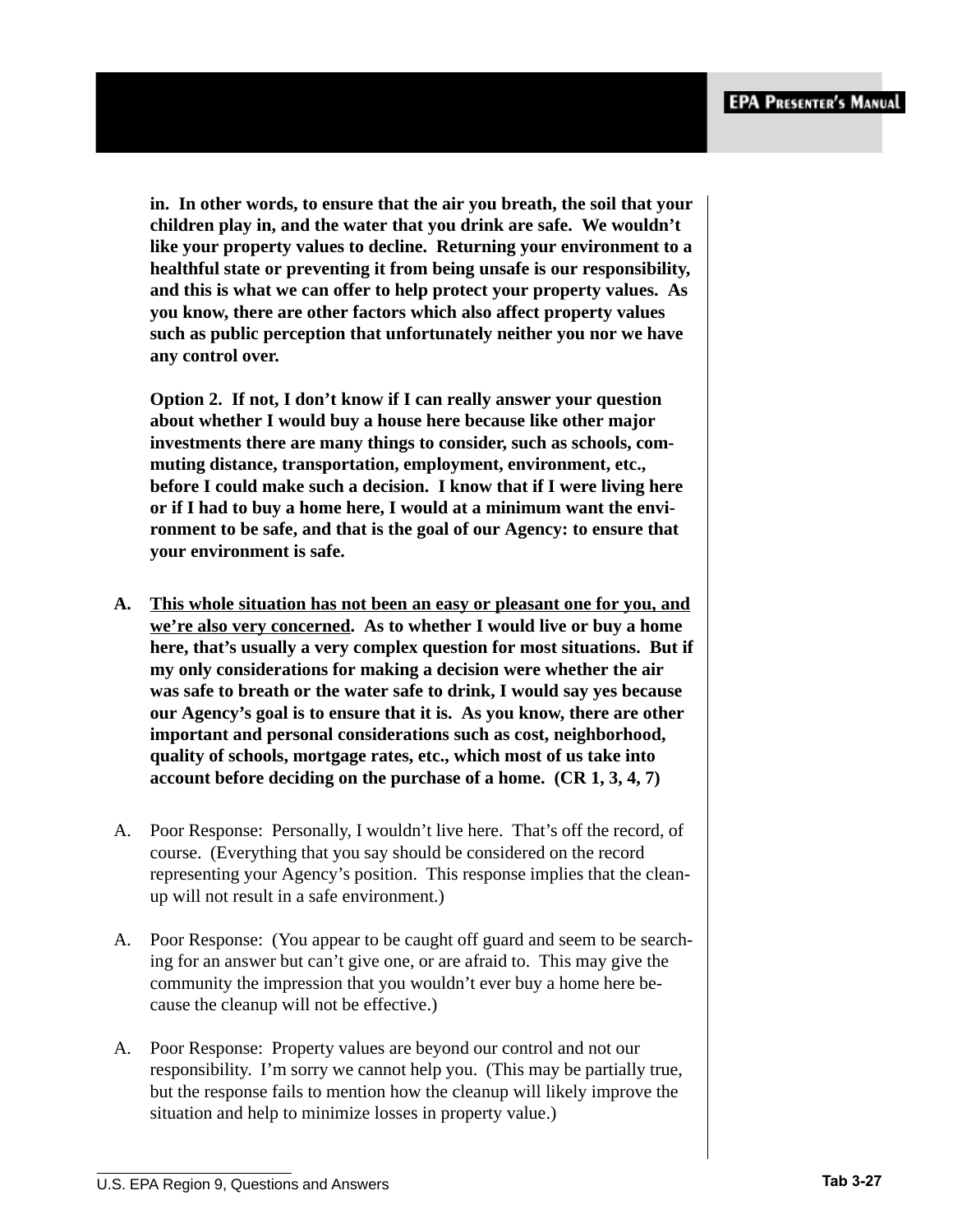#### 21. Q. I AM CONSIDERING buying SOME PROPERTY HERE. GIVEN All THAT HAS HADDENED, WOULD you buy or RECOMMEND buying property HERE NOW OR IN THE FUTURE?

Underlying Individual Need: This person is concerned about investing his money here, and would like to know if that would be a wise thing to do.

- A. Property investments are important transactions requiring careful consideration. I can appreciate your concern about buying property here. Property investments are also very personal choices. Where I may be willing to invest my money may be very different from where you or someone else might be willing to invest their's. For me to tell you how you should spend your money would probably not be very helpful because I'm not very knowledgeable in that area, nor do I know what criteria you consider important. What I think would be more helpful would be to give you all the information about the hazardous waste problem that we have so that you or another potential buyer or seller can make the most informed choice possible.  $(CR 1, 3, 4, 7)$
- A. Poor Response: Sorry, we don't make those types of recommendations. (Even though this may be true, it does not address the individual's underlying need, and may give the impression that you wouldn't recommend buying property here. In the preceding answer, the response was not only honest but also provided helpful information.)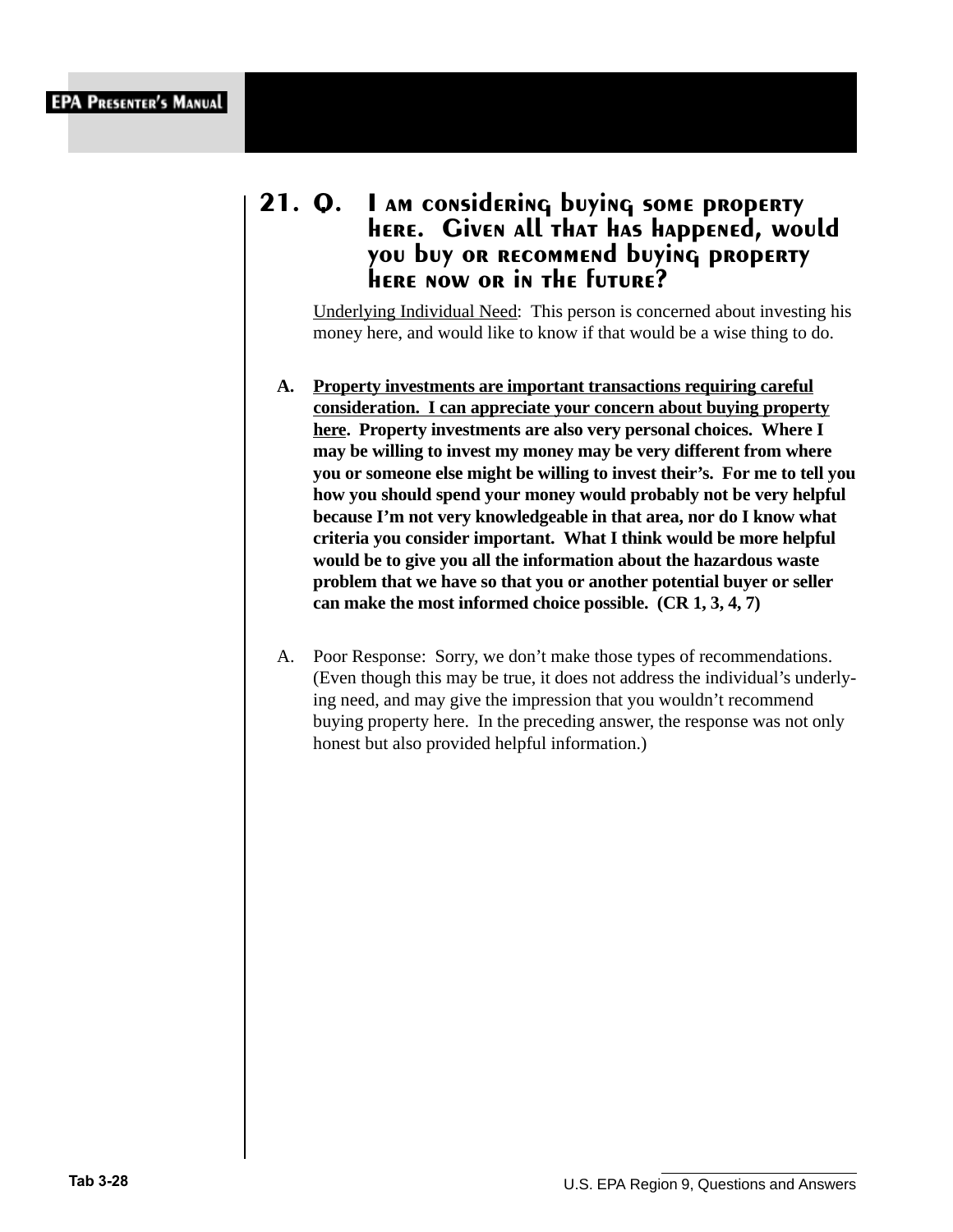# **TAB 4. HANDOUTS FOR<br>COMMUNITIES**

**EPA PRESENTER'S MANUAL** 

This section contains the following:

- [Glossary of Technical Terms in EPA's Superfund Risk Assessment Video](#page-63-0)
- [Community Tools](#page-67-0)
- [Diagram of Superfund NPL Remedial Response Process](#page-72-0)
- [Fact Sheets](#page-73-0)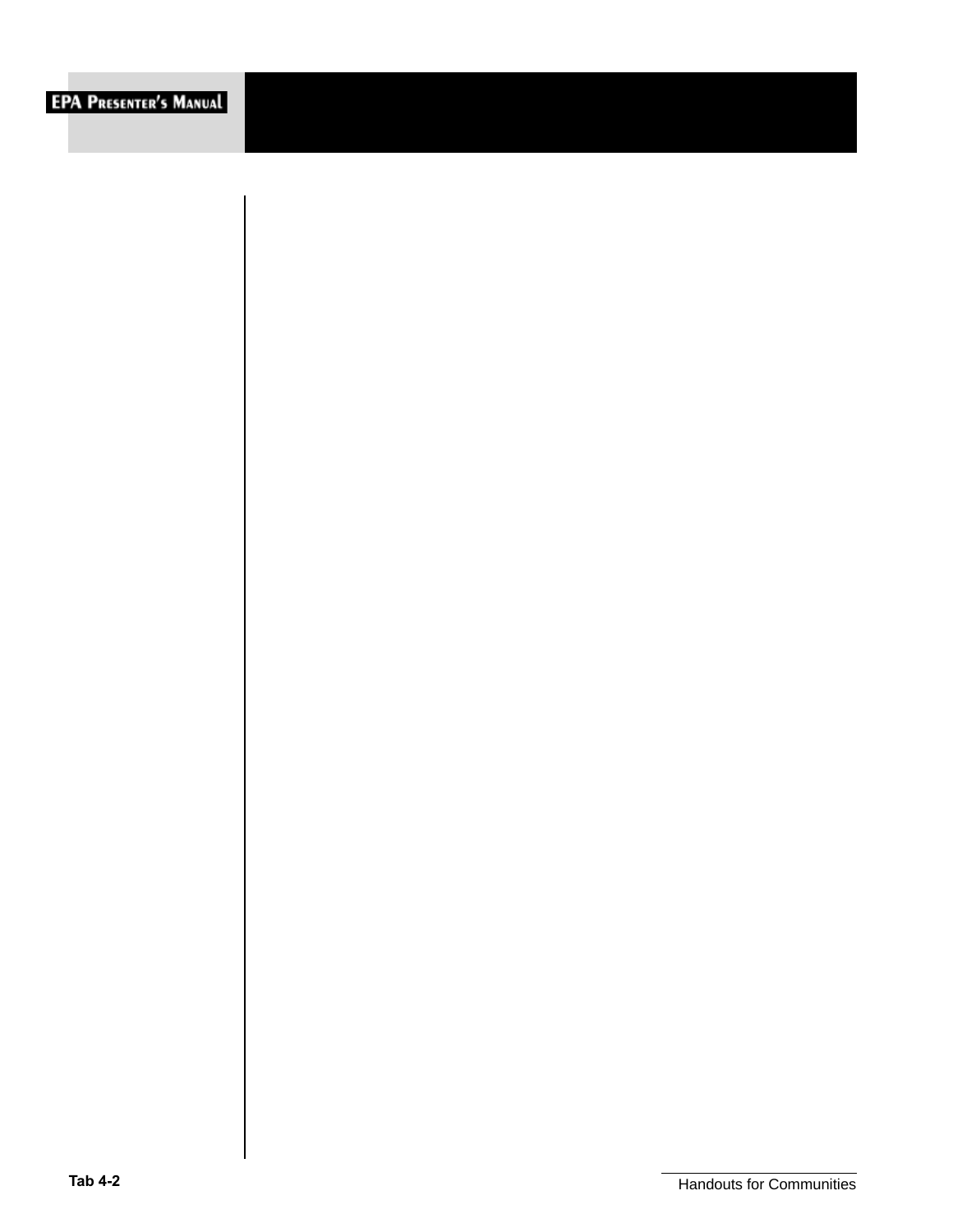**Glossary** 

## <span id="page-63-0"></span>**Glossary of Technical Terms in EPA's Superfund<br>Risk Assessment Video**

| <b>Arsenic</b>                  | A natural element common at low levels in the<br>environment. At higher concentrations, arsenic can<br>damage the skin and increase cancer risk. It is an<br>important commercial ingredient in pesticides and<br>wood preservatives.                                                                       |
|---------------------------------|-------------------------------------------------------------------------------------------------------------------------------------------------------------------------------------------------------------------------------------------------------------------------------------------------------------|
| <b>Assumption</b>               | Facts or relationships that are taken for granted.                                                                                                                                                                                                                                                          |
| <b>Benzene</b>                  | A toxic liquid, often found in gasoline, that can<br>cause cancer and anemia.                                                                                                                                                                                                                               |
| <b>Baseline Risk Assessment</b> | An analysis of the potential adverse health effects<br>(current or future) caused by hazardous substance<br>releases from a site in the absence of any actions to<br>control or mitigate these releases (under the<br>assumption of no action). The results of the<br>baseline risk assessment are used to: |
|                                 | • help determine whether additional response action<br>is needed;                                                                                                                                                                                                                                           |
|                                 | • modify preliminary cleanup goals; and                                                                                                                                                                                                                                                                     |
|                                 | • document the magnitude of risk at a site and the<br>primary causes of risk.                                                                                                                                                                                                                               |
| <b>Cancer Slope Factor</b>      | A high-end estimate of the likelihood that an<br>individual will develop cancer as a result of a<br>lifetime of exposure to a particular chemical.                                                                                                                                                          |
| Carcinogen                      | Any substance that can cause or promote cancer.                                                                                                                                                                                                                                                             |
| <b>Chemicals of Concern</b>     | Substances related to the site that cause the most<br>serious health risks.                                                                                                                                                                                                                                 |
| <b>Chemicals of Potential</b>   | Substances related to the site that may be toxic.                                                                                                                                                                                                                                                           |
| <b>Concern Cleanup Plan</b>     | A program developed to deal with a release or threat<br>of release of a substance that could affect humans or<br>the environment. The term "cleanup" is sometimes<br>used interchangeably with remedial action, removal<br>action, response action, or corrective action.                                   |
| <b>Contaminants</b>             | Chemicals that have the potential of causing harm.<br>Same as pollutants.                                                                                                                                                                                                                                   |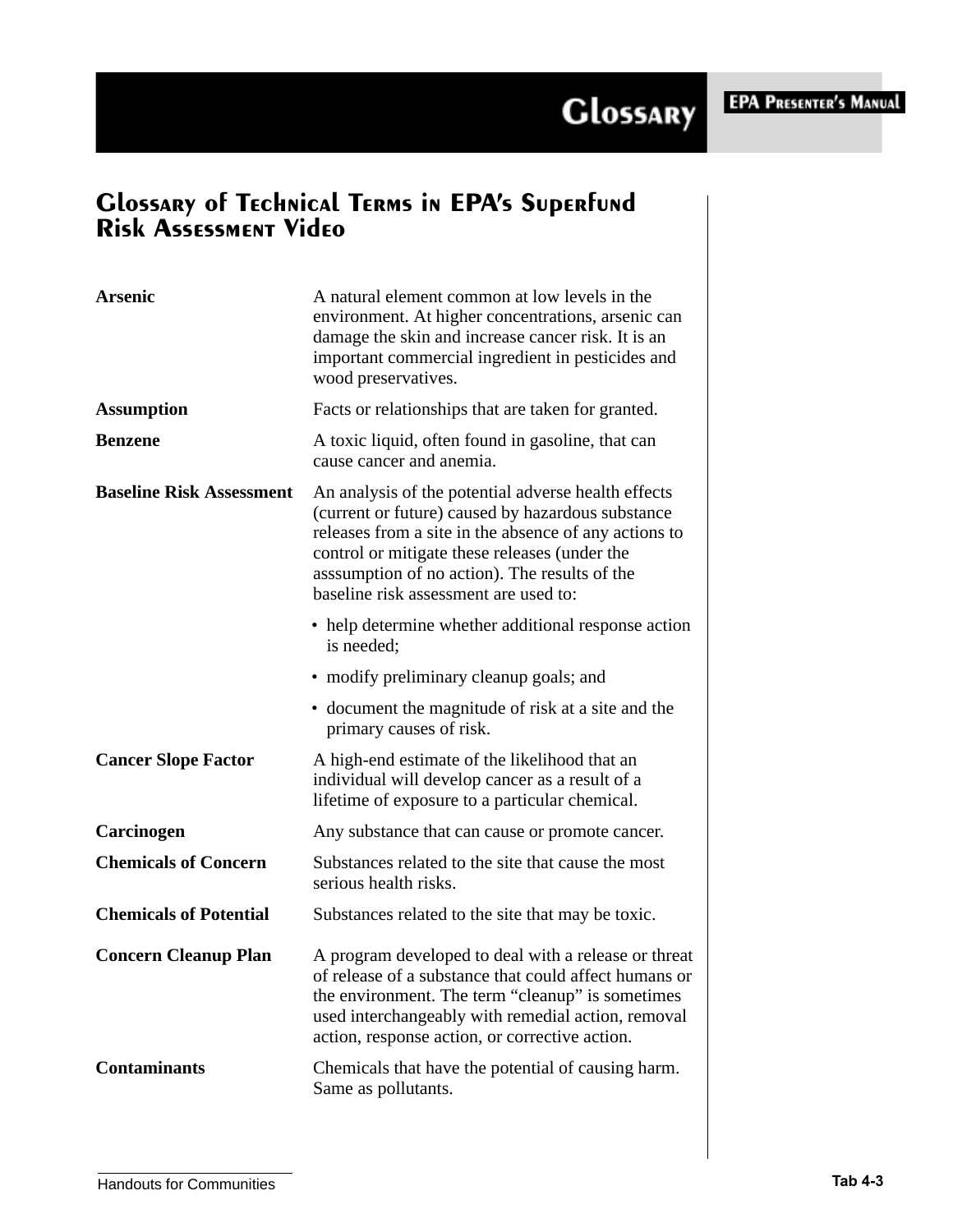| <b>Data Collection and</b><br><b>Evaluation</b>      | Gathering of information about the chemicals,<br>history, and human activities for a site and the<br>surrounding area.                                                                                                                          |
|------------------------------------------------------|-------------------------------------------------------------------------------------------------------------------------------------------------------------------------------------------------------------------------------------------------|
| <b>Dermal Exposure</b>                               | Contact between a chemical and the skin.                                                                                                                                                                                                        |
| <b>Dermal Toxicity</b>                               | The ability of a chemical to harm people through<br>skin contact.                                                                                                                                                                               |
| <b>Dose</b>                                          | The amount of chemical a person is exposed to.                                                                                                                                                                                                  |
| <b>Exposure</b>                                      | Contact with a chemical or physical agent.                                                                                                                                                                                                      |
| <b>Exposure Pathway</b>                              | The steps a chemical takes from its source to a<br>receptor, such as a person. A complete pathway<br>includes the source, chemical transport and<br>transformation, contact point, exposure route, and<br>receptor.                             |
| <b>Exposure Assessment</b>                           | An estimate of how chemicals can contact people<br>who may be exposed, and by how much.                                                                                                                                                         |
| <b>Exposure Route</b>                                | The way a chemical enters the body, such as by<br>breathing (inhalation), eating or drinking<br>(ingestion), or by skin contact (dermal).                                                                                                       |
| <b>Geographic Information</b><br><b>System (GIS)</b> | A computer system designed for storing and<br>displaying information in a geographic context. For<br>instance, a GIS could show where people live and<br>work in relation to a site.                                                            |
| <b>Groundwater</b>                                   | Water below the surface of the ground.                                                                                                                                                                                                          |
| <b>Hazardous Waste</b>                               | Waste defined by the Resource Conservation and<br>Recovery Act (RCRA) that may cause or<br>significantly contribute to illness or death, or that<br>may substantially threaten human health or the<br>environment when not properly controlled. |
| <b>Health Assessment</b>                             | A description that focuses on potential medical and<br>public health risks posed by a Superfund site.                                                                                                                                           |
| <b>Ingestion</b>                                     | The process of eating or drinking.                                                                                                                                                                                                              |
| <b>Inhalation</b>                                    | The process of breathing.                                                                                                                                                                                                                       |
| Kaolin                                               | A fine white clay that is used in medicine as an<br>adsorbent in the treatment of diarrhea.                                                                                                                                                     |
| Lead                                                 | A natural element common at low concentrations in<br>the environment. At higher concentrations, lead can<br>delay mental and physical development in young<br>children. Lead was commonly used in paint and<br>gasoline.                        |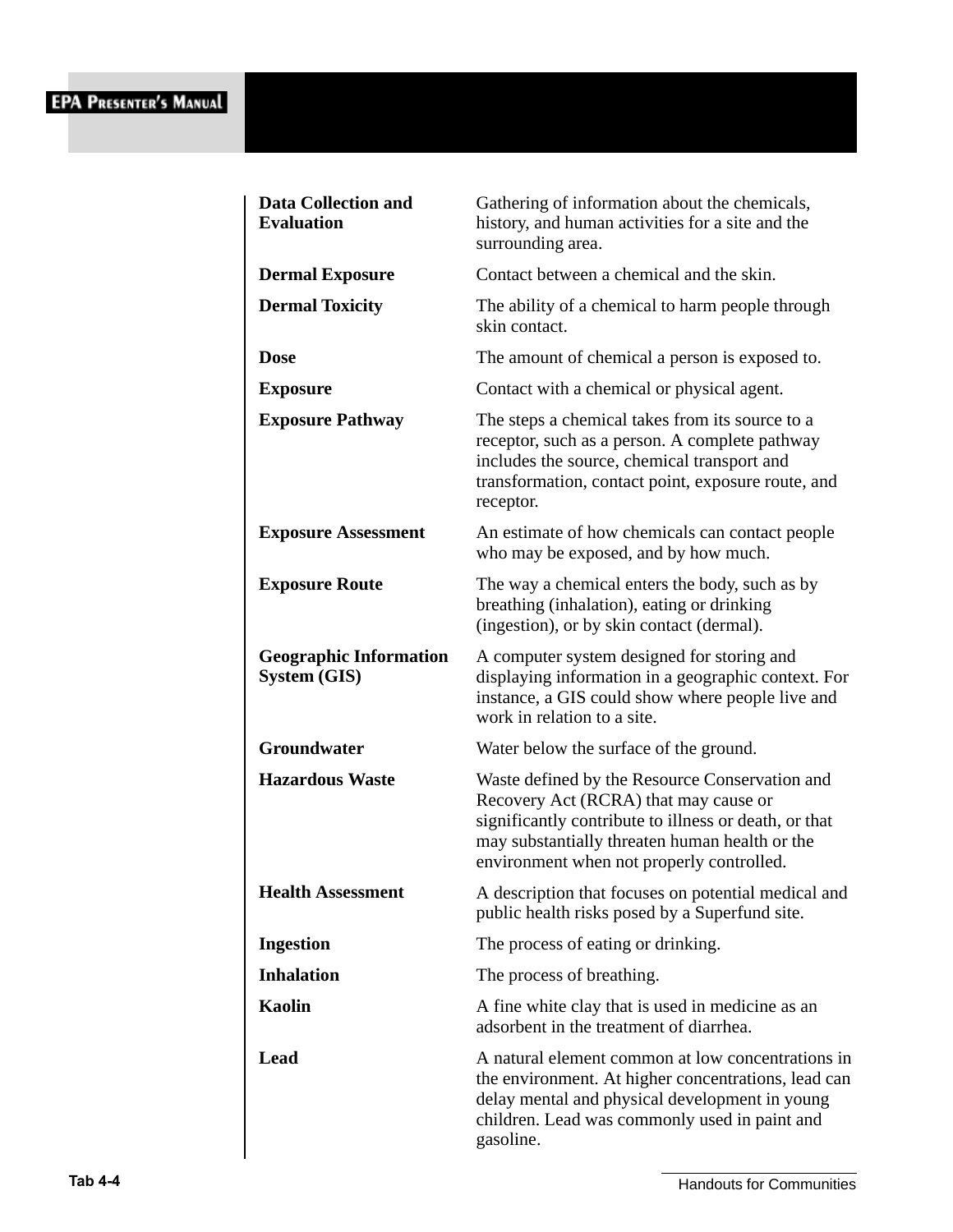| <b>Margin of Safety</b>                      | A measure of protection.                                                                                                                                                                                                                                                                                                                        |
|----------------------------------------------|-------------------------------------------------------------------------------------------------------------------------------------------------------------------------------------------------------------------------------------------------------------------------------------------------------------------------------------------------|
| <b>Mercury</b>                               | A natural element. Exposure to mercury can lead to<br>serious nervous system problems in humans.                                                                                                                                                                                                                                                |
| <b>Model</b>                                 | A series of mathematical equations used to simulate<br>the behavior, concentration, or occurrence of<br>chemicals or other features of interest. Models can<br>conserve time and easily allow "what if"<br>predictions. Models are usually run on computers.                                                                                    |
| <b>Reasonable Maximum</b><br><b>Exposure</b> | The maximum exposure reasonably expected to<br>occur in a population, or in different groups within a<br>population (for example, the elderly or children).                                                                                                                                                                                     |
| <b>Reference Dose</b>                        | An estimate with some uncertainty of the daily<br>exposure to people (including sensitive<br>subpopulations) that is not likely to cause damaging<br>health effects during a lifetime.                                                                                                                                                          |
| <b>Risk</b>                                  | The mathematical chance that chemicals from a<br>Superfund site will cause health problems.                                                                                                                                                                                                                                                     |
| <b>Risk Assessment</b><br>(for human health) | A procedure for estimating the kind and degree of<br>hazard posed to all people who come in contact with<br>site chemicals now and in the future if no action<br>were taken to remove the hazard. A full risk<br>assessment involves data collection and evaluation,<br>exposure assessment, toxicity assessment, and risk<br>characterization. |
| <b>Risk Assessor</b>                         | One who conducts a risk assessment.                                                                                                                                                                                                                                                                                                             |
| <b>Risk Characterization</b>                 | The last phase of the risk assessment process that<br>describes the potential health risks to people from<br>exposure to site chemicals and the uncertainties<br>involved.                                                                                                                                                                      |
| <b>Risk Manager</b>                          | An individual or group who serves as the primary<br>decision maker for a site. Generally, the decisions<br>involve the regional Superfund management in<br>consultation with members of the site team and<br>technical staff.                                                                                                                   |
| <b>Sampling</b>                              | A method of taking small portions of the soil, water,<br>air, plants, and animals from a site to determine<br>which chemicals are present and at what<br>concentrations.                                                                                                                                                                        |
| <b>Sensitive Subpopulations</b>              | Groups, such as children, the elderly, and pregnant<br>women, who may be more likely to be harmed by<br>chemicals at a site than the general population.                                                                                                                                                                                        |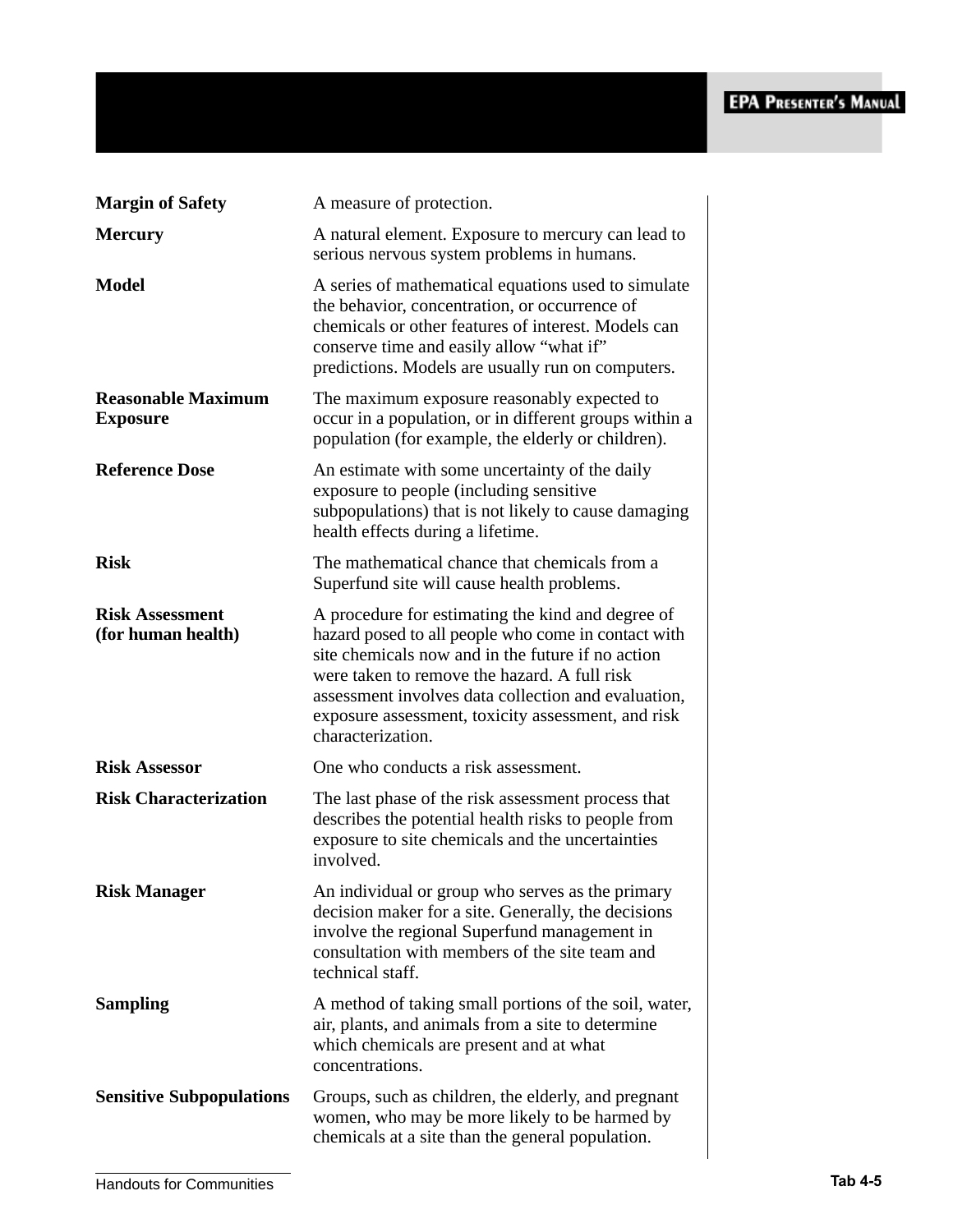| <b>Standard Assumption</b> | The use of statistical data on drinking water<br>consumption, soil ingestion, inhalation rates, and<br>other factors to help fill in gaps created by<br>uncertainties.                                                           |
|----------------------------|----------------------------------------------------------------------------------------------------------------------------------------------------------------------------------------------------------------------------------|
| Subpopulation              | An identifiable part of a population. A smaller<br>group within a larger population.                                                                                                                                             |
| <b>Superfund</b>           | This is the common term for the Comprehensive<br>Environmental Response, Compensation, and<br>Liability Act (CERCLA) of 1980, which is the<br>federal law that can require the cleanup of<br>uncontrolled hazardous waste sites. |
| <b>Toluene</b>             | A toxic liquid that resembles benzene, but is less<br>volatile, flammable, and toxic. It is produced<br>commercially for heavy-duty cleaning. Toluene can<br>cause nervous system problems, such as confusion<br>and weakness.   |
| <b>Toxicity</b>            | The degree to which a substance or mixture of<br>substances can harm humans or animals.                                                                                                                                          |
| <b>Toxicity Assessment</b> | An evaluation of what health effects can be caused<br>by specific chemicals and how much of each<br>chemical can cause harm.                                                                                                     |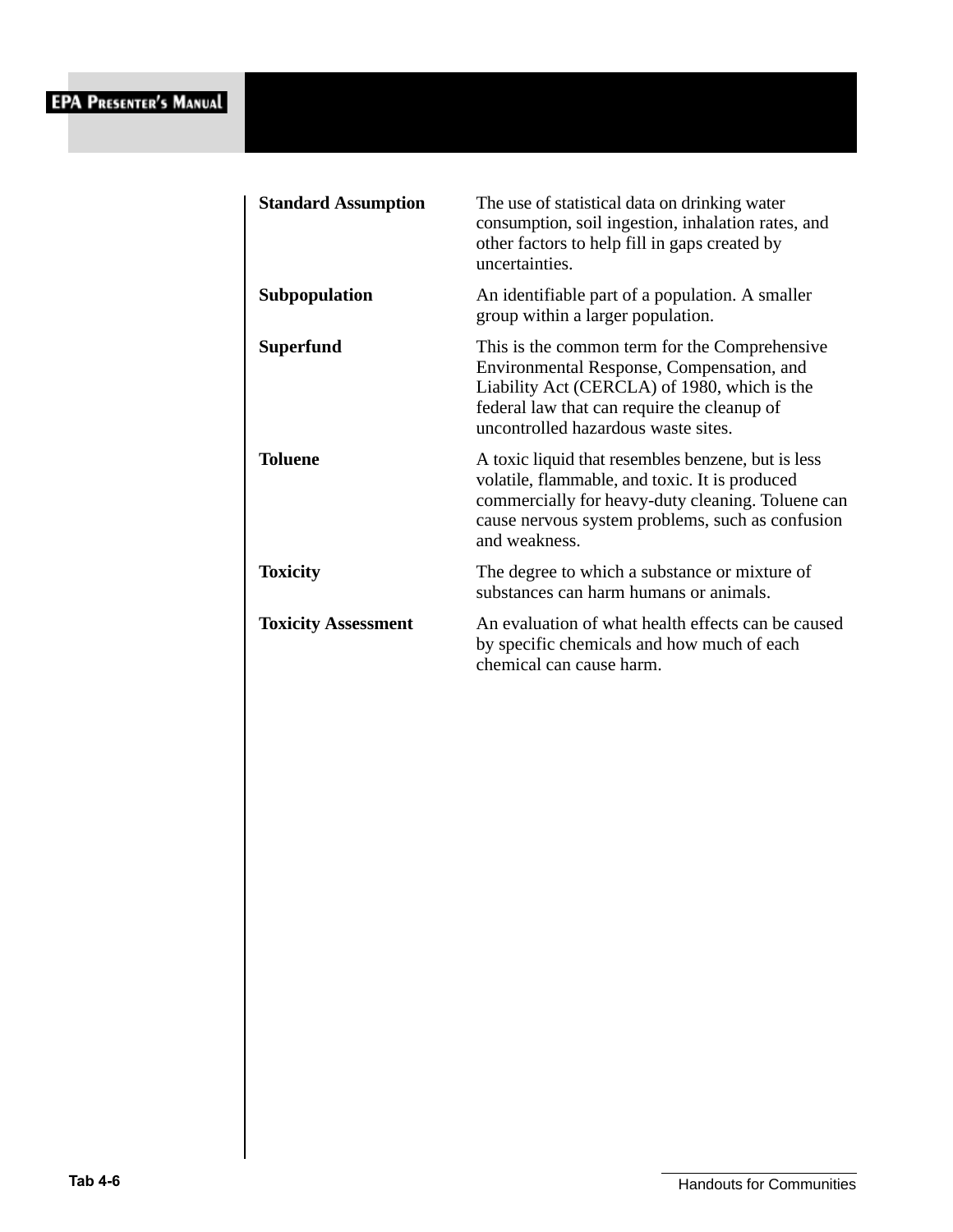## **COMMUNITY TOOLS**

## <span id="page-67-0"></span>COMMUNITY TOOLS Available ON INTERNET

Several Superfund publications for communities are available on EPA Web sites. The following is a sample of current documents at *www.epa.gov/superfund/tools/ index.htm*.

Risk Assessment Guidance for Superfund (RAGS) Part A Community Involvement in Superfund Risk Assessment Common Chemicals Found at Superfund Sites Ground Water Cleanup at Superfund Sites Mercury - Emergency Spill & Release Fact Sheet NPL Information Documents Rules of Thumb for Superfund Remedy Selection Superfund at Work Superfund Information Brochure Superfund Today: Focus on Revisions to Superfund Risk Assessment Focus on Property Issues 400th Construction Completion Information Focus on Community Advisory Group Program Focus on Cleanup Costs Focus on Risk Assessment Community Resources This is Superfund Community Advisory Groups (CAGs) documents: (See below for description) Technical Assistance Grant (TAG) documents: (See below for description) Technical Outreach Services to Communities (TOSC) Program documents: (See below for description) Community Based Environmental Protection Superfund Job Training Initiative Kids & School Projects Terms of Environment Technical Publications A Citizen's Guide to EPA's Superfund Program. U.S. Environmental Protection Agency, Region 3, Hazardous Site Cleanup Division. *www.epa.gov/reg3hwmd/ super/sfguide.htm*.

General EPA Superfund Information. U.S. Environmental Protection Agency, Office of Emergency and Remedial Response. *www.epa.gov/superfund*.

**Many EPA publications are available free of charge from the National Service Center for Environmental Publications. To order publications, call NSCEP toll free at 1-800-490- 9198.** 

**Superfund Hotline telephone number: 1- 800-424-9346.** 

#### **EPA PRESENTER'S MANUAL**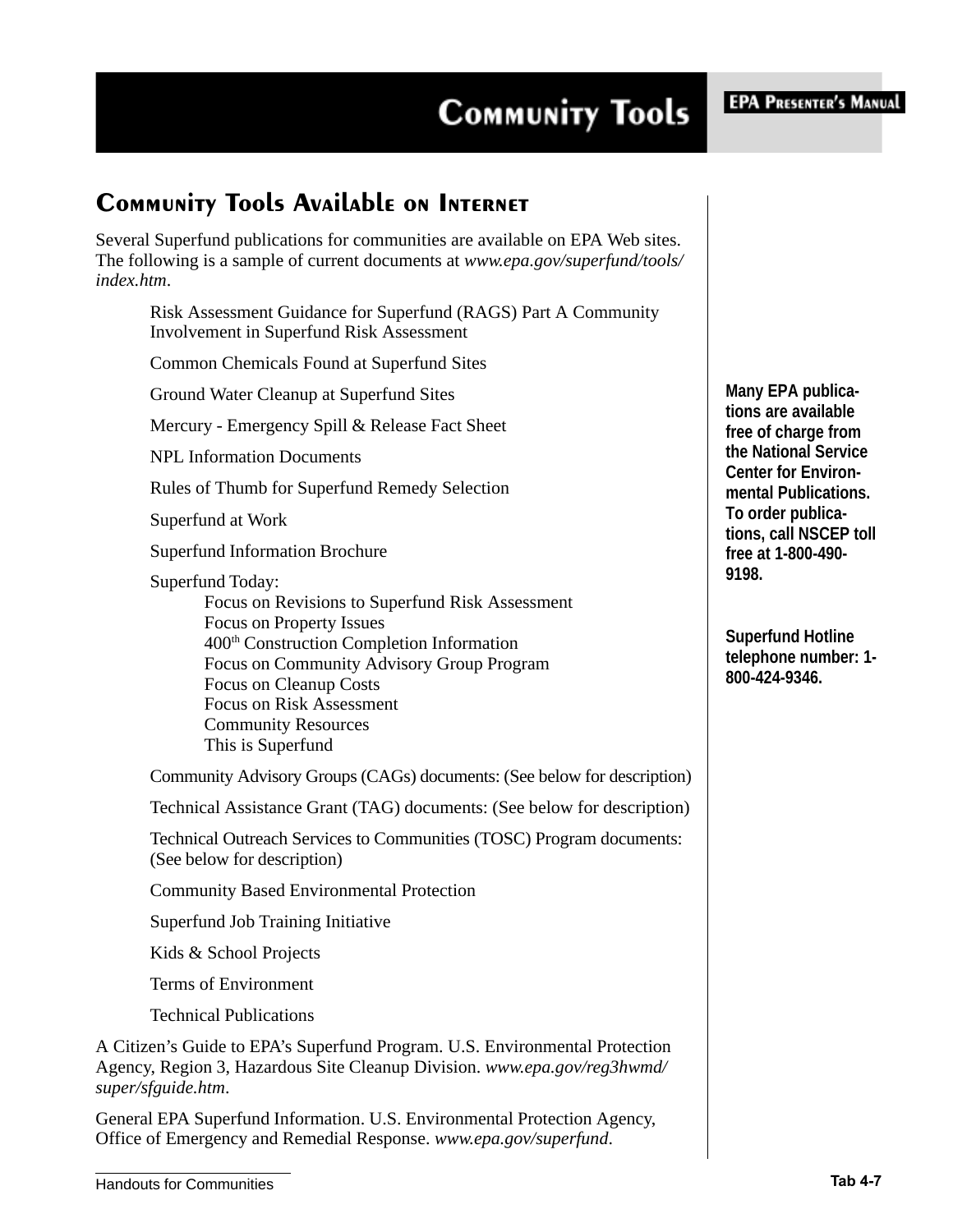Community Risk Assessment Tools Across the Agency. U.S. Environmental Protection Agency, Office of Research and Development. *www.epa.gov/ nceawww1/communit.htm*.

Superfund Today—EPA Moves Ahead on Risk Assessment Reforms. U.S. Environmental Protection Agency, Office of Emergency and Remedial Response. *www.epa.gov/superfund/tools/today/sft\_rags.htm*.

Introduction to RCRA, Superfund, and Emergency Planning and Right-to-Know Act Hotlines. U.S. Environmental Protection Agency, Office of Solid Waste and Emergency Response. *www.epa.gov/epaoswer/hotline/hotintro.htm*.

## COMMUNITY Advisory Groups (CAGs)

A Community Advisory Group is a committee or task force of residents affected by a hazardous waste site. EPA encourages communities to create a CAG, especially around sites with diverse perspectives and major environmental justice concerns. They are intended to help empower communities and provide a public forum where representatives of diverse community interests can discuss their concerns and participate in the cleanup process.

Other government agencies support similar groups. The U.S. Department of Defense (DoD) urges communities around military installations and FUDS (Formerly Used Defense Sites) to form Restoration Advisory Boards (RABs). Information on the RAB program may be obtained on the Internet at *www.attic.mil/ envirodod/rab*. The U.S. Department of Energy (DOE) involves stakeholders in Site-Specific Advisory Boards (SSABs) at DOE sites. Information on the SSAB program may be obtained on the Internet at *www.em.doe.gov/em22/ssabpg.html*. The Agency for Toxic Substances and Disease Registry encourages people living and working near NPL sites to participate in Community Assistance Panels. These panels provide citizen input into ATSDR's public health assessments.

CAG documents are available on EPA's Internet site at *www.epa.gov/superfund/ tools/index.htm#communityadvisorygroups*. The following indicates the type of information available:

U.S. EPA. 1995. "Guidance for Community Advisory Groups at Superfund Sites." Office of Emergency and Remedial Response. Washington, DC. EPA 540-K-96- 001. Directive 9230.0-28. PB94-963293.

This document advises community groups on opportunities for the public to participate early, directly, and meaningfully in site cleanup decisions.

U.S. EPA. 1996. "Community Advisory Groups: Partners in Decisions at Hazardous Waste Sites." EPA 540-R-96-043.

In this report, EPA describes how community groups can form CAGs to participate in cleanup decisions This report includes case studies of CAGs at five sites. The introductory sections of the document are available on the Internet in both English and Spanish.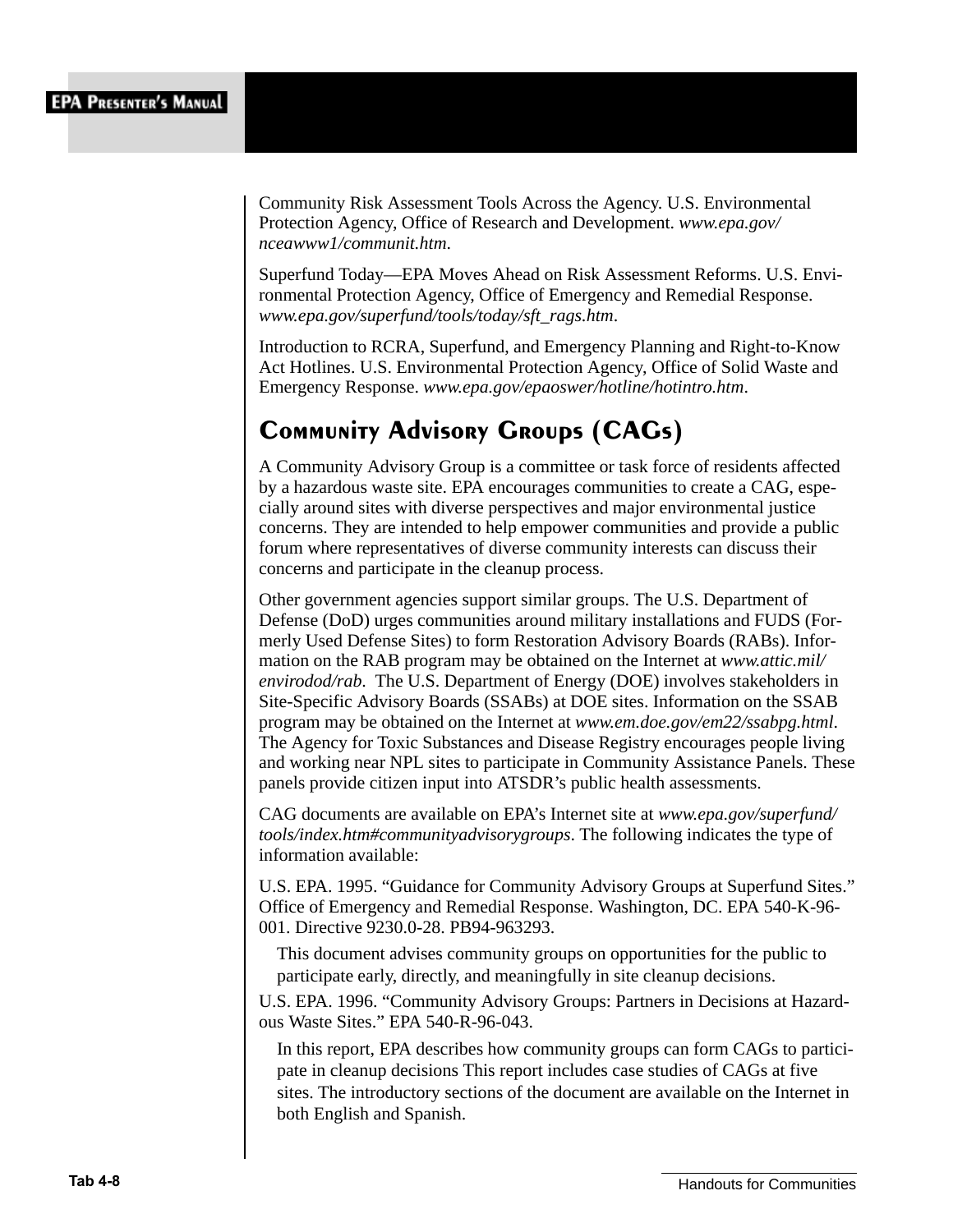U.S. EPA. 1998. "About the Community Advisory Group (CAG) Toolkit: A Summary of the Tools." U.S. Environmental Protection Agency, Office of Solid Waste and Emergency Response. Washington, DC. EPA 540-K-97-007.

This booklet briefly describes the information, tips, and tools in the Community Advisory Group Toolkit. It can help communities understand what a CAG is and decide if their community needs one. If a CAG already exists in a community, this booklet can help citizens become involved.

## TECHNICAL ASSISTANCE FOR COMMUNITIES

EPA awards Technical Assistance Grants (TAGs) of \$50,000 to eligible citizens' groups representing communities affected by a Superfund site that is listed, or proposed for listing, on the NPL. The citizen's group must use the funds to hire an independent technical advisor. The advisor is someone who can explain and comment on site information as well as describe the community's concerns. Citizens' groups must be non-profit and incorporated to apply for a grant. Since awarding the first TAG in 1988, EPA has provided grants, totaling over \$12.5 million, to almost 200 local citizens' groups.

TAG documents are available on EPA's TAG Web site at *www.epa.gov/superfund/ tools/tag/*. Each EPA region has a TAG coordinator. The following indicates the type of information available:

U.S. EPA. 1993. "Superfund Technical Assistance Grant (TAG) Handbook: Applying For Your Grant." U.S. Environmental Protection Agency, Office of Solid Waste and Emergency Response. Washington, DC. EPA 540-K-93-003. Directive 9230.1-09A. PB93-963352.

This booklet explains the basic program requirements that the citizen's group must meet to be eligible for a TAG and to complete a grant application.

U.S. EPA. 1993 "Superfund Technical Assistance Grant (TAG) Handbook: The Application Forms with Instructions." U.S. Environmental Protection Agency, Office of Solid Waste and Emergency Response. Washington, DC. EPA 540-K-93-004. Directive 9230.1-09B. PB93-963353.

This booklet contains detailed instructions to assist citizens in completing the TAG application forms. It also contains sample completed forms and blank forms.

U.S. EPA. 1994. "Superfund Technical Assistance Grant (TAG) Handbook: Procurement—Using TAG Funds." U.S. Environmental Protection Agency, Office of Solid Waste and Emergency Response. Washington, DC. EPA 540-K-93-005. Directive 9230.1-09C. PB93-963354.

This handbook describes certain procedures that must be followed when spending TAG funds.

U.S. EPA. 1994. "Superfund Technical Assistance Grant (TAG) Handbook: Managing Your Grant." U.S. Environmental Protection Agency, Office of Solid Waste and Emergency Response. Washington, DC. EPA 540-K-93-006. Directive 9230.1- 09D. PB93-963355.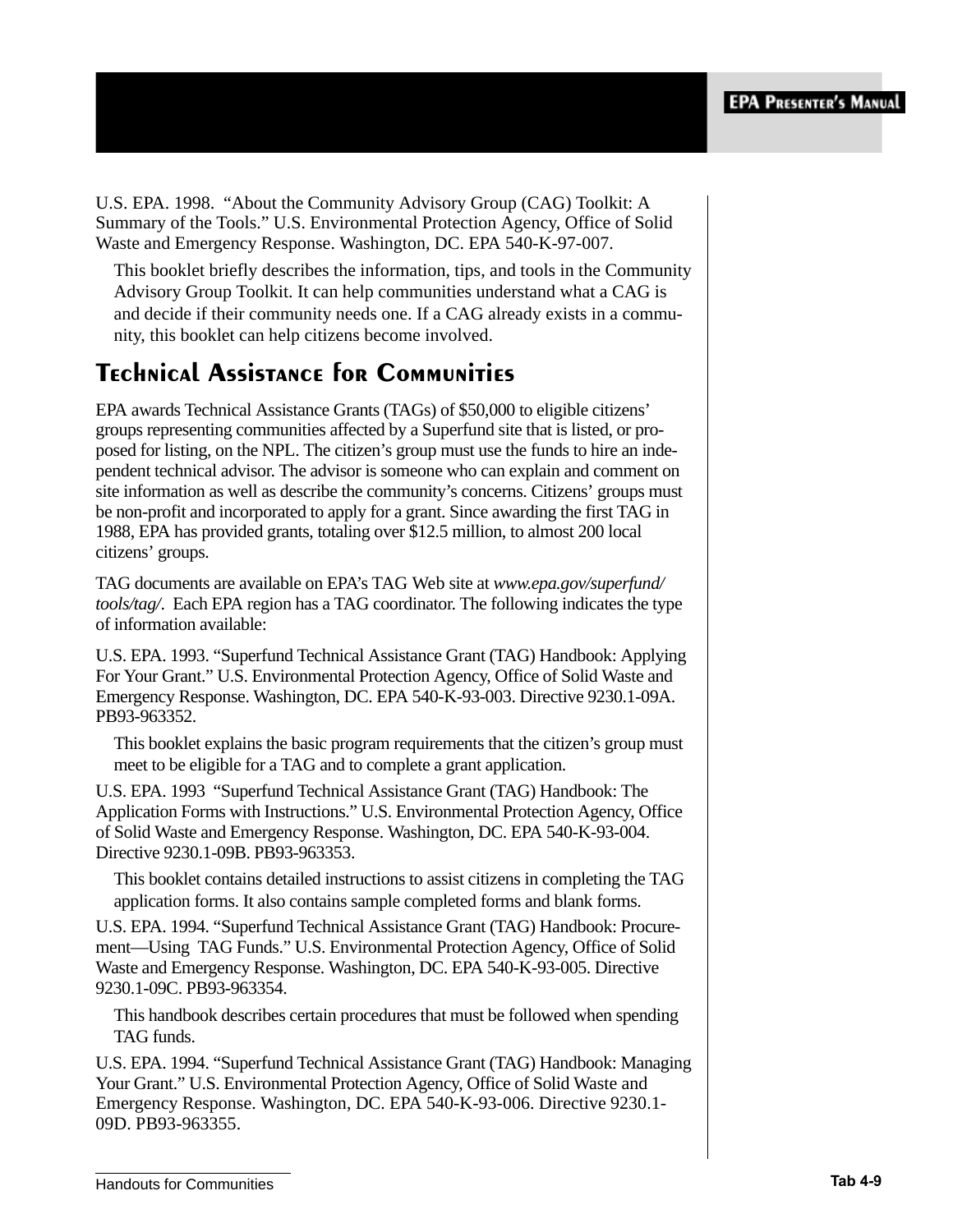Because TAGs are subject to the same regulations as federal grants awarded to non-profit organizations and universities, there are some standard federal reporting requirements. This handbook explains what is expected.

U.S. EPA. 1997. "Technical Assistance Grants (TAG): How to Find, Choose and Hire a Technical Advisor." U.S. Environmental Protection Agency, Office of Solid Waste and Emergency Response. Washington, DC. EPA 540-F-97-001. Directive 9200.5-222FS. NTIS: PB97-963205.

## OTHER TECHNICAL ASSISTANCE

Technical assistance is also available to communities through the university-based Technical Outreach Services for Communities (TOSC) program, the U.S. Department of Defense's Technical Assistance for Public Participation (TAPP) program, and recently the U.S. Department of Energy's Citizen Monitoring and Technical Assistance (CMTA) Fund. The few sites participating in Project XL are eligible for technical assistance funds administered for EPA by the Institute for Conservation Leadership.

The following are the Internet sites for each of these programs:

TOSC: *www.hsrc.org/hsrc/html/tosc* 

DoD's TAPP program: *www.dtic.mil/envirodod/rab/2tappfact.html* 

DOE's CMTA Fund: *www.em.doe.gov/settlement/funding.html* 

Project XL: *www.epa.gov/projectxl* 

TOSC provides independent technical assistance to communities that do not qualify for a TAG or other federal assistance. TOSC services are provided through a national network of university staff and students coordinated by five regional Hazardous Substance Research Centers. The five centers involve 29 leading universities. TOSC gives communities an independent understanding of hazardous substance contamination issues to improve their participation in site decisions. TOSC is not available in all communities.

DoD's TAPP program provides funds to members of DoD Restoration Advisory Boards and Technical Review Committees to obtain independent technical analysis on topics of local concern, including the potential health implications of the site.

DOE's CMTA Fund provides money to non-profit, non-governmental, and tribal government organizations at DOE sites to obtain technical assistance on activities.

Project XL provides funds to some community-based, small local governments, and worker groups participating directly in XL projects. The funds help them build their capacity to make independent and informed decisions about the project. Project XL (eXcellence and Leadership) is a national pilot program that tests new ways of achieving better and more cost-effective public health and environmental protection. As of April 2000, 21 XL projects were underway and 20 more projects were under development. The project is committed to a total of 50 projects.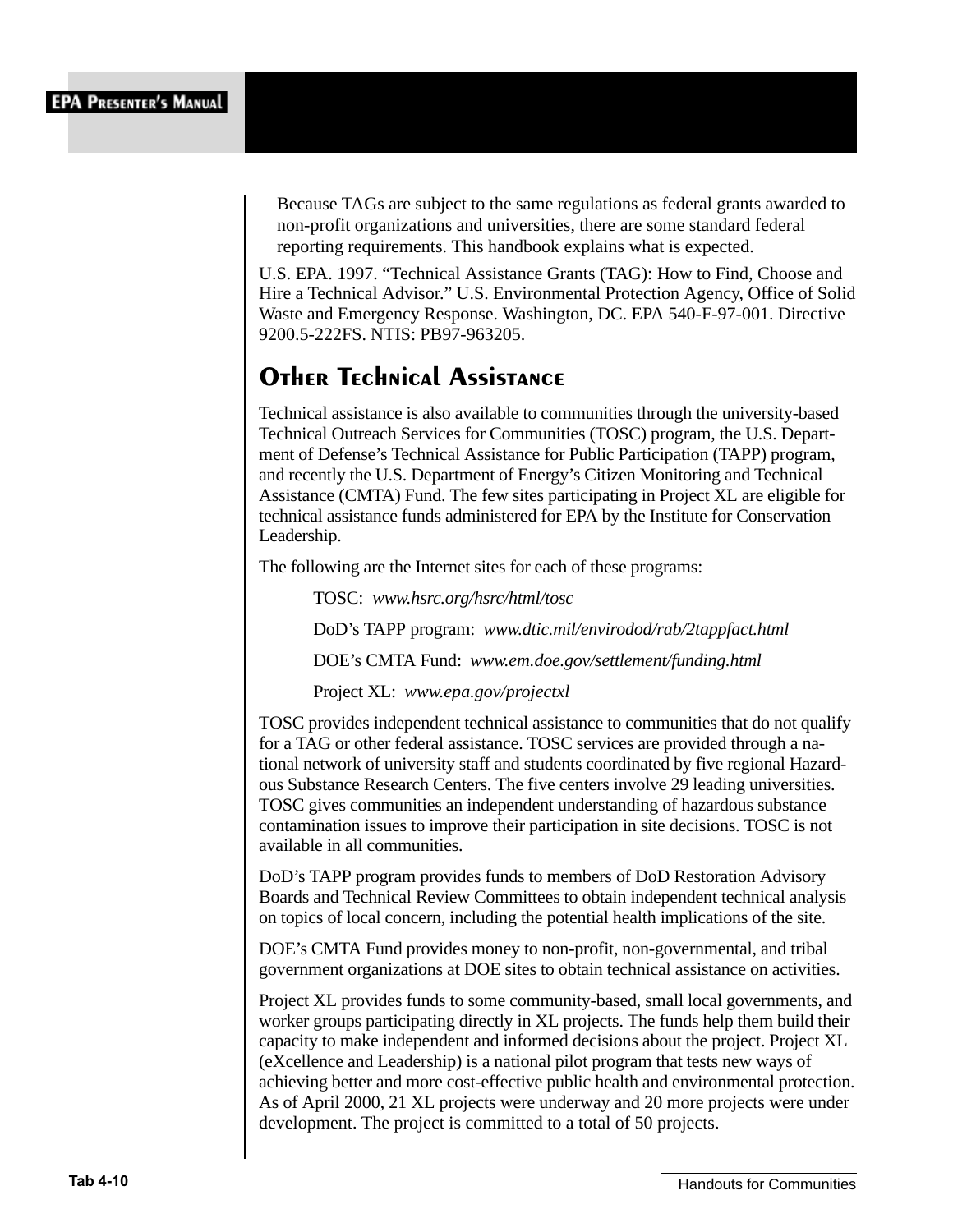## **Additional EPA INTERNET RESOURCES**

EPA home page: www.epa.gov

EPA Risk Assessment Web site: www.epa.gov/superfund/programs/risk

EPA RCRA, Superfund & EPCRA Hotline: www.epa.gov/epaoswer/hotline

Superfund for Kids: www.epa.gov/superfund/kids

Recycle City: www.epa.gov/recyclecity

Integrated Risk Information System (IRIS): www.epa.gov/iris/

## **ORDERING GOVERNMENT DOCUMENTS**

General sources of EPA documents:

The National Center for Environmental Publications, is a central repository for all EPA documents. Over 5,000 titles in paper and electronic format are available for distribution (usually at no cost to the public). Individuals can browse and search EPA's National Publications Catalog, and order EPA publications online or by telephone. The EPA publication number  $(e.g., EPA 999-F-99-999)$  is used to identify the resource.

**NSCEP National Service Center for Environmental Publications** P.O. Box 42419 Cincinnati, OH 45242-2419 Phone: 800-490-9198 Fax: 513-489-8695 Internet: www.epa.gov/ncepihom

Documents not available free of charge through NSCEP can be obtained through the National Technical Information Service (NTIS).

NTIS is a central resource for government-sponsored U.S. and international scientific, technical, engineering, and business-related information. As a selfsupporting agency of the U.S. Department of Commerce, NTIS covers its business and operating expenses with the sale of its products and services. NTIS indexes EPA publications by their EPA publication number, complete title, and an NTIS product number (e.g., PB99-999999). NTIS accepts Visa and MasterCard.

**National Technical Information Service** 5285 Port Royal Road Springfield, VA 22151 Phone: 800-553-6847 or 703-605-6000 Fax: 703-321-8547 E-mail: orders@ntis.fedworld.gov Internet: http://www.ntis.gov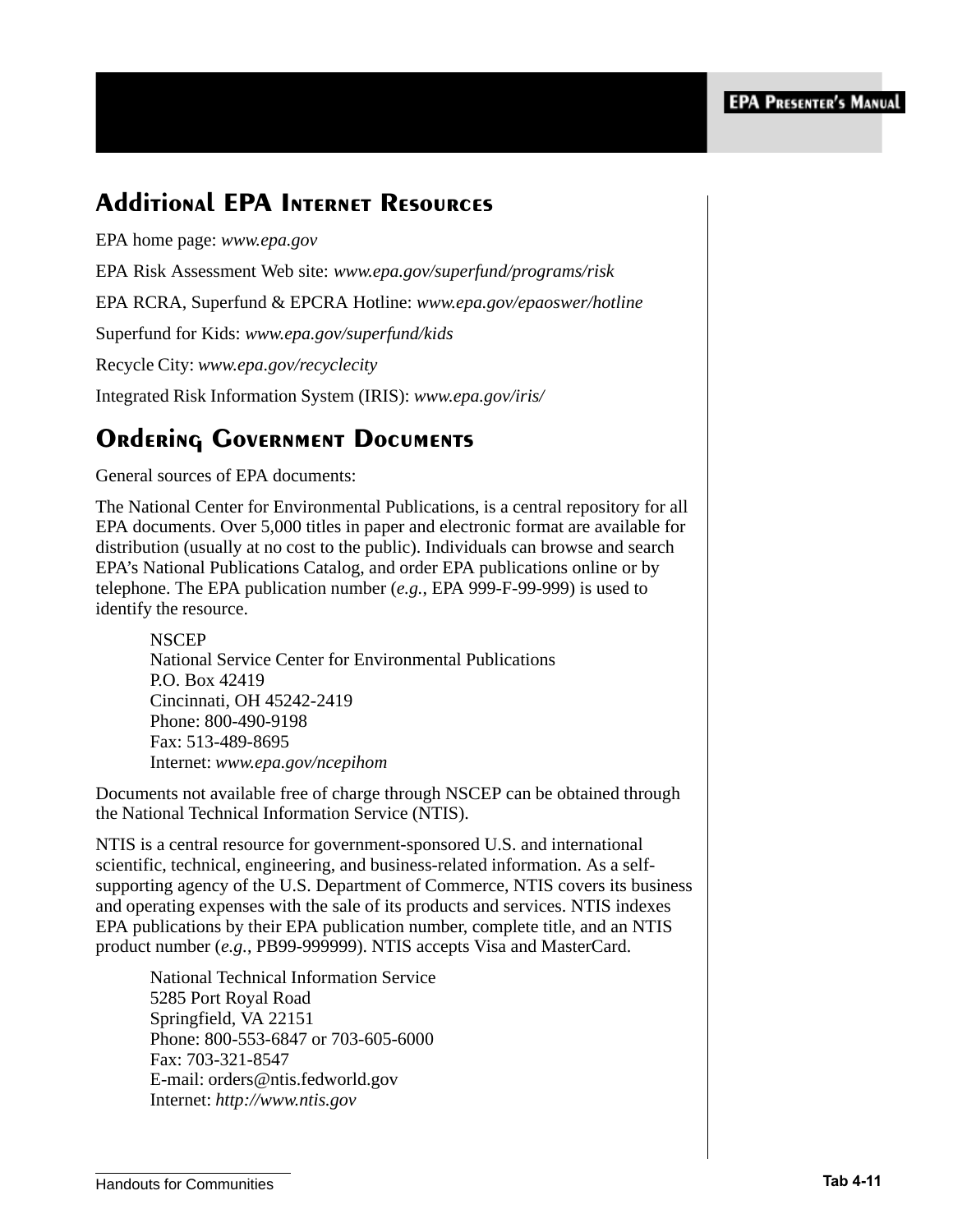# **Superfund NPL Remedial Response Process**

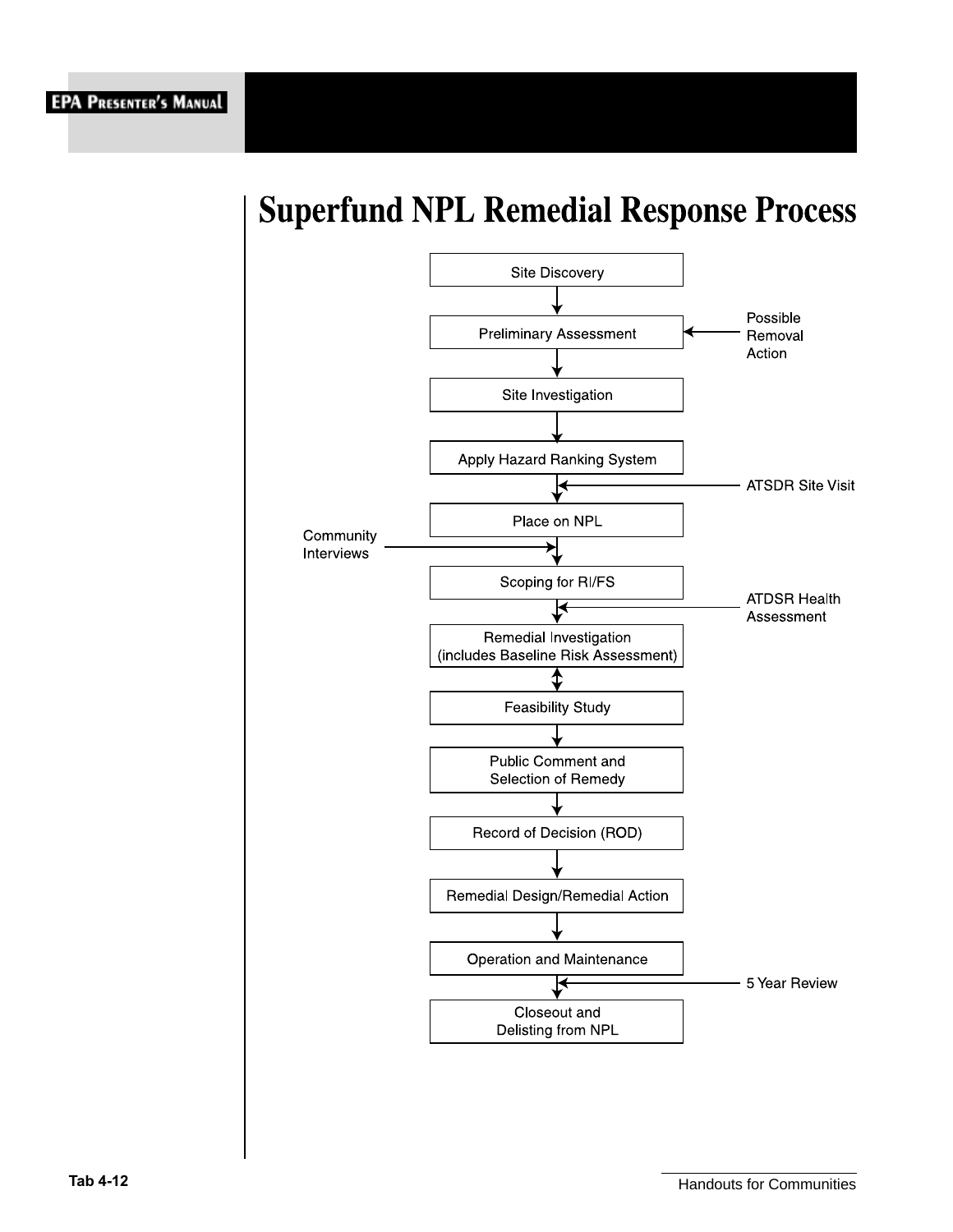#### **Risk Characterization**

Risk Characterization, the final step of the process, sums it all up. It reveals which chemicals are posing the risks and what the health risks are. It also says how sure we are about the results. Since some uncertainty about risk estimates is unavoidable, we build in a large margin of safety to prevent underestimation of the risks. These safeguards are intended to protect the exposed public.

We now can use the risk assessment to develop a cleanup plan that will make the site safe for current and future uses.

## **Here's how to get more information**

- Call the toll-free Superfund/RCRA Hotline at 1-800-424-9346 or the Community Involvement Coordinator in the EPA regional office for your state.
- Information is available on the Superfund home page (www.epa.gov/superfund) under the Community Tools and Technical Resources subheadings.



**United States Environmental Protection** Agency

# **Superfund Risk** Assessment-

## What it's all about And how you can help

We at EPA would like you to help us learn about the health risks of the Superfund site in your community. That's why we want to tell you about risk assessment, a tool we use in deciding how to clean up sites.



We hope that the more you know about risk assessment, the more you can help us. And the more you know, the more you'll understand the risks the site may pose to you and your family. You'll also see that your interest in the site can improve cleanup.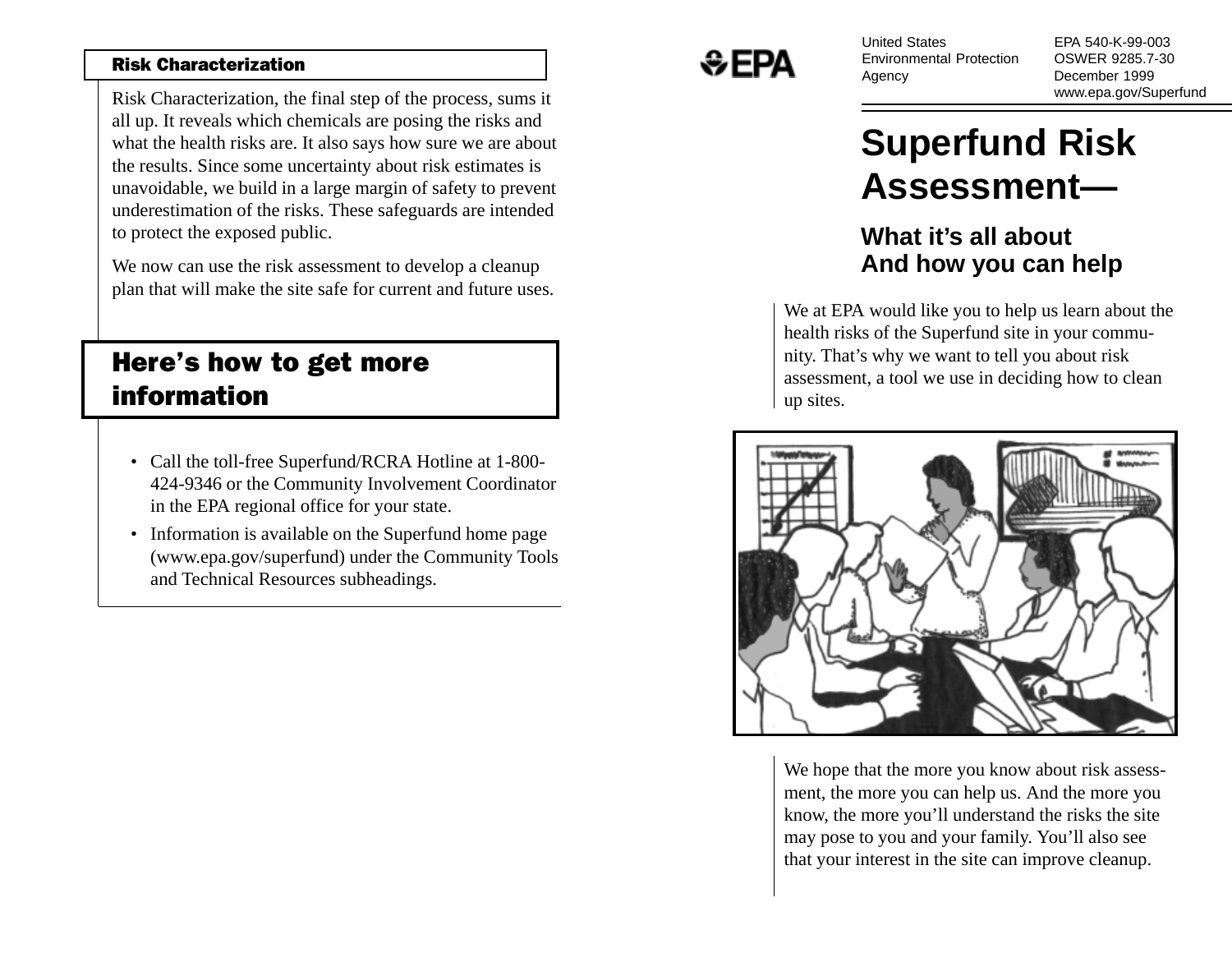## Here's a brief review of **Superfund risk assessment**

We study health risks based on what people do and are likely to do on the site. Our goal is to protect everyone who could come in contact with chemicals from the site especially children, women of childbearing age, the elderly, and others who may be at greatest risk.

We use a four-part process to estimate the chance that contact with chemicals from a site will harm people now or in the future. This process gives us numbers that show how great (or small) the risks



may be. It also points to who is at risk, what is causing the risk, and how sure we are about the numbers.

### **Data Collection and Evaluation**

The first step of the process is Data Collection and Evaluation. We find out what has happened at and around the site and where chemicals may have been left. We collect samples of the soil, water, air, fish, garden vegetables, and other things that might contain chemicals from the site. From these samples, we try to find out what chemi-

cals are there and how much. You can help us find out where chemicals might be and how

### You can help us find out-

- Where chemicals are located
- What people do on or near the site

they got there. For instance, you may have seen someone dumping something or know about the history of the site. This information helps us get better samples.

#### **Exposure Assessment**

People must come in contact with chemicals from the site to be at risk

In the next step—Exposure Assessment—we use the data collected in the first step to find out how much of each chemical people may be exposed to. People must come in contact with the chemicals to be at risk. The amount of exposure depends a lot on how much of each chemical is there, who might be exposed, and how they are exposed. For instance, children might play in a polluted stream. People might drink polluted well water or eat polluted fish. You can tell us about these activities, which helps us identify everyone who could be exposed. Your assistance helps us estimate the highest exposure anyone is likely to receive from the site.

### **Toxicity Assessment**

"The dose makes the poison" (Paracelsus, 1567) which means as dose rises, the risk of harm rises

Toxicity Assessment is how we learn about which illnesses or other health effects may be caused by exposure to chemicals. It also says at what dose harmful health effects will occur. This is the same as saying how much of each chemical it takes to cause harm. The higher the dose, the more likely a chemical will cause harm.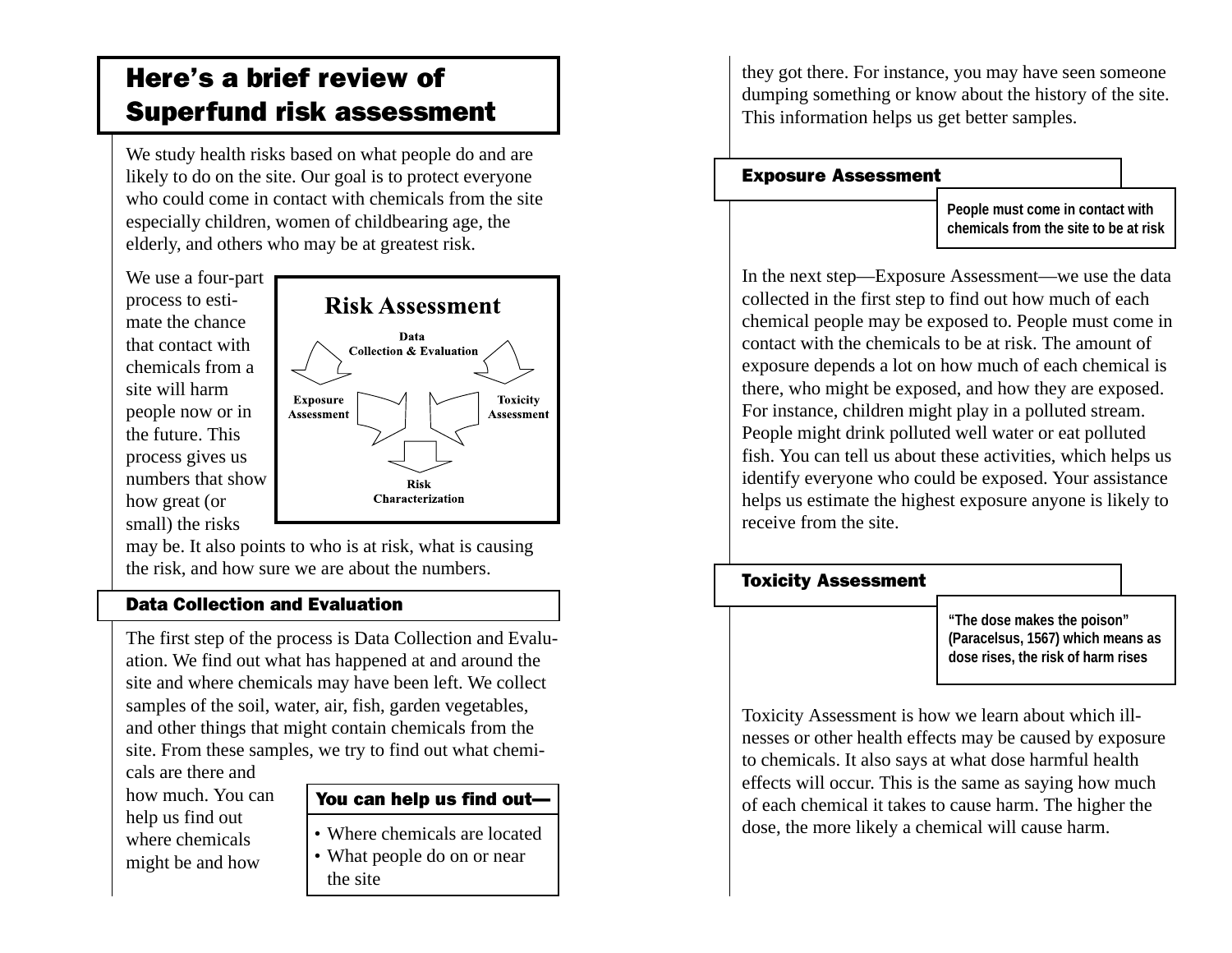químicos. También nos dice la cantidad de la dosis que tendrá efectos peligrosos para la salud. Eso es lo mismo que decir cuál es la cantidad necesaria para que el producto químico cause daño. Mientras más alta sea la dosis, mayor es la probabilidad de que el producto químico causará daño.

#### Caracterización de los riesgos

La caracterización de los riesgos, el último paso del proceso, lo resume todo. Revela cuáles son los productos químicos que presentan riesgos y cuáles son esos riesgos para la salud. También indica la seguridad que tenemos en la exactitud de los resultados. Puesto que no es posible evitar cierta incertidumbre acerca de los cálculos de los riesgos, nos damos un gran margen de seguridad para prevenir que calculemos esos riesgos por debajo de la realidad. Esas salvaguardas tienen como fin proteger al público expuesto.

Ahora podemos utilizar la evaluación de los riesgos para elaborar un plan de limpieza que convertirá el sitio en un lugar sin peligro para los usos presentes y futuros.

### Cómo obtener mayor información

- Comuníquese con la línea especial de información (Superfund/RCRA Hotline) sin cargo alguno: 1-800-424- 9346, o con el Coordinador de Participación Comunitaria en la oficina regional de la EPA de su Estado.
- También puede encontrar información en la página electrónica del Superfund *(www.epa.gov/superfund)*  debajo de los subtítulos "*Community Tools*" (Instrumentos comunitarios) y "*Technical Resources*" (Recursos Técnicos).



La Agencia de los EPA 540-K-00-001 Estados Unidos para la OSWER 9285.7-35 Protección del Medio **Diciembre 1999** 

Ambiente www.epa.gov/Superfund

# **EVALUACIÓN DE LOS RIESGOS DEL SUPERFUND –**

**De qué se trata la evaluación de los riesgos y cómo nos puede ayudar**

En la EPA deseamos que nos ayude a conocer los riesgos para la salud que presenta el sitio del Superfund en su comunidad. Por eso es que deseamos hablarle de la evaluación de los riesgos, que es el método que utilizamos para decidir cómo limpiar cada sitio.



Esperamos que mientras más sepa acerca de la evaluación de los riesgos, más podrá ayudarnos. Y mientras más sepa, mejor podrá comprender los riesgos que puede presentar el sitio para Ud. y su familia. También observará que su interés en el sitio puede mejorar la limpieza del mismo.